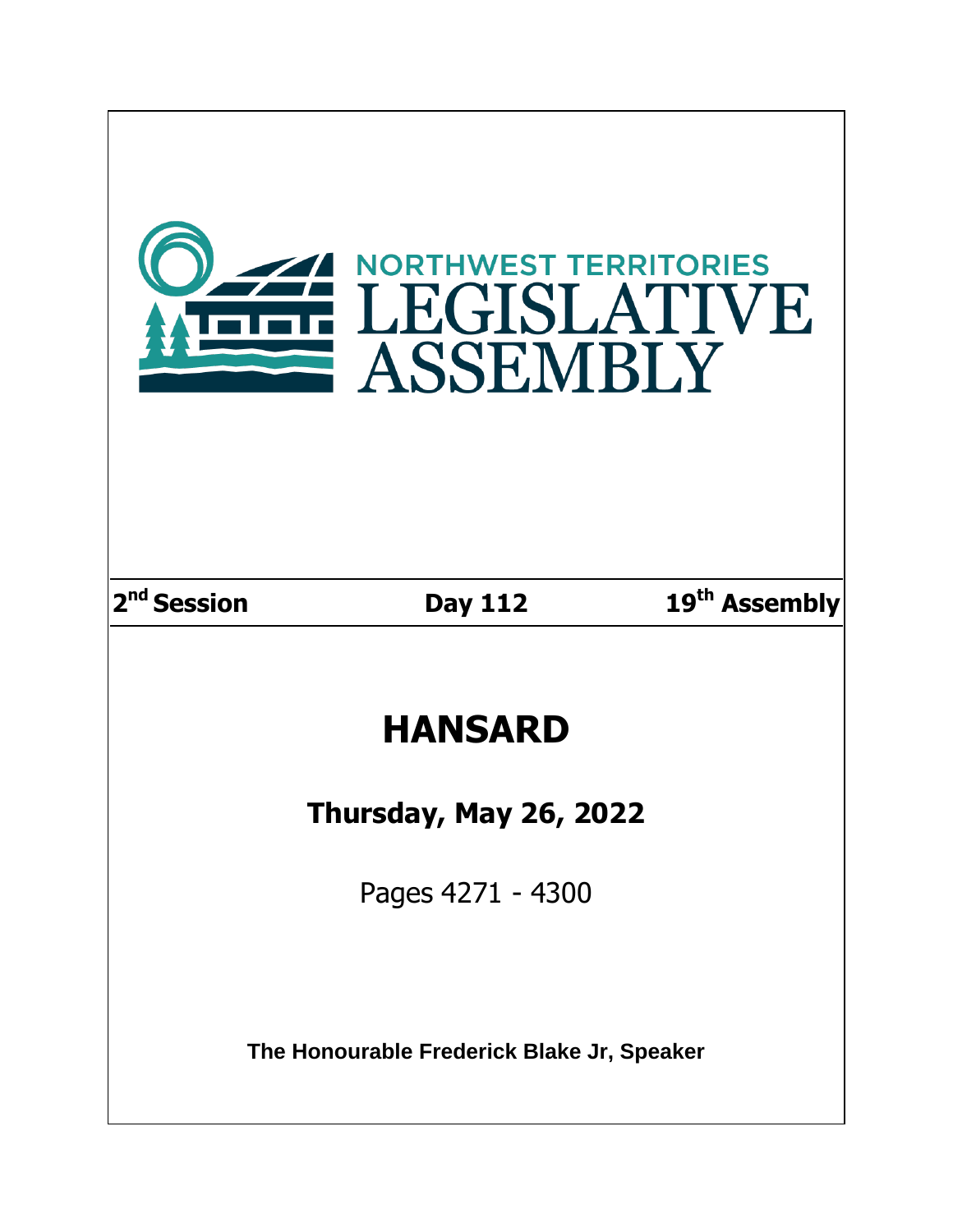**Legislative Assembly of the Northwest Territories**

# **Members of the Legislative Assembly**

**Speaker Hon. Frederick Blake Jr.** (Mackenzie Delta)

 $\bot$  , and the state of the state of the state of the state of the state of the state of the state of the state of the state of the state of the state of the state of the state of the state of the state of the state of th

# **Hon. Diane Archie**

(Inuvik Boot Lake) *Deputy Premier Minister of Infrastructure Minister responsible for the NWT Power Corporation*

## **Mr. Ronald Bonnetrouge** (Deh Cho)

**Ms. Caitlin Cleveland** (Kam Lake)

# **Hon. Paulie Chinna**

(Sahtu) *Minister responsible for Housing Northwest Territories Minister responsible for Homelessness Minister responsible for the Public Utilities Board Minister responsible for the Workers' Safety and Compensation Commission*

# **Hon. Caroline Cochrane**

(Range Lake) *Premier Minister of Executive and Indigenous Affairs Minister responsible for the COVID-19 Coordinating Secretariat*

## **Mr. Richard Edjericon** (Tu Nedhe-Wiilideh)

## **Hon. Julie Green**

(Yellowknife Centre) *Minister of Health and Social Services Minister responsible for Persons with Disabilities Minister responsible for Seniors*

**Mr. Jackie Jacobson** (Nunakput)

## **Mr. Rylund Johnson** (Yellowknife North)

**Ms. Frieda Martselos** (Thebacha)

**Ms. Katrina Nokleby** (Great Slave)

## **Mr. Kevin O'Reilly** (Frame Lake)

**Ms. Lesa Semmler** (Inuvik Twin Lakes)

**Mr. Rocky Simpson** (Hay River South)

## **Hon. R.J. Simpson**

(Hay River North) *Government House Leader Minister of Education, Culture & Employment Minister of Justice*

## **Hon. Shane Thompson**

(Nahendeh) *Minister of Municipal and Community Affairs Minister of Environment and Natural Resources Minister of Lands Minister responsible for Youth*

# **Hon. Caroline Wawzonek**

(Yellowknife South) *Minister of Finance Minister of Industry, Tourism and Investment, including responsibility for the Business Development and Investment Corporation Minister responsible for the Status of Women*

**Ms. Jane Weyallon-Armstrong** (Monfwi)

# **Officers**

 $\bot$  , and the contribution of the contribution of the contribution of the contribution of the contribution of the contribution of the contribution of the contribution of the contribution of the contribution of the contri

**Clerk of the Legislative Assembly** Mr. Tim Mercer

**Deputy Clerks** Mr. Glen Rutland Ms. Kim Wickens

**Committee Clerks** Mr. Michael Ball Ms. Jennifer Franki-Smith Ms. Cynthia James

**Law Clerks** Ms. Sheila MacPherson Mr. Toby Kruger

Box 1320 Yellowknife, Northwest Territories Tel: (867) 767-9010 Fax: (867) 920-4735 Toll-Free: 1-800-661-0784 [http://www.assembly.gov.nt.ca](http://www.assembly.gov.nt.ca/)

 $\mathcal{L}_\mathcal{L} = \{ \mathcal{L}_\mathcal{L} = \{ \mathcal{L}_\mathcal{L} = \{ \mathcal{L}_\mathcal{L} = \{ \mathcal{L}_\mathcal{L} = \{ \mathcal{L}_\mathcal{L} = \{ \mathcal{L}_\mathcal{L} = \{ \mathcal{L}_\mathcal{L} = \{ \mathcal{L}_\mathcal{L} = \{ \mathcal{L}_\mathcal{L} = \{ \mathcal{L}_\mathcal{L} = \{ \mathcal{L}_\mathcal{L} = \{ \mathcal{L}_\mathcal{L} = \{ \mathcal{L}_\mathcal{L} = \{ \mathcal{L}_\mathcal{$ 

**Published under the authority of the Speaker of the Legislative Assembly of the Northwest Territories**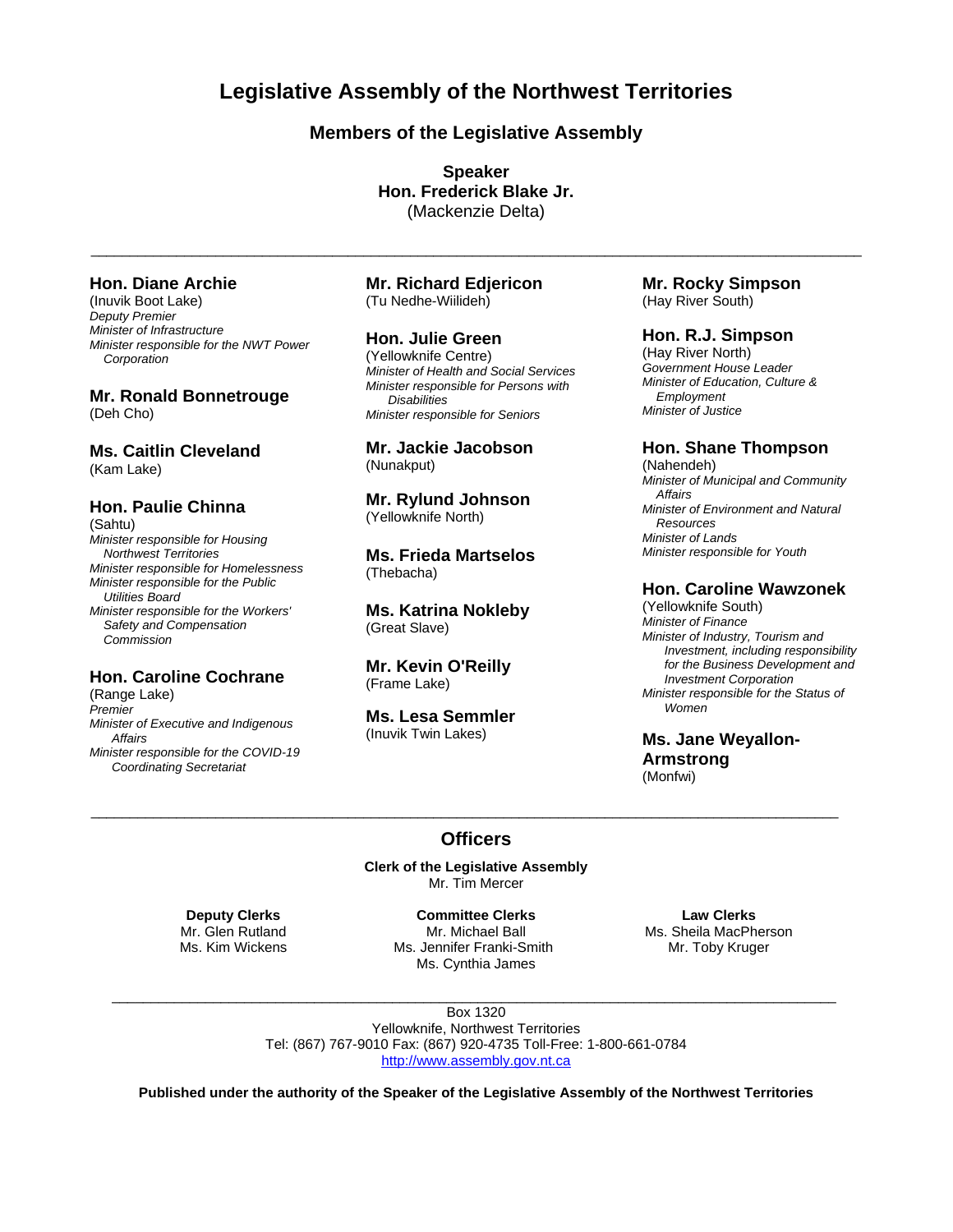# **TABLE OF CONTENTS**

| Motion 53-19(2) - Appointment of Standing Committees on Social Development and |  |
|--------------------------------------------------------------------------------|--|
|                                                                                |  |
|                                                                                |  |
|                                                                                |  |
| CONSIDERATION IN COMMITTEE OF THE WHOLE OF BILLS AND OTHER MATTERS 4298        |  |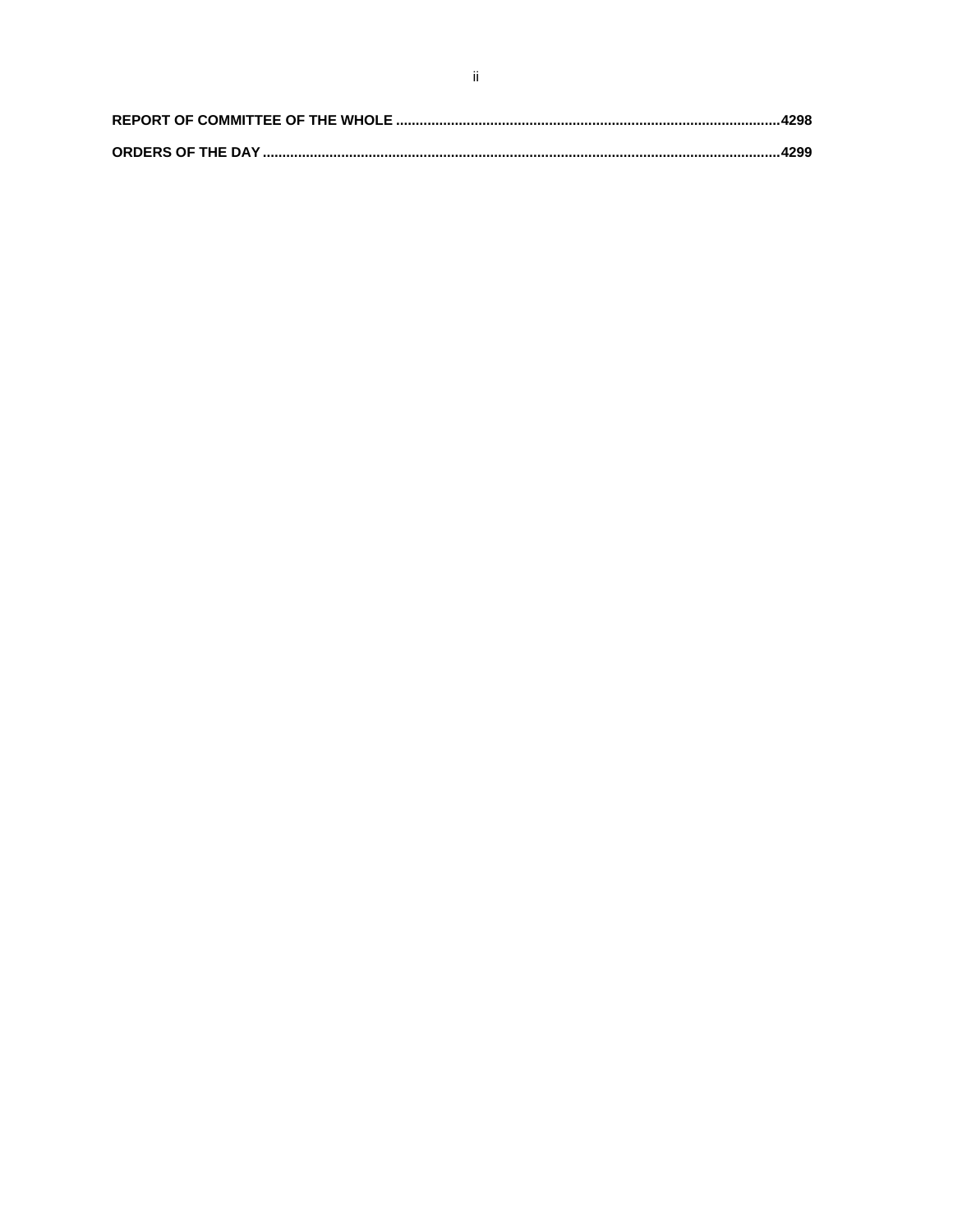#### **YELLOWKNIFE, NORTHWEST TERRITORIES**

#### **Thursday, May 26, 2022**

## **Members Present**

Hon. Diane Archie, Hon. Frederick Blake Jr., Mr. Bonnetrouge, Hon. Paulie Chinna, Ms. Cleveland, Hon. Julie Green, Mr. Johnson, Ms. Martselos, Ms. Nokleby, Mr. O'Reilly, Ms. Semmler, Hon. R.J. Simpson, Mr. Rocky Simpson, Hon. Shane Thompson, Hon. Caroline Wawzonek, Ms. Weyallon-Armstrong.

The House met at 1:30 p.m.

#### **Prayer**

---Prayer

**SPEAKER (Hon. Frederick Blake Jr.):** Good afternoon, colleagues. Welcome back to the Legislative Assembly. With the easing of COVID-19 restrictions, we have returned to our usual Chambers setup and operations. Our gallery is open to the public. We are able to increase the number of interpreters here. We will be providing interpretation into Chipewyan, Tlicho, North Slave, South Slave, Inuvialuktun, and French this sitting. Please join me in thanking our interpreters for their dedication and important work that they do in preserving, strengthening, and honouring our official languages.

#### ---Applause

Colleagues, we have removed the extra tables from the Chamber. You have returned to your normal seats, and I am pleased to welcome pages back to the chambers.

It is an honour to share this space with our youth. They are our future. Please join me in welcoming our pages back. Mahsi.

#### ---Applause

Not only are we welcoming youth into this Chambers as pages for this sitting, but we also recently hosted our 18th Youth Parliament. I know many of you have had the opportunity to meet our youth parliamentarians, many of you volunteered your time to serve as pages during our Youth Parliament session, or watched online or from the gallery.

It is wonderful to hear youth read their Members' and Ministers' statements and to move and debate motions on topics are for which they clearly had great interest and passion. It is also exciting to hear them speak our official languages.

Colleagues, I want to congratulate and thank Koby Elanik who represented the Mackenzie Delta and served as speaker for our Youth Parliament. He did

a great job. It was an honour to have you take my chair.

The youth are our future and based on what we seen and heard during the 18th Youth Parliament, I am confident our future is in good hands.

Colleagues, as you know the territory has experienced flooding again this spring. I know many people have been affected by the flooding, especially in Sambaa K'e, K'atl'odeeche First Nation, West Point Nation, and Hay River. I also know that other communities, including Aklavik, are currently preparing for possible flooding. I want to thank the community leaders for the efforts they are making to prepare for and minimize the impacts of any flooding that may occur. We are resilient people who help each other during times of need. That's part of what makes the Northwest Territories such a wonderful place to call home.

Finally, I would like to thank the Prince of Wales and and Duchess of Cornwall for their recent visit to the Northwest Territories during their recent Canadian tour. I know that some of you had the opportunity to meet the Prince and Duchess while they were here, and I know that many people in Dettah and Yellowknife were honoured and excited to have had the opportunity to host such important guests.

Now colleagues it is my duty to advise the House that I have received the following message from the Commissioner of the Northwest Territories. It reads:

Dear Mr. Speaker. I wish to advise that I recommend to the Legislative Assembly of the Northwest Territories the passage of Supplementary Appropriation Act (Infrastructure Expenditures), No. 1, 2022-2023; and Supplementary Appropriation Act (Operations Expenditures), No. 1, 2022-2023 during the second session of the 19th Legislative Assembly. Yours Truly, Margaret M. Thom, Commissioner.

#### Thank you, colleagues.

Ministers' statements. Minister responsible for Municipal and Community Affairs.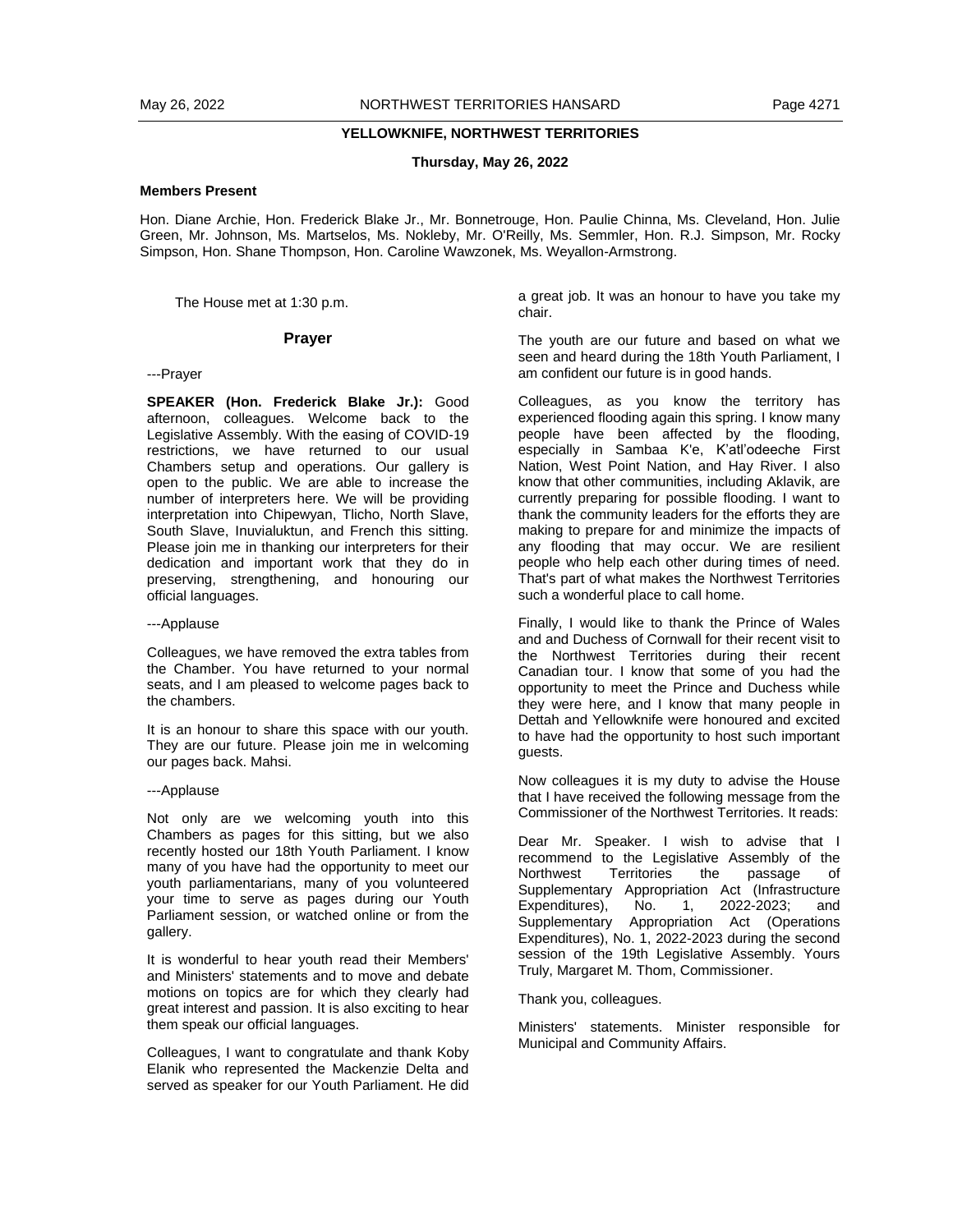## **Ministers' Statements**

#### MINISTER'S STATEMENT 243-19(2): NORTHWEST TERRITORIES COMMUNITY FLOOD RESPONSE

**HON. SHANE THOMPSON:** Thank you, Mr. Speaker. Mr. Speaker, I would like to begin by saying that I, along with several of my Cabinet colleagues, had the privilege of visiting both the town of Hay River, K'atl'odeeche First Nation, and West Point First Nation, earlier this week to observe the damage caused by this year's flooding in the South Slave region. I want to thank Mayor Jameson and Chief Martel for inviting and hosting us on our tours around your communities. Thanks also to MLAs Bonnetrouge and both MLA Simpson for accompanying us and demonstrating leadership for your communities. It was eye opening to see the hundreds of homes, businesses, and other infrastructure that have been damaged and, in some cases, lost to the flood. For many residents, the cleanup work is just beginning, and from the conversations I had with many people on the ground, I know they understand that the full recovery will be a long and exhausting process.

I want residents to know that the Government of the Northwest Territories is here to assist you and your communities with this recovery work. Municipal and Community Affairs staff are already on the ground and meeting with residents to discuss their needs, provide support, and are working diligently to assess the damage to every home, business, building, and property.

Mr. Speaker, today I also want to speak about the collaborative action that was taken by hundreds of people over the past few weeks to help those affected by this flood. During these unimaginable difficult days, we have seen examples after examples of neighbors helping neighbors and communities helping communities -- From the absolutely heroic efforts of residents, who risked their own safety to rescue others from the flood waters, and to those who have gone above and beyond to provide care and comfort to evacuees. I want to recognize the contribution made by so many residents to help those in need.

I would also like to thank the communities of Enterprise, Fort Providence, Fort Resolution, Fort Smith, and Yellowknife for all their work in making a very difficult time a little bit easier for evacuees. I would also like to thank all the people, businesses, and organizations who made donations of time, goods, food, and money to the residents of the affected communities.

I visited the evacuation centre in Yellowknife several times and heard nothing but deep appreciation for the generous contribution, and I also know that this was the case in evacuation centres in other communities as well.

Mr. Speaker, communities are the frontline for emergency management. I want to acknowledge the quick and effective response of the Town of Hay River and the K'atl'odeeche First Nation. The leadership shown by the mayor and chief and their teams, as well as by their local emergency management organizations made a critical difference in responding to such a large-scale disaster event.

Lessons learned from the 2021 flood season helped us to be more prepared this year. The Department of Municipal and Community Affairs launched a 'Be Ready' campaign before the start of spring breakup this year. This campaign provides residents and community governments with information on preparedness, flood risk, and disaster assistance. It included printable checklists, links to flood readiness videos, guidance about what to do when going home, and how to navigate disaster assistance.

The Disaster Assistance Policy was updated to better support those affected by disasters. Eligibility for disaster assistance has expanded to include non-profit organizations, commercial hunters, trappers, and other harvesters of natural resources. The maximum amount of assistance has increased from 80 to 90 percent of eligible costs, and a total payable amount available to residents, small businesses, and non-profit has increased from \$100,000 to \$240,000. Under the new policy, the maximum payable amount has been removed entirely for the community governments.

We are also in the process of enhancing our emergency management team. Having more staff in our regional offices and in headquarters to work closely with community governments and residents, helping everyone to prepare for and respond to and recover from natural disasters.

The recovery work required after a flood of this magnitude will take time, and we ask for your patience as our government continues to support the ongoing recovery efforts. To the residents in the affected communities, we know this has been an extraordinary difficult time for you and your family. I want you to know that our government will continue to work hard with your community governments to ensure that you remain safe and have the support you need. Thank you, Mr. Speaker.

**MR. SPEAKER:** Thank you, Minister. Ministers' statements. Deputy Premier

### MINISTER'S STATEMENT 244-19(2): PREMIER ABSENT FROM THE HOUSE

**HON. DIANE ARCHIE:** Thank you, Mr. Speaker. Mr. Speaker, I wish to advise the House that the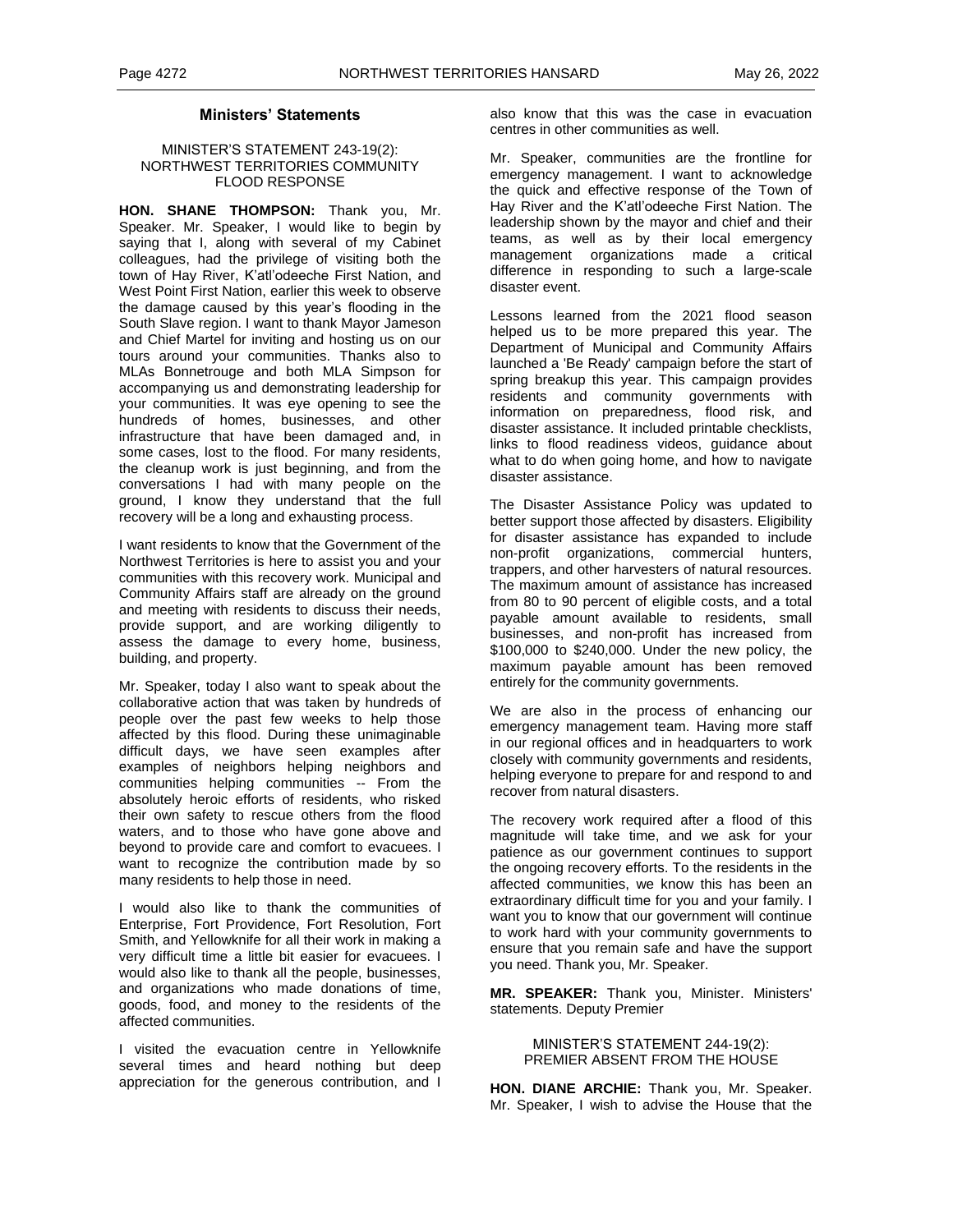Honourable Caroline Cochrane will be absent from the House for today and tomorrow to attend the Western Premier's Conference in Saskatchewan. Quyananni, Mr. Speaker.

**MR. SPEAKER:** Thank you, deputy Premier. Ministers' statements. Members' statements. Member for Deh Cho.

#### **Members' Statements**

### MEMBER'S STATEMENT 1079-19(2): K'ATL'ODEECHE FIRST NATION FLOOD APPRECIATION

**MR. BONNETROUGE:** Mahsi, Mr. Speaker. Colleagues, welcome back to the House.

Mr. Speaker, Wednesday, May 11th, 2022, will be a day many residents of K'atl'odeeche First Nation and the Town of Hay River will remember for a long time. The waters the Hay River had been consistently rising during the day and into the evening. Chief April Martel had posted a Facebook video showing the water levels creeping inland at the community arbor area. It had come in about a thousand feet inland from the arbor and the arbor is close to the riverbank. Water was affecting many homes near the riverbanks and was, in fact, moving some houses, many sheds, numerous items that were strewn throughout many yards. The KFN fire chief pulled the fire siren to warn of an immediate evacuation of all residents of KFN. This was at approximately 11 o'clock at night. Darkness was already setting in, and the Chief was the last to leave the reserve. Chief April Martel is a young woman leader and showed great resolve to ensure the safety of her membership. She's to be commended for her actions.

Chief April Martel, being modest, wishes to thank the many KFN residents who stepped up to assist in any way to ensure many of the residents, including the elderly, were out of harm's way; fire chief Michael Sunrise and assistant fire chief Derrick Fabian for sounding the alarm. This in fact was heard many on the new town side and warned them of impending danger.

The safety of the Dene Wellness Centre was compromised due to its proximity to the river and rising waters and rushing ice which were crashing and breaking the trees on the riverbank. Many of the residents with vehicles assisted to move everyone to safety at the Hamlet of Enterprise and to other communities. Many had not slept all night, including the Chief who was concerned for her membership's well-being. Many volunteers stayed to main a truck stop into the reserve where they had set up a couple of campers.

I, along with the Chief of the K'atl'odeeche First Nation, send sincere appreciation and many thanks

to all surrounding communities who put up KFN Members and provided assistance and food.

Mr. Speaker, I seek unanimous consent to conclude my statement, mahsi.

---Unanimous consent granted

Mahsi, Mr. Speaker, and mahsi, colleagues.

Mahsi cho to the GNWT for the swift actions in securing accommodations and meals for many of the evacuees of this devastating flood. Mahsi Cho to Fort Resolution, Fort Smith, Enterprise, Fort Providence, Yellowknife, and Hay River. Mahsi, Mr. Speaker.

**MR. SPEAKER:** Thank you, Member for Deh Cho. Members' statements. Member for Inuvik Twin Lakes.

## MEMBER'S STATEMENT 1080-19(2): DEMPSTER HIGHWAY

**MS. SEMMLER:** Mr. Speaker, first of all, I want to say I am glad to be back in the House to be able to represent the constituents of Inuvik. I also want to give my condolences and my thoughts and prayers to all of those who are affected by the floods and, you know, thinking of the families in Aklavik that are watching the water now, as well.

As a resident of Inuvik for pretty much my entire life, the only way out by road is the Dempster Highway. This 740-kilometer gravel highway from Inuvik to Dawson Corner is our lifeline for our basic needs like food, heating fuel, and building supplies. When the residents of the Northwest Territories drive this highway, from my community and from my region, it is not for leisure travel for the most part. It is used to harvest and to make the journey to Whitehorse or further south for supplies.

The NWT/Yukon border to Inuvik is 272 kilometers and over the past three decades, since I can remember driving up and down that road myself, the road to the border has continuously been worked on and widened.

When driving this highway beginning from the Yukon, you first cross a single-lane wooden bridge, which impacts what can come up this highway.

We are in a housing crisis and modular homes and manufactured homes are one way to try to alleviate this crisis but we can't even truck anything wider than 14 feet up that road, which are not common sizes for modulars any longer.

Over the last couple years, I have traveled this road especially when returning home from session. This is a three-day travel for myself and my husband when we do travel this. This road is at the end of its life once you hit the Dempster. It hasn't been widened until you hit the NWT/Yukon border.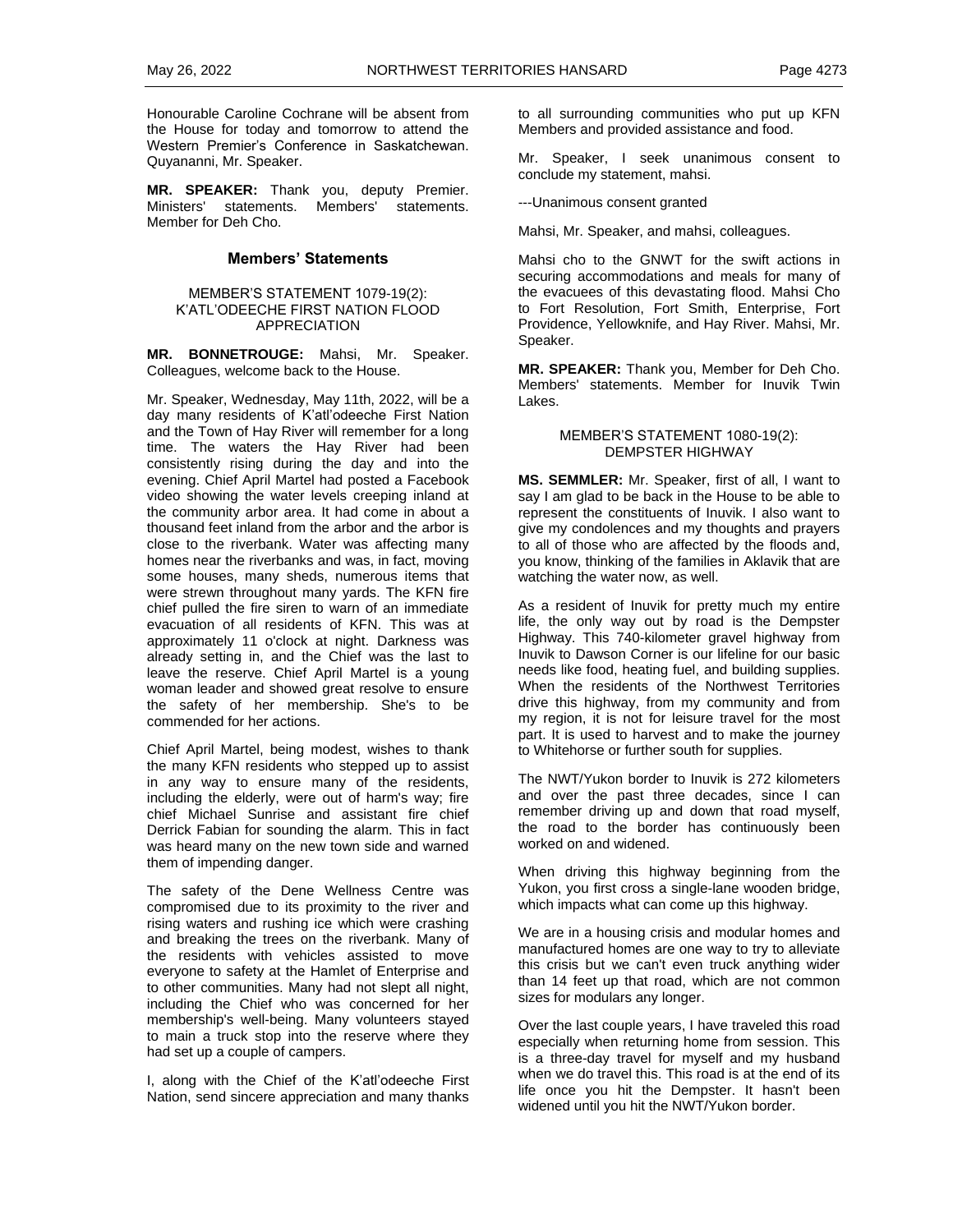The NWT has been advocating for funding from the feds over the years to widen the NWT section of the highway but it appears to me that this is not a Yukon priority to advocate for their side as it does not lead to any of their communities. So the road remains narrow with little or no gravel to cover the remainder of this 468 kilometers from the NWT border, which is if dire need of repair. And I am sure the Speaker and some Members in this House have traveled that road as well.

When I asked a previous Minister of Infrastructure about the Dempster Highway, she replied to me in this House on Friday, June 12th, 2020 "I have lots of conversations with my counterpart in the Yukon who is also very keen to see the Dempster rehabilitated and we have discussed that with the federal government." I sure hope that this Minister, who I know travels this road, as she too is from the Beaufort Delta, has continued to have these discussions with our Yukon neighbour to push the federal government for funds to repair and rehabilitate the 468 kilometer section through the Yukon and the single-lane bridge as well as other bridges that need repair.

I will have questions for the Minister responsible for Infrastructure on this. Thank you.

**MR. SPEAKER:** Thank you, Member for Inuvik Twin Lakes. Members' statements. Member for Thebacha.

#### MEMBER'S STATEMENT 1081-19(2): NORTHWEST TERRITORIES POWER CORPORATION POWER RATES

**MS. MARTSELOS:** Thank you, Mr. Speaker. I also would like to welcome back our colleagues. Nice to be sitting again in such nice weather.

Mr. Speaker, at the end of the last session in March, the NWT Power Corporation had submitted an interim rate application to increase the power rates in the Taltson zone. 10 percent in the first year and another 10 percent in the second year in electricity rates.

Thankfully, the NWT Public Utilities Board is the neutral body that determines rate increases in the NWT, and they decided to increase power rates by 2.5 percent in all communities and regions in the NWT.

Mr. Speaker, for NTPC attempting to single out the Taltson zone with a 10 percent increase in both years in power is not okay, especially for Fort Smith where the Taltson Dam is situated in and around the traditional lands of multiple First Nations and Metis people. I don't believe it is right to increase the power rates to such a high amount for people whose traditional territory is where the dam sits. Mr. Speaker, last month the premier and cabinet visited Fort Smith, and at every meeting they went to, the power rate increases were front and centre as the main concern as a main concern for the constituents. Everyone in Fort Smith was opposed to a 10 percent increase in power rates, including the Town, the Salt River First Nation, the Fort Smith Metis Council, and the Fort Smith Seniors' Society, among others.

In fact, the Town of Fort Smith along with the Town of Hay River sent a jointly written letter to the Public Utilities Board urging them not to disproportionately burden residents in the Taltson zone with a 10 percent power rate increase. There was also a private Fort Smith business who sent a written submission to the Public Utilities Board voicing similar concerns about the rates.

Ultimately, Mr. Speaker, NTPC only wants power rates increased because they are experiencing a shortfall in revenues. So they need more money to cover the various costs of providing electricity across the NWT. According to a 2012 report on the cost pressures of NTPC, the Taltson Dam generates between 5 and 8 megawatts of surplus energy each year.

So what is NTPC doing with all the surplus electricity? Surplus power has got to be used more efficiently and effectively by NTPC so they can be in a better financial position in order to prevent an increase in costs on to the consumer. We have the surplus of power, yet no innovation to better harness and utilize it.

Mr. Speaker, with the increasing costs of living and the historic levels of inflation we're experiencing, it is extremely important that our government continues to find positive solutions to ensure that the people of the NWT can make ends meet on all their household bills, including electricity.

I will have questions for the Minister responsible for NTPC at the appropriate time. Thank you, Mr. Speaker.

**MR. SPEAKER:** Thank you, Member for Thebacha. Members' statements. Member for Hay River South.

#### MEMBER'S STATEMENT 1082-19(2): HAY RIVER FLOOD

**MR. ROCKY SIMPSON:** Thank you, Mr. Speaker. Mr. Speaker, as you are aware, homes, businesses, and infrastructure in the Town of Hay River, K'atl'odeeche, West Point First Nation, along with a home in Enterprise and one at Riverwood's subdivision, were severely impacted by flooding, with what may well be unprecedented levels of ice and water for the area.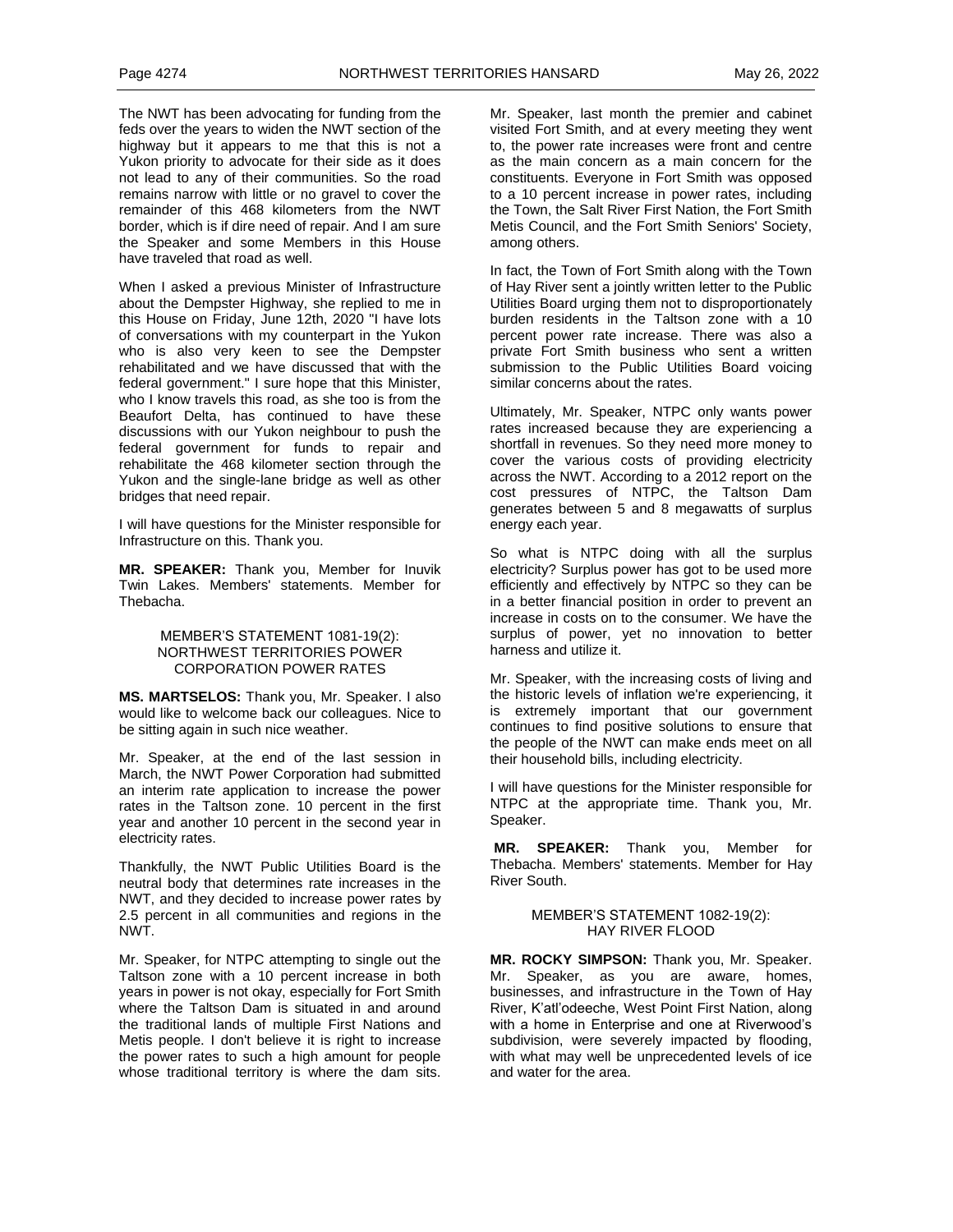Mr. Speaker, I would like to acknowledge the effort and action by the Hay River emergency measures organization for the work they did to ensure all residents were evacuated safely with no loss of life.

Mr. Speaker, in addition to the EMO, it is important to recognize the many individuals and businesses who provided financial support, food, clothing, equipment, fuel, accommodations, transportation and for that support I say thank you.

We must also recognize the Hamlet of Enterprise, Town of Fort Smith, Hamlet of Fort Providence, Hamlet of Fort Resolution, the City of Yellowknife, and others who opened up their communities and provided temporary accommodation, meals, and other support to the many evacuees, their families and pets during this stressful time.

Mr. Speaker, this event was the perfect storm. In addition to large amounts of ice and high water levels throughout the Hay River watershed, we had snow, freezing temperatures, and a nighttime evacuation, all which contributed to the making for a dangerous event. The devastation and extent of damage was not limited to ice and water but that of sewer backups, loss of access to potable water, and electricity.

Mr. Speaker, to really comprehend the extent of damage one had to see it in real time and, most importantly, listen to the stories of those who were impacted.

Mr. Speaker, the effects of this flood is just setting in as residents now have time to reflect on the aftermath. I have spoken to many residents who are appreciative of the quick deployment of pathfinders and assessors by Municipal and Community Affairs. However, those who have submitted applications under the Disaster Assistance Policy and had their property assessed are now asking what is next in the process.

For those that have completely lost their homes due to extensive flood damage are concerned that the changes to the policy, while a move in the right direction, is not indicative of real replacement costs of homes. In the past two years, the cost of labour and material has risen considerably.

Mr. Speaker, when it is costing this government well over half a million dollars to deliver new public housing units, the \$240,000 is inadequate, deficient, and an insult to those who find themselves with limited negotiating power and now may well need a mortgage to rebuild.

Mr. Speaker, I will have questions for the Minister of MACA at the appropriate time.

**MR. SPEAKER:** Thank you, Member for Hay River South. Members' statements. Member for Yellowknife North.

#### MEMBER'S STATEMENT 1083-19(2): CLIMATE CHANGE

**MR. JOHNSON:** Thank you, Mr. Speaker. Every once in a while, in this House, I like to plagiarize a statement from one of my former predecessors partly because, you know, a lot of the issues in this House require consistent advocacy, and sometimes you just can't say it better yourself. And today, Mr. Speaker, I'd like to deliver a statement from my predecessor Jaydence White of Youth Parliament, the Member for Yellowknife North, who did a great job in this House, and I believe that statement bears repeating.

Mr. Speaker, there is a climate crisis in the world. The Government of the Northwest Territories was one of the first in Canada to include climate change considerations in high-level decision-making. Despite this, no considerable action has been made towards a solution. This is a subject that many worry about. Seasons are changing. Winters are becoming shorter, and summers are reaching temperature records. In August of 2021, Yellowknife hit its record for the highest temperature of 32.6 degrees Celsius.

Mr. Speaker, public image seems to be more important to those in power that rather than a healthy sustainable future. Former GNWT staff reported leaving their positions due to a lack of support and feeling burnt out from their hard efforts not making a difference. We need to look at the big picture. Prioritize and support staff that are passionate and qualified in climate change. More action is needed. This should be a top concern. We need to secure a viable future for everyone.

Mr. Speaker, there is no sugar coating this. Substantive action must be taken. This could be done through creating more bike lanes, creating incentive programs for residents to reduce vehicle traffic, and having more sources of renewable power. We need to save our earth before it's too late. We still have time to make a difference, but action must be taken now.

Mr. Speaker, I would like to thank Jaydence White for her great advocacy in the Yellowknife North role, and I will have questions today for the Minister of Infrastructure as they relate to our work on climate change. Thank you, Mr. Speaker.

**MR. SPEAKER:** Thank you, Member for Yellowknife North. Members' statements. Member for Kam Lake.

#### MEMBER'S STATEMENT 1084-19(2): YOUTH PARLIAMENT 2022

**MS. CLEVELAND:** Thank you, Mr. Speaker. Mr. Speaker, growing up in the North, I was never interested in politics. My view was antiquated with visions of smoke filled back rooms full of white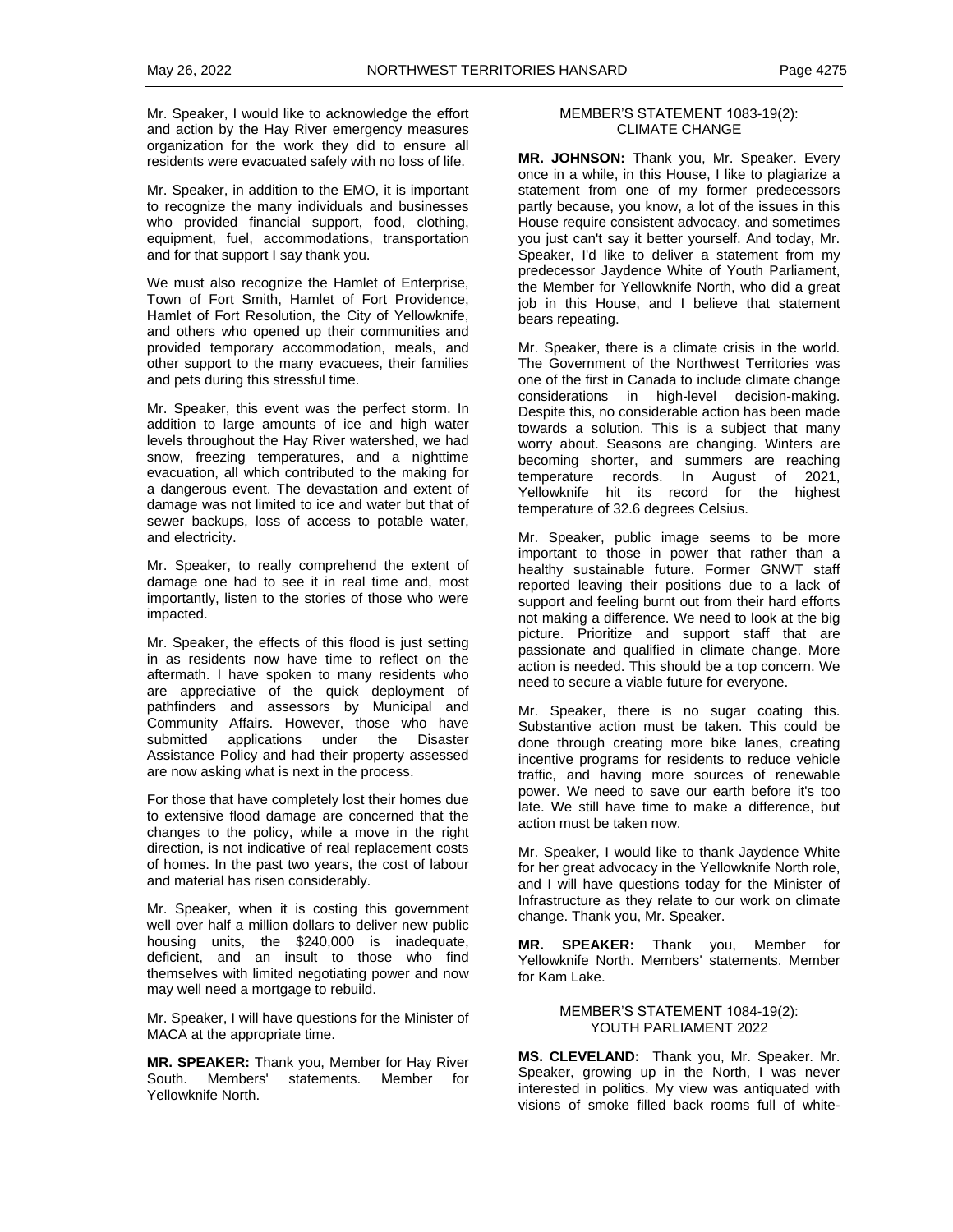haired men talking about things that didn't include me. But they did, and they do. The conversations in those rooms speaks to health, safety, dignity, and potential. And as I have aged, I realize that who is having the conversation is just as important as the conversation itself.

This May, the Legislative Assembly's Youth Parliament provided a week-long glimpse of territorial politics, the role of consensus government, and responsibility of representing a constituency. 19 NWT youth now have a much different view of politics than I once had.

My view today is centered on gratitude rooted in hope and inspired by vision for stronger communities and being prepared to do the work to get there. No one better embodies the honesty and integrity of politics than our youth. Our youth parliamentarians stood in this very room and called for housing solutions, treatment options, and an affordable and sustainable North.

Kam Lake was well respected by Ecole St. Patrick Student Isha Jha who spoke about the NWT's rising cost of living. The ideas and debates were entrenched in care with a 'get er' done attitude that doesn't see surmountable barriers. The NWT's youth parliamentarians pushed buzz and energy through the halls of the Legislative Assembly reminding us that our children are powerful.

In my school days, Angela Masongsong was the student voice for students against drinking and driving before the torch was passed to Candice Meadis. After, I think of LGBTQIPA+ rights champion Jacq Brasseur or more recently climate change advocate Ella Kokelj. These voices changed legislation, drove budgets and, yes, inspired a room of today's leaders.

Today I think of the youth voices that shared their living experience with the Standing Committee on Social Development as part of our child and family services review. Youth remind us the question is not if but how.

Our pleasure of standing in this room is short, Mr. Speaker. But our impact isn't, and we must never take that for granted.

Mr. Speaker, I want to thank the NWT youth who share their voices in this House, in our communities, and in the work we do. We respect your courage, we value your input, and the opportunity to learn from you.

Mr. Speaker, I would also like to thank you and your staff who continue to provide this experience to our territory's youngest change makers. Thank you, Mr. Speaker.

**MR. SPEAKER:** Thank you, Member for Kam Lake. Members' statements. Member for Frame Lake.

#### MEMBER'S STATEMENT 1085-19(2): MINING REGULATIONS

**MR. O'REILLY:** Merci, Monsieur le President. I have to confess, I think there is some white hair up there somewhere, but.

On April 22, 2022, the public and Regular MLAs finally got to hear from the minister for mining and her staff about the development of mining regulations to implement the Mineral Resources Act. There were more than a few surprises, including the very short timeline for public engagement which was set for May to July of this year. Not much if anything has happened since that meeting. The public have a couple more months to weigh in on such hefty matters as how and when it might get notified of mineral staking and development, what benefits we might get and how enforceable they may be, whether we will capture more if not all the geoscience from exploration, and much more. It is right that industry has been engaged since at least January but others who have an interest should also be there.

For example, on royalties, the first item being discussed in those secret meetings with industry was transparency and confidentiality. Surely we can do better than that with GNWT engagement on the development of the mining regulations.

The minister has said that her department has done research to support the development of the mining regulations and that apparently includes a \$24,000 contract to two former ITI employees on map staking finished in July 2021, a \$100,000 contract to a law firm for dispute resolution expertise, and another contract for \$200,000 to the University of Calgary for ongoing policy advice that began in March 2022. Advice on engagement was removed from the scope of the last contract for unknown reasons. Unfortunately, the Minister has yet to share any of this work with Regular MLAs let alone the public, despite the ever-decreasing window for input.

When committee met with the Minister, members of the Intergovernmental Council Secretariat were there but not part of the team making the presentation or answering questions. I think it would have been much more productive if they had been able to participate.

There is a commitment to publicly post at least five sets of draft mining regulations for some period of comment. But it is not clear whether there will be any response to issues or concerns raised. Of course the Minister or Cabinet is not required to carry out any public engagement for regulations but the Mineral Resources Act is only a shell and leaves all of the authority to regulations and the Executive.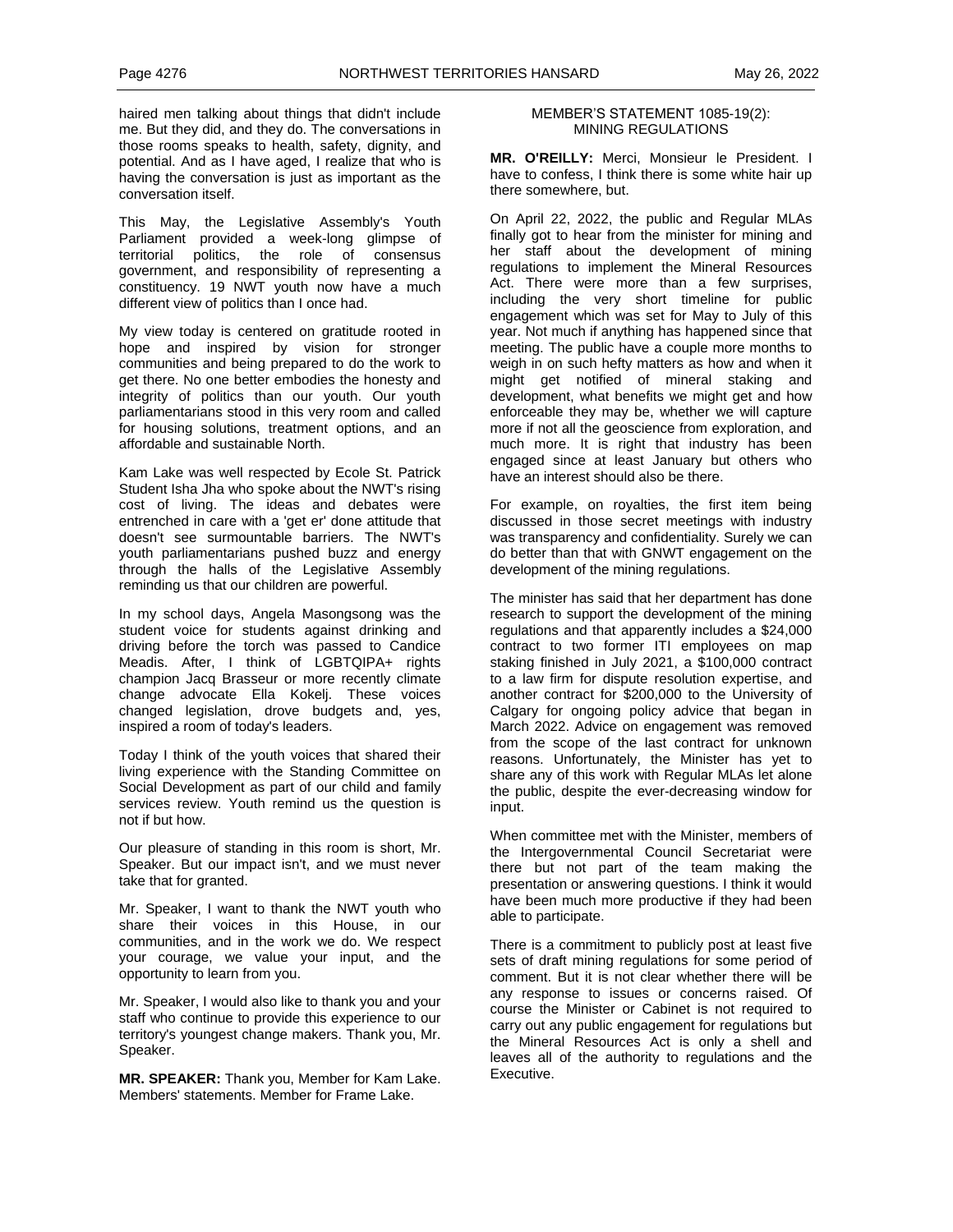I'll have questions for the mining minister on the less-than-ideal process for public and MLA engagement on the development of these important mining regulations. Mahsi, Mr. Speaker.

**MR. SPEAKER:** Thank you, Member for Frame Lake. Members' statements. Member for Great Slave.

#### MEMBER'S STATEMENT 1086-19(2): MENTAL HEALTH CRISIS

**MS. NOKLEBY:** Thank you, Mr. Speaker. Mr. Speaker, as a Regular Member, I've repeatedly asked the Minister of Health about the state of our residents' mental health and the supports available to them. And time and time again, the Minister has denied what is blatantly obvious to most residents of this territory - that we are in a mental health crisis.

Mr. Speaker, the issues facing this territory and the deeply ingrained trauma experienced by our people is not going to go away by logging onto some app or calling a crisis line. People need real supports that include in-person counselling, culturally-appropriate programming, aftercare, and actual physical spaces in which people can detox from drugs or alcohol or flee from domestic violence situations.

Last session, the Minister's response to my question, "I feel confident that we're not facing anything that we can't deal with," shows how out of touch with reality this Minister is. In fact, so much so, her comments prompted the Native Women's Association of the NWT to write a letter calling out her "disconnect" and the harm created by her dismissive comments. They expressed that they were "appalled and dismayed;" and frankly, Mr. Speaker, I agree with them.

As the Native Women's Association pointed out, and I have stated numerous times in this Chamber, COVID-19 has compounded the mental health crisis in the North, with increasing rates of homelessness, addiction, suicide, violence, depression, and incarceration.

Intergenerational trauma and the pandemic have created a double burden that is overwhelming our people's ability to deal with it. And although the Minister of Health and Social Services has yet to acknowledge that there is a mental health crisis occurring in the NWT, it is obvious to me that the first crucial step to addressing this crisis is adequate and safe housing.

There is an invisible homeless population in the territory of people who are couch surfing, staying in relationships of convenience, or remaining in places that are unsuitable or unsafe for themselves and their families, just to keep a roof over their heads. When I speak with these people, they always

express a concern for their ability to stay sober while having nowhere to call home. For many, there is a loss of pride, a loss of connection to their culture and families, just from the inability to host them in their homes. Others struggle with health concerns and conditions only made worse by their lack of stable housing.

Mr. Speaker, acknowledging a problem is the first step to finding its solution. And since the Minister of Health refuses to acknowledge what is in front her eyes, I am going to take my questions to the Minister of Housing and urge her to help our vulnerable people.

**MR. SPEAKER:** Thank you, Member for Great Slave. Members' statements. Member for Monfwi.

#### MEMBER'S STATEMENT 1087-19(2): EULOGY FOR DAN MARION

**MS. WEYALLON-ARMSTRONG:** Thank you, Mr. Speaker. Today I'm going to do -- with permission, I am going to do eulogy for Dan Marion. Mr. Daniel Marion of Behchoko.

Mr. Speaker, Tlicho people have known Dan for many, many, many years. Dan was always there to give advice on any topic, such as business issues, employment issues, social, technical truck problems, and many more. Dan always had time for you and showed that he really cared about your welfare. When you shared a problem with Dan, his reply always pointed to a solution that was beneficial to all.

Dan was a great advocate for the aspirations of youth. He admired young people as store workers, truck drivers, gave out scholarships money for students that were going to be pursuing higher educations and other positions and important life lessons in the best way of providing the best service to customers and clients. He developed the capabilities of young people and gave them skills and attitudes that served them well in their future. Dan emphasized the good feeling a person gets with a job well done.

He was an astute businessman in operating Rick's Trucking and guiding the Tlicho Investment Corporation for the first critical years. His Facebook posts, these posts, few months showed great appreciation. These past few months showed great appreciation of family, friends, and importance of helping those in need. He talked about the meaning of life and profound grief of losing someone dear.

Dan enhanced many of our lives, and his example of life well lived will be felt well into the future. This is the Dan Marion that we knew, and we always knew him as a [no translation provided] store manager in our region, Tlicho region. Thank you.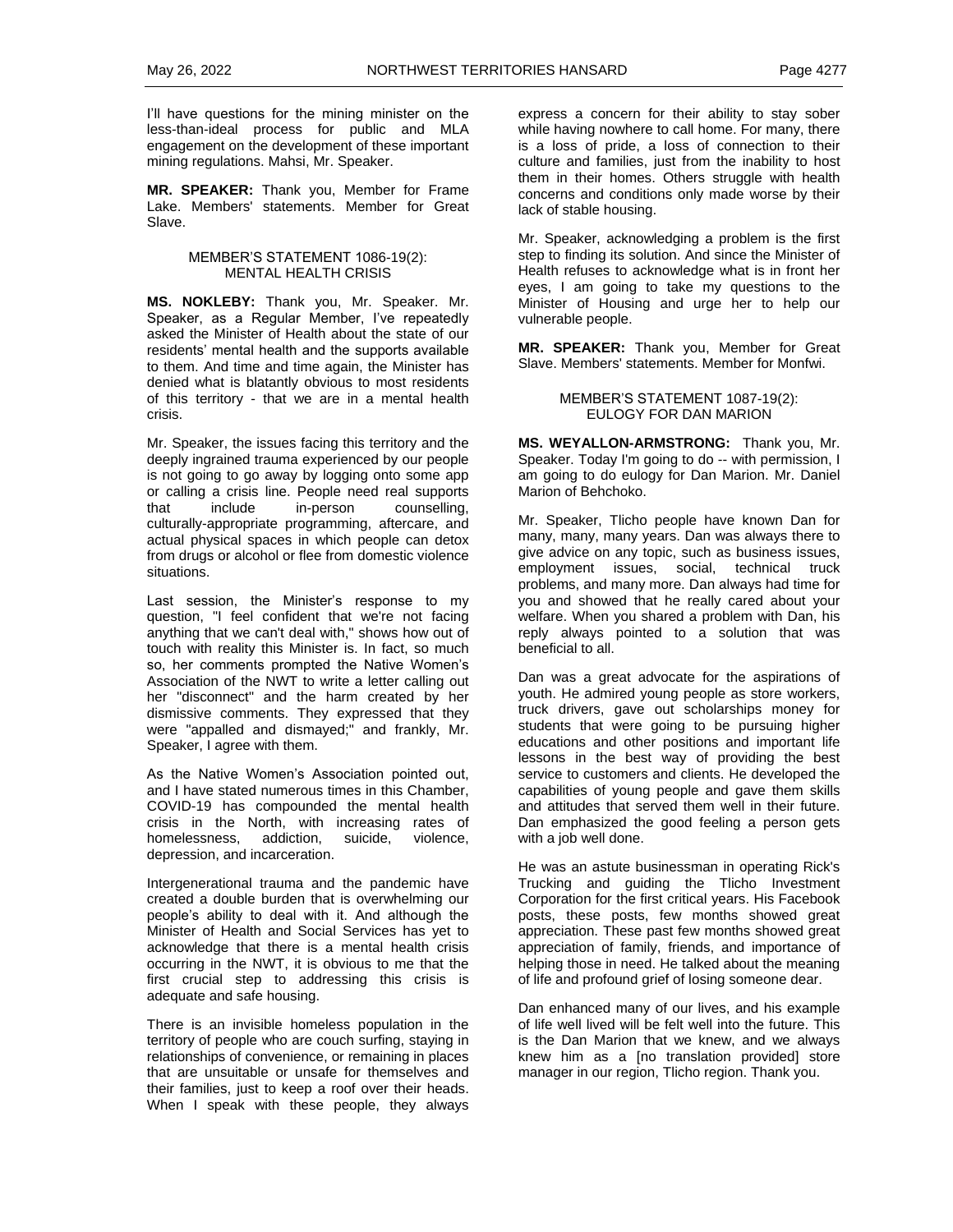**MR. SPEAKER:** Thank you, Member for Monfwi. Our thoughts and prayers are with the community at this time. Members' statements. Member for Nahendeh.

#### MEMBER'S STATEMENT 1088-19(2): RETIREMENT OF MIKE CANNEY

**HON. SHANE THOMPSON:** Thank you, Mr. Speaker. Mr. Speaker, today I have the honour of saying 'thank you' to a resident who is retiring. Mike Canney started working at the Fort Simpson warehouse on April 4th, 1986, with the federal government as a casual. The following year, he started work with the Department of Renewable Resources as a seasonal store person. In 1991, he was asked to fill in as the regional store person and eventually he was hired full time in that position. The position has been renamed as a material management officer.

He has always spoke highly of his employment with the department and how his supervisors treated him and his colleagues. When asked about what he thought was the biggest improvement since he began, he would say it was the safety and well-being of all employees. Safety is greatly improved, and the managers have made him feel that his efforts are appreciated and respected. When asked about his future goals he said it, with a smile, helping my real boss operate the Lady Slipper Lodge, formerly Mackenzie Rest Inn, and helping raise their granddaughter. If given the opportunity, he hopes to get out on their boat more often and maybe get a few rounds of golf in.

I would like to share a few words from his colleagues from the regional office.

Mike will be missed here at compound, yes, but not just for what the things he did related to the fire season but for all the little things. He's always made sure the compound is secure, locking the doors and the gates. Safety was his priority. You could see him shovel away the snow and remove the ice during the winter months. You could see him dig out the snow from the sliding gates early in the morning. He helped us purchase and maintain all their mobile equipment. He made sure the fuel supply was tested and ready for each fire season. Most importantly, he's a great guy with a lot of patience, practical knowledge and experience, and had a few funny stories to tell. Good luck and all the best in your retirement Mike, you will be sorely missed around the shop.

In closing, Mr. Speaker, I would like to say, use Mike's words: "It's been my pleasure to work for this organization for all these years and will miss the comradery and the challenge of the position. Thank you to the entire GNWT, for the opportunity to serve all those years. Thank you, Mr. Speaker.

Thank you, Member for Nahendeh. Members' statements. Returns to oral questions. Minister responsible for Infrastructure

## **Returns to Oral Questions**

RETURN TO ORAL QUESTION 1067 – 19(2): MIKE ZUBKO AIRPORT EXPANSION PROJECT

**HON. DIANE ARCHIE:** Mr. Speaker, I have a Return to Oral Question asked by the Member for Great Slave on March 30, 2022, regarding a contingency plan if the Department of Infrastructure and the contractor are not able to come to an agreement on the Inuvik Airport Runway Extension and Civil Improvements project.

The Department of Infrastructure abides by the GNWT's procurement policies when it comes to considering contractual approaches and making decisions on negotiating a contract.

Under the current 11.26 Negotiated Contracts Policy, contracts are not negotiated in the Legislative Assembly. Only the Executive Council can authorize the negotiation of contracts outside the competitive process and, upon authorization, this process takes place between an authorized eligible contractor and the technical team.

Mr. Speaker, the Executive Council reviews each request to negotiate a contract against the established criteria that's in our policy and aims to make decisions and recommendations that provide fair and broad distribution of training, employment, and business opportunities, while also ensuring value for money.

Requests to negotiate a contract for projects that receive federal funding may also need to be approved by the Government of Canada, depending on the terms of the funding agreement. This is the case with the Inuvik Airport Runway Extension and Civil Improvement Project. The procurement approach must be consistent with obligations that are under the internal and international trade agreements.

Both the joint venture and the GNWT's technical teams have resumed negotiations to determine solutions to the funding gap. At this time, the technical team is focused on options with the objective of realizing a way forward to follow the process outlined in the Negotiated Contracts Policy.

Should those negotiations be successful, the project will proceed and should they not be successful, the GNWT will return to Canada and our Cabinet to be able to discuss potential next steps.

The Department of Infrastructure is continually striving to upgrade the infrastructure at the Inuvik Airport to meet changing operational demands and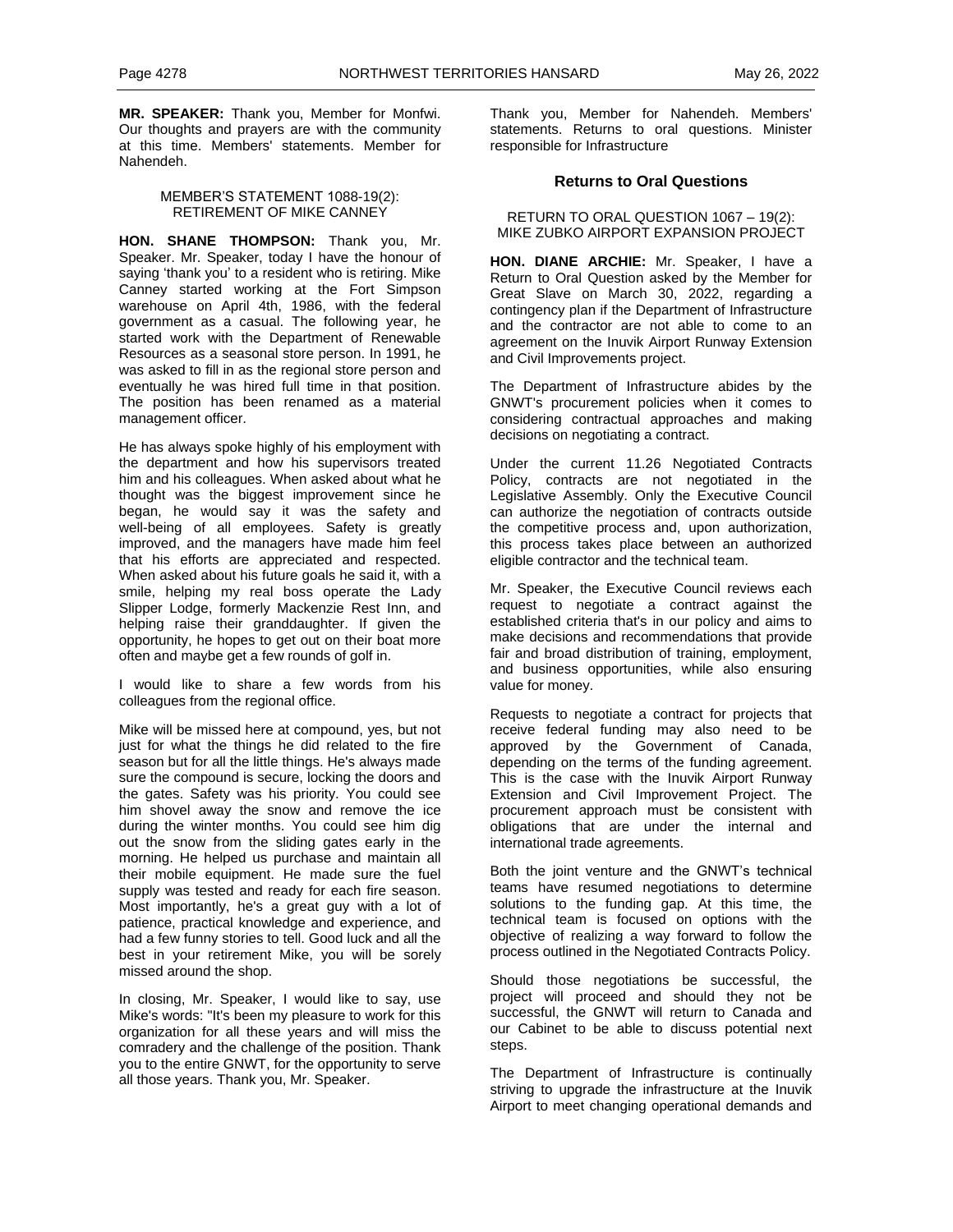improve the airport's resiliency to a changing climate.

While the federal government has committed to provide some additional funding for the project to be able to address inflation and supply chain costs, subject to due diligence the exact value and timelines are not yet known.

We expect this extension and civil improvements project to create economic opportunities for the region throughout construction. The Department of Infrastructure remains committed to making contracting decisions that will best maximize benefits to local, northern Indigenous businesses and residents within available budgets. Thank you, Mr. Speaker.

**MR. SPEAKER:** Thank you, Minister. Returns to oral questions. Minister responsible for Infrastructure.

## RETURN TO ORAL QUESTION 1075-19(2): KNOWLEDGE OF JOINT VENTURE AND INDIGENOUS GOVERNMENT

**HON. DIANE ARCHIE:** Mr. Speaker, I have a Return to Oral Question asked by the Member for Great Slave on March 31st, 2022, regarding my knowledge of a joint venture and an Indigenous government.

Mr. Speaker, yes, I am aware of the difference between a joint venture and an Indigenous government.

An Indigenous government is one that has negotiated or is in the process of negotiating a self-government agreement with the GNWT and the Government of Canada whereas a joint venture is a corporate commercial enterprise undertaken jointly by two or more parties.

On the Inuvik Airport Runway Project, the Government of the Northwest Territories has received bids from a joint venture corporation entity, Number 13394883 Canada Incorporated.

The joint venture is an eligible contractor as defined under the Negotiated Contracts Policy, 11.26, and has the operational, financial, and management potential to undertake the work. Negotiations between the joint venture and the technical team resumed with the objective of realizing a way forward to construction to be able to ensure this project requirements, such as surety, is in place. Thank you, Mr. Speaker.

**MR. SPEAKER:** Thank you, Minister. Returns to oral questions. Recognition of visitors in the gallery.

## **Recognition of Visitors in the Gallery**

**MR. SPEAKER:** Colleagues, I would like to draw your attention to visitors in the gallery this afternoon.

I am pleased to recognize interns from the Legislative Assembly of Ontario. They are in Yellowknife to increase their knowledge of our consensus style of government. We have with us today, bear with me with the pronunciation, but Janine Alhadidi, Iqra Mahmood, Alex Horbal, Alessia Rao, Melody Greaves, Habon Ali, Sharika Khan, and Tori Llewellyn.

Mahsi for joining us today. I would like to recognize everyone else in the gallery. I know a couple people left. One just joined us. It's always a pleasure knowing there is much interest in our proceedings. Mahsi.

---Applause

Member for Kam Lake

**MS. CLEVELAND:** Thank you very much, Mr. Speaker. Mr. Speaker, it's always nice to have kids back in the gallery today and I would like to recognize the three pages that we have here in the gallery from Kam Lake who are Marianne Bumaat, Isha Jha, and Justin Quito. Thank you.

---Applause

**MR. SPEAKER:** Recognition of visitors in the gallery. Thank you. Acknowledgements. Oral questions. Member for Frame Lake.

## **Oral Questions**

### ORAL QUESTION 1080-19(2): MINING REGULATIONS

**MR. O'REILLY:** Merci, Monsieur le President. My questions are for the Minister of ITI who is responsible for mining.

In the presentation given to committee in April on the five sets of mining regulations being developed, it was said that the public engagement on this important work is to take place between May and July. May is almost over. Nothing has happened yet.

Can the Minister explain this very short timeline for public engagement and how the public can have any meaningful involvement? Mahsi, Mr. Speaker.

**MR. SPEAKER:** Thank you, Member for Frame Lake. Minister responsible for Industry, Tourism and Investment.

**HON. CAROLINE WAWZONEK:** Thank you, Mr. Speaker. Mr. Speaker, I'm glad that my title has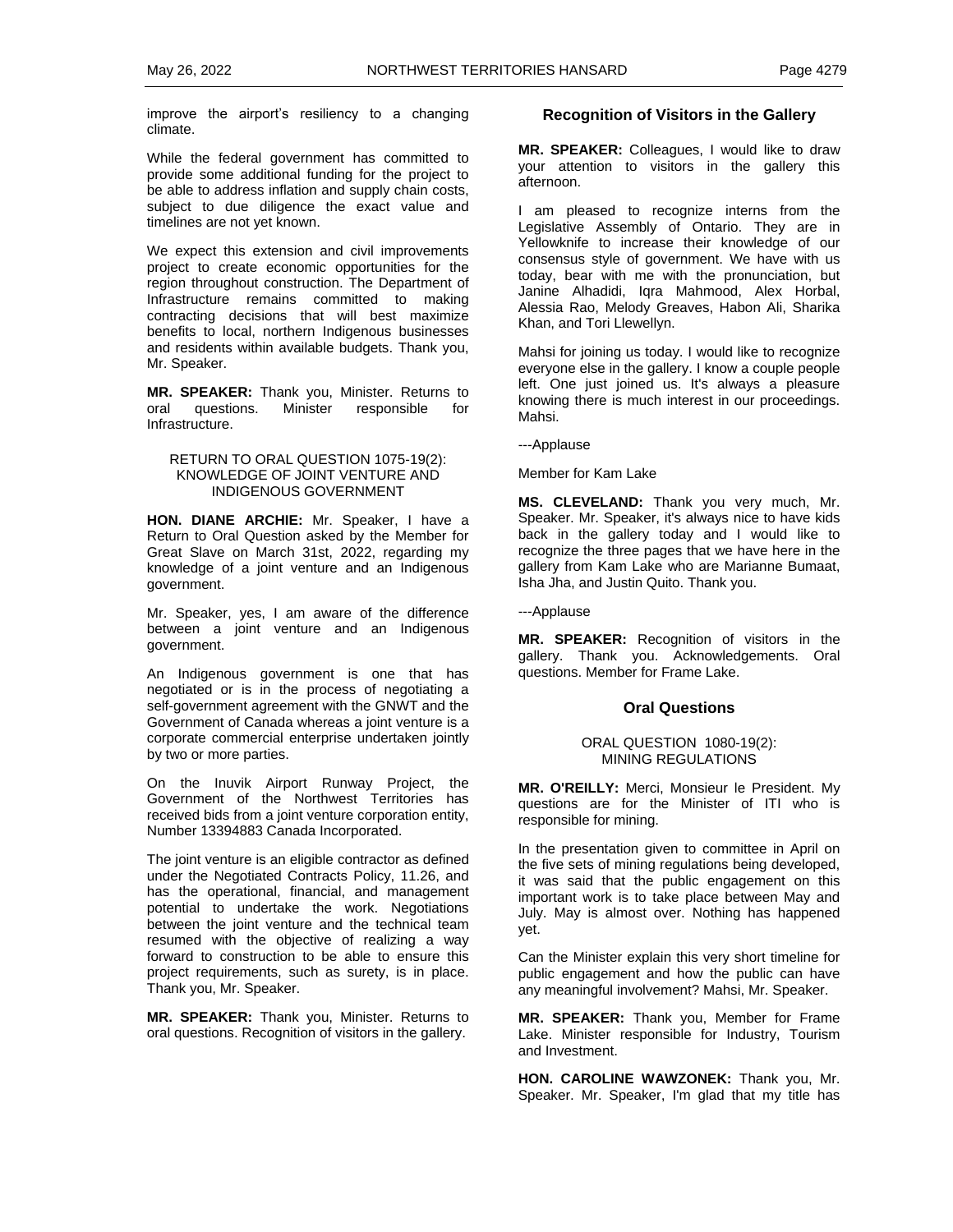been corrected. I do feel better standing up with the right name for the right Minister.

On this matter, Mr. Speaker, firstly, there are a number of different things happening in terms of what's happening with the Mineral Resources Act regulations.

Firstly, with respect to the royalties portion, as the Member's already mentioned, it's a complex thing that's being developed right now. That element was opened back in February. Comments are welcome until July the 29th for public engagement. That was extended from April the 22nd all the way through to the end of July.

With respect to other items, Mr. Speaker, I want to start by referencing the Intergovernmental Council protocol that was developed by and put in place by this government. That really has been the guiding focus of a lot of this work, to ensure that we were making regulations for the North and for the future of the northern mineral resources industry, we're doing that hand-in-hand with Indigenous governments.

As I think was already mentioned during the Member's statement, typically regulations don't require the same level of engagement. We've often not have any engagement from the public so we're certainly making an effort to do something quite different here.

So in addition to the IGCS process, Mr. Speaker, there is a formal public engagement step expected to get started here shortly, run through until the summer, and in that regard the items will be posted online. They'll be going through the same typical process that other items do. There's a posting online, people can respond online. They can respond directly. There will be certainly those opportunities similar to any other public engagements that take place.

And Mr. Speaker, that said, these are very technical regulations. The folks that would potentially use them, benefit from them are in this space, operating in this space, know the people to contact. They are already being engaged. They know that this work is underway. And I'm certainly very confident that folks who have those interests have lots of avenues by which to be in touch with us. Thank you, Mr. Speaker.

**MR. O'REILLY:** Merci, Monsieur le President. I want to thank the Minister for that. Let's talk about that public engagement. The Minister committed in April to advising us what research has been done. I found contracts on map staking, legal expertise, on dispute resolution, and policy advice from the University of Calgary. Then there's the internal work that the department has already done apparently.

Can the Minister provide a public listing of the research reports completed and when those will be shared with Regular MLAs and the public as part of the engagement on these mining regulations? Mahsi, Mr. Speaker.

**HON. CAROLINE WAWZONEK:** Thank you, Mr. Speaker. Mr. Speaker, as I said, this is an extremely complex piece of legislation that's going to be enacted and as a result, the regulations themselves also are unusually complex, and we are always being mindful at every step, again, of the process and of the work that's taking place with the IGCS.

Mr. Speaker, I can say, and in keeping in mind the rules that we have here in a consensus government, that back on May the 12th we did provide a list of the research documents completed as of that time to standing committee and, certainly, if there are documents within that that Members may wish to have access to, I'd like to be informed. We can certainly provide it to Members in keeping with the consensus government's processes around confidentiality as between MLAs and Ministers.

With respect to the three additional contracts that my friend has so diligently sought out, Mr. Speaker, those items I think only of the one with respect to map staking, that one is complete. The others are still in progress. So there's nothing to report on or provide at this point.

With respect to the university of Calgary, it's an opportunity to have academic oversight. So that's likely to continue throughout this process. But as for the other two, as I said, when both are completed -- the one is not but when the other one is, we'll certainly be adding it to the list that I'd already provided to Members. Thank you, Mr. Speaker.

**MR. O'REILLY:** Merci, Monsieur le President. I want to thank the Minister for that. And of course, some of those contracts, there's interim reports that probably could be shared already. But I recognize and support that the development of these regulations is being done with Indigenous governments but it doesn't substitute or replace public engagement. And I also acknowledge that some of these are complex matters and they require a delicate balancing of rights and interests. But this is all the more reason for an informed public debate and information.

So can the Minister commit to providing regular and detailed written updates to committee on the progress of the technical working group that is developing these regulations? Mahsi, Mr. Speaker.

**HON. CAROLINE WAWZONEK:** Thank you, Mr. Speaker. Mr. Speaker, in a word, yes. I have found we've appeared in front of standing committee now numerous times on different parts of the process.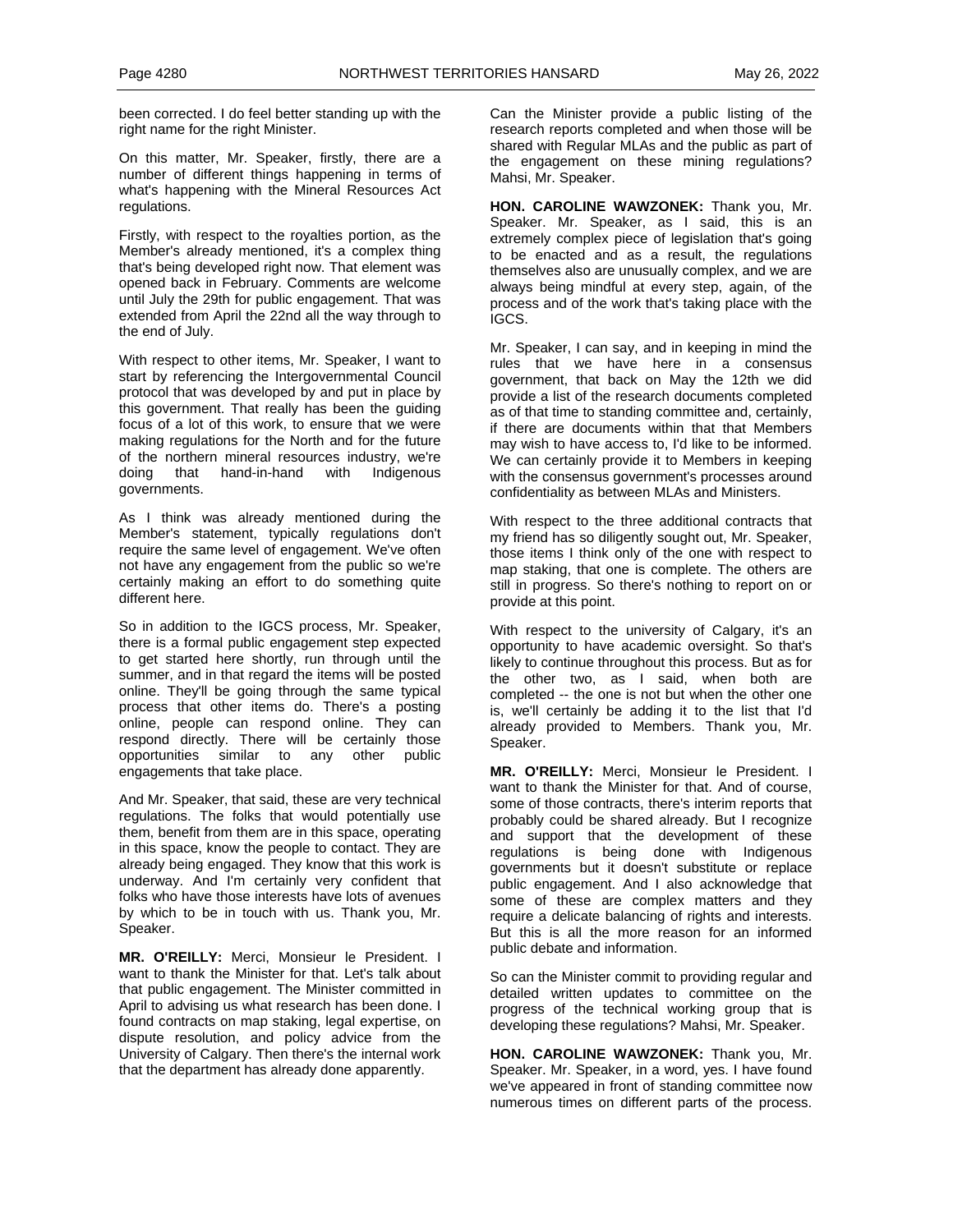The Mineral Resources Act regs generally but also on royalties specifically. And those are fruitful. They're helpful. In the one case, it resulted in changes to one of the discussion papers. So, yes, most certainly, Mr. Speaker, happy to make that commitment.

And I want to note, Mr. Speaker, it was pointed out that one of the Members of IGCS had attended the briefing. It's not the usual process here that other Members would necessarily be speaking at a technical briefing, but we do now have this technical working group that includes IGCS members, and I'm confident that we could, in fact, if done in advance and if planned, we can have an opportunity to have members of that group attend as well in their roles or in their roles with the IGCS. And that would, again, likely be a benefit to all parties. So happy to ensure that we can move that forward.

And Mr. Speaker, I -- you know, I haven't been put on the spot for this, but I wanted to note at the time of that briefing, MLAs specifically asked if we could sit down one-on-one. That also remains an opportunity for all Members. I'd be happy to do that and sit down with each of them and the teams so that if there's even more technical issues that we can work out, then we'll make that commitment that we can do that as well. Thank you, Mr. Speaker.

**MR. SPEAKER:** Thank you, Minister. Final supplementary, Member for Frame Lake.

**MR. O'REILLY:** Merci, Monsieur le President. I want to thank the Minister for that, and I will take her up on that commitment. It appears the Minister is going to publicly post five sets of detailed mining regulations that cover a variety of matters, including notice of claims, work, royalties, benefits, and disputes. These are all matters of public interest. It's not clear how long people will have to review and comment, whether those comments will be public, and whether there will be responses to the comments and issues that are raised.

But can the Minister explain how this public posting process will work and whether comments and responses will also be made public? Mahsi, Mr. Speaker.

**HON. CAROLINE WAWZONEK:** Thank you, Mr. Speaker. So, Mr. Speaker, with respect to public engagement, there's a standard position which is that any operational -- or any draft regulations get no less than 30 days, and that's -- that will certainly be abided by that guideline. But, Mr. Speaker, it's my intention that we'll be going on for longer than that.

It is, you know, as I've been saying, and as been said here by others, these are complex regulations; they are going to require more time. So they'll be posted to the engagement website as usual.

Information will go out through social media as well as through other more traditional channels. When that happens, notices out as public service announcements will go out. And again, while the guideline is 30 days, I'm confident we'll have certainly more than that for people to give their information in. Comments come in. They're compiled. Then there's the 'what we heard' reports that get put together. Those, too, can be shared and then analyzed and incorporated into the materials shared with our IGCS partners as we move forward. And as I say, then that's how they get utilized going forward. Thank you, Mr. Speaker.

**MR. SPEAKER:** Thank you, Minister. Oral questions. Member for Thebacha.

> ORAL QUESTION 1081-19(2): NORTHWEST TERRITORIES POWER CORPORATION POWER RATES

**MS. MARTSELOS:** Thank you, Mr. Speaker. Mr. Speaker, it is extremely important that other levels of government and the general public have their say on potential electricity rate increases.

Will the Minister responsible for NTPC commit to work with the Minister responsible for the Public Utilities Board to have public hearings regarding the impact of increasing electricity rates? Thank you, Mr. Speaker.

**MR. SPEAKER:** Thank you, Member for Thebacha. Minister responsible for Northwest Territories Power Corporation.

**HON. DIANE ARCHIE:** Thank you, Mr. Speaker. The Public Utilities Board develops the review process for the general application and the Public Utility Board schedule allows for a public hearing, if required, on August the 4th to the 5th here in Yellowknife. Thank you, Mr. Speaker.

**MS. MARTSELOS:** Mr. Speaker, since the Taltson Hydro Project is in the Taltson zone, will the Minister ensure that there will not be a one-rate system for power rates and that the people of the Taltson zone will always have lower power rates than other communities, because it's a traditional territory of various First Nations and Metis peoples. Thank you, Mr. Speaker.

**HON. DIANE ARCHIE:** Thank you, Mr. Speaker. In accordance with the electricity rate policy guidelines approved by the GNWT, since 2010 the electricity rates in the Northwest Territories are set on a zoned basis. So each zone, including the Taltson, is to pay rates that reflect costs in the zone.

The utilities use a zone of reasonableness to help manage rate transitions. Today, due to these transitions, the Taltson is currently paying less than its costs, but over time the rates will transition to full cost level. The Taltson rates will be lower than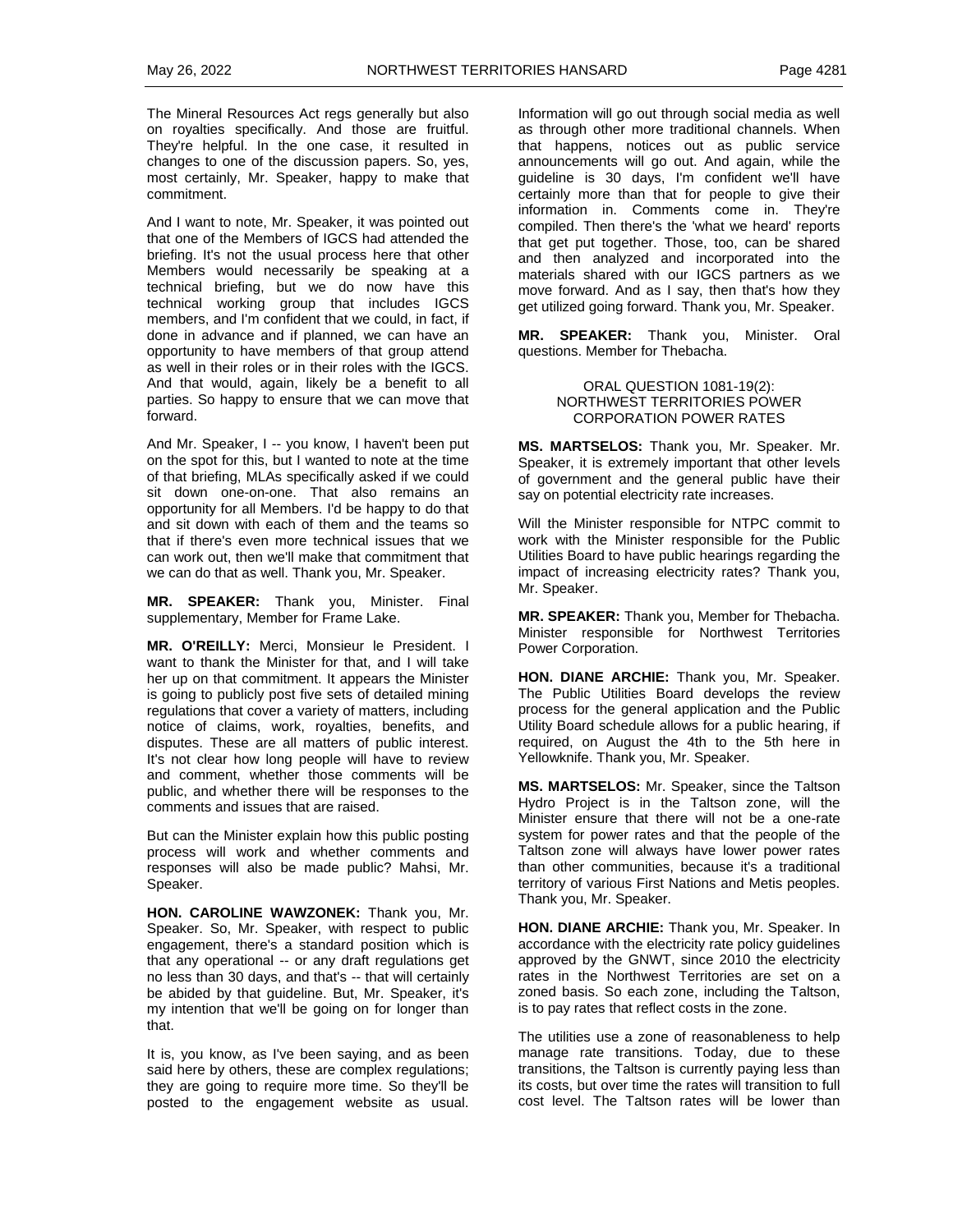other communities so long as the Taltson costs remains lower than the other communities. Thank you, Mr. Speaker.

**MS. MARTSELOS:** Mr. Speaker, after the Taltson expansion is completed, can the Minister explain what the cost impacts will be in terms of electricity rates for the people in the Taltson zone and the rest of the Northwest Territories. Thank you, Mr. Speaker.

**HON. DIANE ARCHIE:** Thank you, Mr. Speaker. We recognize that rate implications from the project is an important part of securing broad support to proceed to a construction decision for this long-term project. There are many factors that may impact revenues and, in turn, rate implications associated with the project.

For example, the results of a commercial arrangement between the project partners and the investors, construction conditions imposed as part of the regulatory approvals, and the size of the location of the customer demand. When there is more certainty in these areas, we will be better able to define any potential rate implications that is associated with this project. Thank you, Mr. Speaker.

**MS. MARTSELOS:** Mr. Speaker, can the Minister tell us when the NTPC will get rid of the current board of NTPC, which is currently occupied by deputy ministers, and be replaced by a new neutral-appointed board? Thank you, Mr. Speaker.

**HON. DIANE ARCHIE:** Thank you, Mr. Speaker. This work is currently led by the EIA. It is my understanding that recommendations are in the final stages for presentation to the existing NTPC board and Cabinet. Once they have been reviewed, we will look to engage with standing committee. And then, based on feedback and general agreement, implementation this fiscal year. Thank you, Mr. Speaker.

**MR. SPEAKER:** Thank you, Minister. Oral questions. Member for Deh Cho.

#### ORAL QUESTION 1082-19(2): K'ATL'ODEECHE FIRST NATION FLOOD

**MR. BONNETROUGE:** Mahsi, Mr. Speaker. Mr. Speaker, my questions are for the MACA minister, which is Municipal and Community Affairs, and it's related to my statement on the flood situation at K'atl'odeeche First Nations.

It is appreciated that MACA, Health and Social Services, and possibly other departments, were on top of the evacuations of the residents in finding accommodations and providing meals.

Can the Minister advise if this will be evacuation preparations for any future flooding in K'atl'odeeche

First Nations, Hay River, and other communities? Mahsi.

**MR. SPEAKER:** Thank you, Member for Deh Cho. Minister responsible for Municipal and Community Affairs.

**HON. SHANE THOMPSON:** Thank you, Mr. Speaker. Before I answer that question, I'd like to thank the Member for his statement. It was bang on. The leadership in K'atl'odeeche, the Chief, did an amazing job. And also the Member, we had been in constant communication throughout this disaster.

In regards to the question, so each year the Department of Municipal and Community Affairs reaches out to the affected communities, or the ones we feel that are affected. We do have plans in place with them. They have their plans. And we look at it.

We also -- again, it's about working -- we have regional staff that reach out to the leadership and the staff there and making sure we deal with that there. So again, we also give guidance. If you seen the preparation and information we got out there, telling residents and what they had to do and to get prepared for it, what the communities had to do, and what we were preparing to do.

In regards to scenarios, we do have tabletop exercises that we're able to use and that. But in reality, until you actually go through this, you find out how good your plan is and that there is -- it's unfortunate, but I think that plans in both the communities of Hay River and K'atl'odeeche First Nations, they did a great job.

One of the things that we did this year after the last flood, we reached out and looked at the Disaster Assistance Policy, and then we updated it. We looked at our cross-jurisdictional reviews to making sure that what we were able to do is we were all consistent across Canada as well as with the federal government.

The other thing is, is that we created five new ENO positions which will then be working with our superintendents and the leadership in the communities and the regions to do that.

We also have created three positions at headquarters to help with disasters, whether it's floods, fires, COVID, situations like that. So we are always in constant contact with the communities, working with them, and we will be doing an evaluation after we move forward on that. Thank you, Mr. Speaker.

**MR. BONNETROUGE:** Mahsi, Mr. Speaker. And mahsi to the Minister for that answer.

Mr. Speaker, it is a daunting task for any community to monitor for the changes in river ice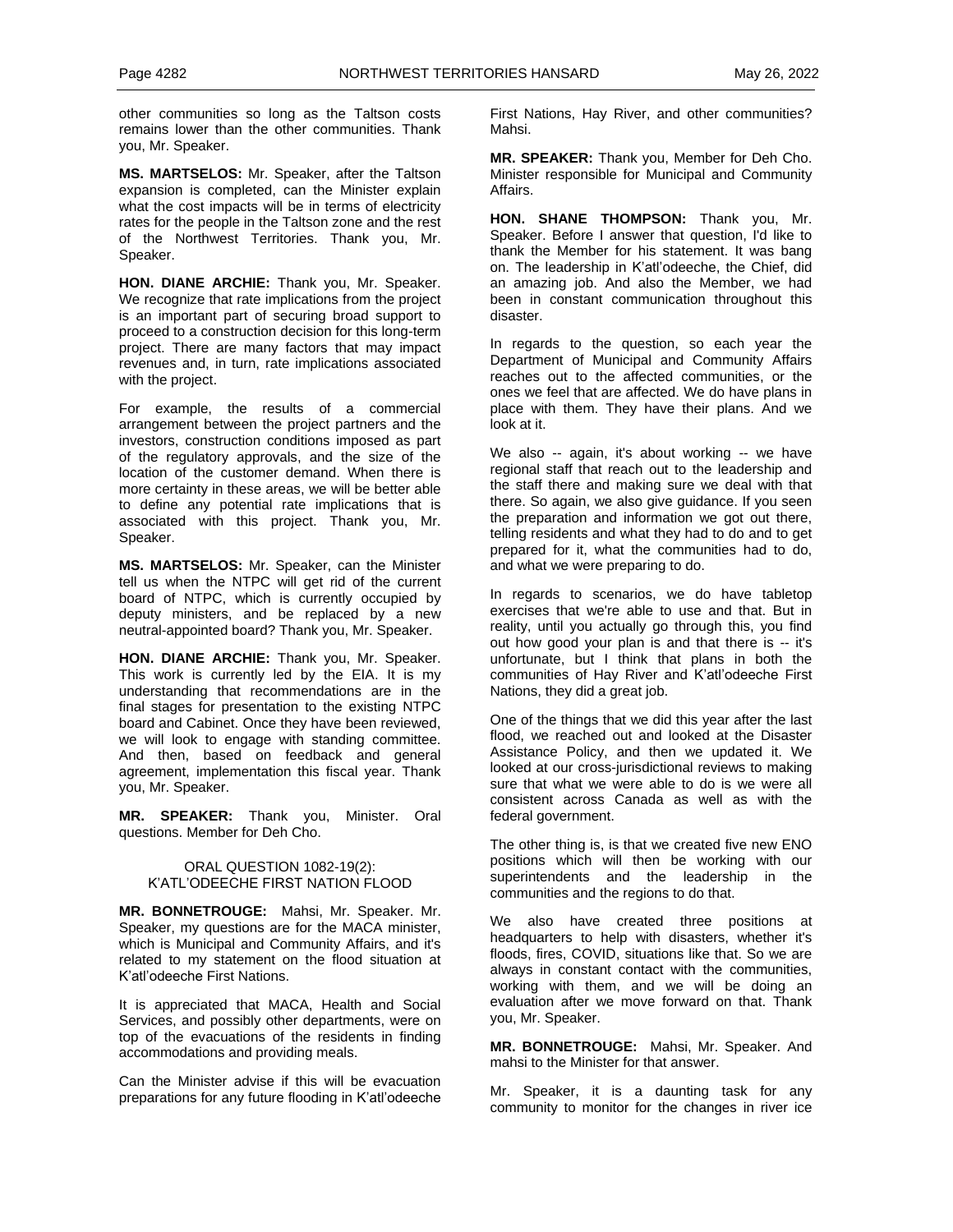flow, ice jamming, melting snow, unknowns such as the perfect storm situation as was the case at the Fox Barns, Paradise Gardens, West Point First Nations, West Channel, Hay River, K'atl'odeeche First Nations, including the Old Village.

Can the Minister commit to being the lead department for monitoring, providing warning systems, and working with the communities for possible flood conditions at all known flood zones? Mahsi.

**HON. SHANE THOMPSON:** Thank you, Mr. Speaker. Mr. Speaker, MACA does connect with the flood risk communities throughout the risk season. We have those communications, and we have, you know, partnership working with them to address these things. We also have the NWT alert system in place.

In regards to wearing my other hat as ENR minister, we also published an NWT water monitoring bulletin on a regular basis throughout the flood season. We also make sure that the information's available to the leadership in the communities.

This approach, though, is again -- we have to all please understand, it's a team approach. And what I mean by that, it's about individuals, communities, governments, working together on this disaster. So we do have the lead function on it but we also rely on municipalities and as well as other government departments. Thank you, Mr. Speaker.

**MR. BONNETROUGE:** Mahsi, Mr. Speaker. And mahsi to the Minister.

We all know that on the yearly basis, we're getting floods, whether it's in different communities but there's still a flood zone. Hay River has been impacted every year, and all I wanted was the Minister's department to be the lead to help all these communities who are financially strapped for resources to be the lead monitor. Because as I mentioned before, like KFN, it was about 10:30, 11 o'clock at night they sounded the siren. It was dark by then. You know, there should have been actions taken before that. And if MACA had stepped up to the plate to help the communities, maybe we wouldn't be in that situation.

Many of the evacuees from K'atl'odeeche First Nations and surrounding areas were elders and persons with physical disabilities who were provided emergency cots. Of course this was a last minute emergency and people were placed where there were available accommodations.

Can the Minister commit his staff to look at placing the elders and persons with physical disabilities in comfortable accommodations as part of flood mitigation efforts? Mahsi.

**HON. SHANE THOMPSON:** Thank you, Mr. Speaker. Mr. Speaker, before I answer the question, I need to clarify something.

Municipal and Community Affairs is working with the community hand-in-hand. We were working with the communities before. Our regional staff are working with their staff in the -- and I am -- been in constant contact with the leadership and having that conversation of what we need to do, how we can work together, and that's the most important aspect about the communities lead, and we are there to support. We as the Government of Northwest Territories are all there to help.

In regards to the question the Member asked, yeah, we have a process. So when an individual, whether it's an elder with mobility issues or young families, they come in to the system, like into the evacuation centre, we evaluate, we assess it, and we see if the individuals cannot stay in the environment.

We were able to, again, work with the Health and Social Services. We have a process. We set it up. We look at it. And then we move people if we need toother accommodations. So, again, it's about part of our plan. We have it in place. Did we fix it from last year? Yes. But, again, it's about a living document, and we're going to be seeing what happened this year and how we can better improve it. So, again, I thank the Member for this. And yes, we are doing that. Thank you.

**MR. SPEAKER:** Thank you, Minister. Final supplementary, Member for Deh Cho.

**MR. BONNETROUGE:** Mahsi, Mr. Speaker. Mahsi to the Minister for that. Mr. Speaker, I believe the departments are still tallying up costs related to the last year's flooding at Jean Marie River and Fort Simpson. We are aware the GNWT has footed the bill for new builds for Jean Marie River. K'atl'odeeche First Nations riverfront homes have been damaged by the flooding and quite possibly are uninhabitable.

Will the Minister commit to replacing the damaged homes on the K'atl'odeeche First Nations? Mahsi.

**HON. SHANE THOMPSON:** Again, thank you to the Member for the question. We are fairly early into the process. So again, we need to identify the level of damages for all the homes. Damage assessments are currently underway, and this information will be utilized to make decisions by the homeowners related to the next steps in the process.

I can tell the Member that our pathfinder was in the community of K'atl'odeeche on Wednesday, and they were going door to door with the staff there. So we are working on that. Once that is done, we will make sure they're registered. Then the assessors will be in there.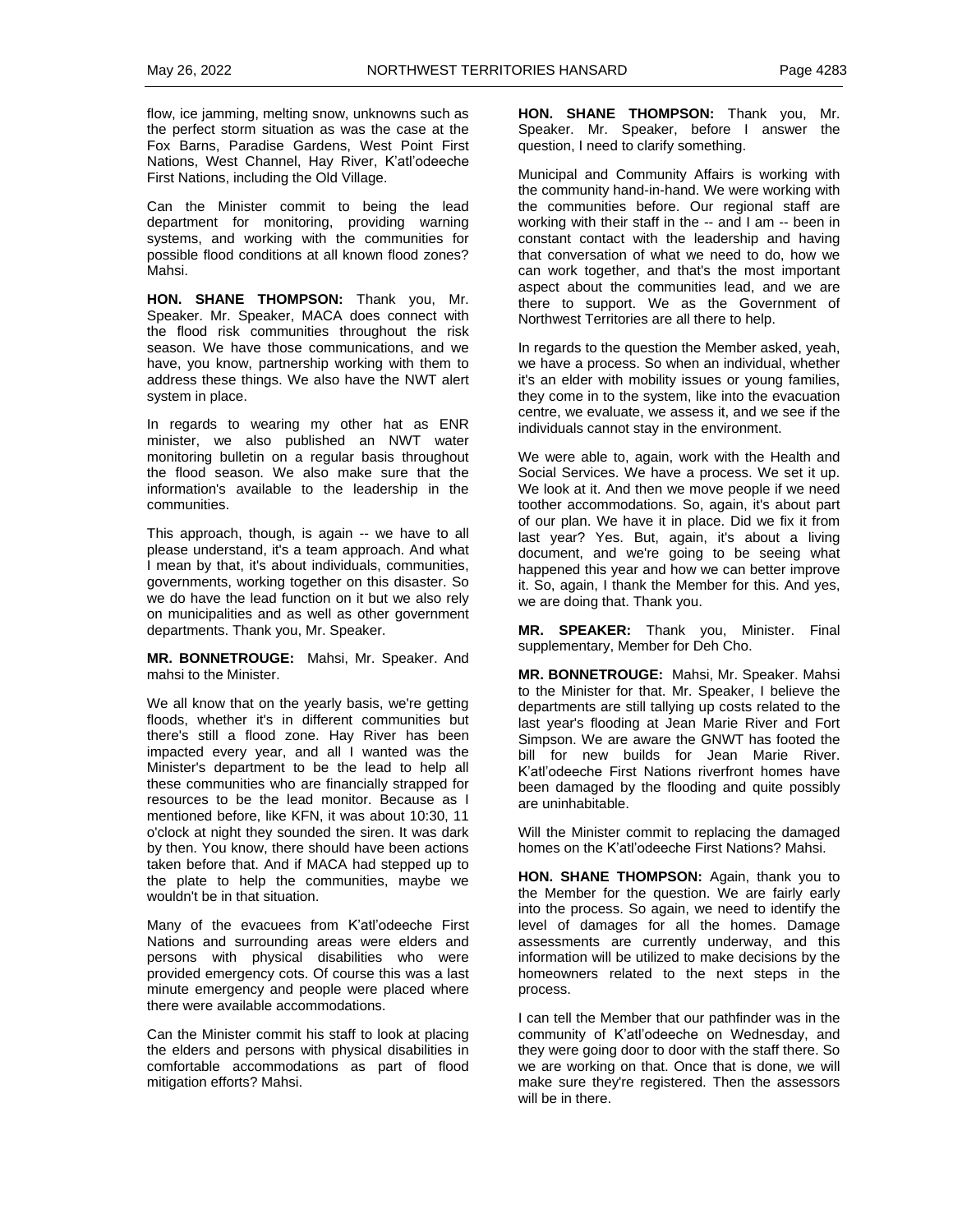We have seven assessors in to look at the damage and that there. So the GNWT will coordinate flood recovery for the K'atl'odeeche Reserve, and the federal government through Indigenous relationships -- or Relations and Northern Affairs Canada, CIRNAC, and Indigenous Service Canada. So we've already reached out to the federal government, hand-in-hand with the KFN, to make sure we were able to work with them because it is on a reserve and we need to respect that. It is government to government relationship, and we work with them on that. So we have reached out to that there.

Unfortunately, at this point in time, we have yet to have all the information on the Coverly report, but I can guarantee you that I will keep the Members from Hay River North, Hay River South, and Deh Cho, updated as well as committee on the process of it when we're moving forward, as well as the local leadership in the communities. Thank you, Mr. Speaker.

**MR. SPEAKER:** Thank you, Minister. Oral questions. Member for Hay River South.

#### ORAL QUESTION 1083-19(2): HAY RIVER FLOOD

**MR. ROCKY SIMPSON:** Thank you, Mr. Speaker. Mr. Speaker, yeah, we all know the extent of the damage caused by flooding in Hay River and the reserve and in outlying parts of the area as well. And, you know, we were fortunate enough to get the pathway -- the pathfinders in and the assessors in in a timely manner, and they did a great job. They were set up in Hay River. They were set up in the arena. A lot of people, you know, attended the arena. And as far as I know, there's approximately 300 applications at this point.

So, Mr. Speaker, can the Minister of MACA confirm where the department is with receiving applications and conducting assessments of those impacted by flooding in the South Slave? Thank you, Mr. Speaker.

**MR. SPEAKER:** Thank you, Member for Hay River South. Minister responsible for Municipal and Community Affairs.

**HON. SHANE THOMPSON:** And I thank the Member for that. So the Member is correct - as soon as it was safe we had our pathfinders in. We are working with impacted residents and that. So we are encouraging people to register, whether it's online or into the Hay River evacuation centre. As I said, we've had people going door to door on the reserve. So we do have pathfinders in there working on that. So once we get that, then we will have our assessors go in and check out the damages. And so again, it's working on the process. And again, the numbers, I'm not a hundred percent sure. Last number I heard was a hundred homes have already been assessed. We've had over -- over 230 people registered. And again, that doesn't count the KFN, but. So we are in the process of working there. Once we have the assessments and that, then the pathfinders will reach out to the homeowners, and we'll go from there. Thank you, Mr. Speaker.

**MR. ROCKY SIMPSON:** Thank you, Mr. Speaker. Mr. Speaker, I understand that in talking with the pathfinders and the assessors is that they were will probably be out of Hay River at end of this week. At least the pathfinders. The assessors may be in there a little bit longer.

So I'd ask the Minister to confirm, you know, how long the pathfinders will actually be in Hay River and the assessors as well. And once they do leave, there will be some people who probably have not registered, so how will those people contact a pathfinder to register? Will we have somebody stationed in Hay River on a temporary basis? Thank you.

**HON. SHANE THOMPSON:** Thank you, Mr. Speaker. Mr. Speaker, our pathfinders are supposed to be there until we finish dealing with this crisis that's happening in Hay River and the reserve. So we are looking at trying to find some local pathfinders, because right now we have pathfinders that are outside the community. They are working there. So we're working to try to find local pathfinders to help that there.

I also have to say thank you to the MLA from Hay River North and Hay River South and to the Deh Cho MLA. They are willing to help out, and they had the conversations. We've given them the information. So I also have reached out to -- had the opportunity to talk to the insurance company. They're in Hay River. And we've shared that information. We've given the information to everybody as much as possible, encouraging people to register there. But if they have problems, to reach out to our MACA office. They will help make sure people register. That's part of our disaster assistance policy. You need to register there.

In regards toour assessors, the assessors are going to be there until all the homes are assessed. We have seven there. Wewere prepared, that we had the assessors lined up in case this happened. So we have seven there. They're there to be there through the whole process.

But also I need to really stress, the pathfinders are not just going to disappear. We're still using our pathfinders for the Little Buffalo, Jean Marie, Fort Simpson, and Fort Good Hope. We still have pathfinders working with the communities that are still affected from the 2021 flood. So right now they're there. And if residents have a concern, they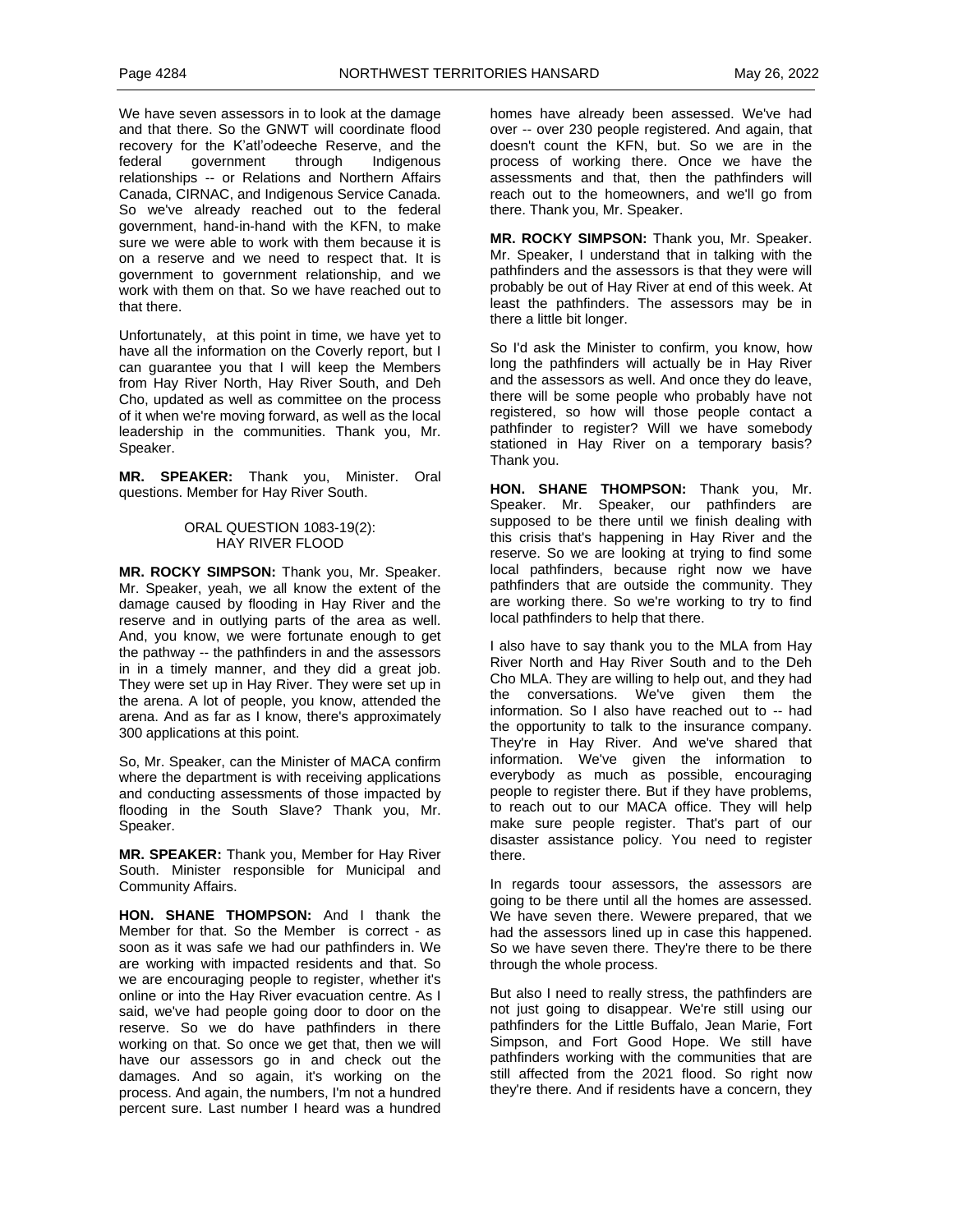can reach out to our regional office, to the MLA's office, or even my office. Thank you, Mr. Speaker.

**MR. ROCKY SIMPSON:** Thank you, Mr. Speaker. Mr. Speaker, the number of people that have been impacted in Hay River and the surrounding area is fairly substantial. Some of them have actually taken on and done some of the work themselves in their house just to avoid, you know, advanced mold, you know, causing issues and that. So they've stripped the -- you know, their basements down and have done quite a bit of work.

Many have had their houses assessed already. And now the question that they've been asking, what's next. Like, do we have to wait a week, you know, a month, a year before we hear, you know, where we stand in, you know, what type of reimbursement orwhat costs will be -- will be allowed to fix their places.

They're ready to start. They're ready to get back in their homes. They want to be back in their homes. And they're ready to, you know, bring in contractors.

So Mr. Speaker, will the Minister confirm the next steps and timelines in the DAP process because residents want to start rebuilding. Thank you.

**HON. SHANE THOMPSON:** Thank you, Mr. Speaker. Mr. Speaker, last year my constituents were going through this as well as Little Buffalo and Fort Good Hope. So I just need to make sure people are aware there are multiple steps. Many of them are occurring at the same time. You know, the GNWT needs to see the results of the detailed damage assessments to better understand the nature and extent of the flood damage. Some houses are impacted more than others and same with businesses. Many people have already started their cleanup and repair work, and they've been in touch with their insurance providers.

And again, we encourage people to start the process as soon as they can. What I also need to really stress is that when people are doing it, take pictures, record the -- make sure they have the receipts and then as well record the time that they're working themselves are on there so we can keep track of that.

As well, once the damage of assessments are provided to people, they can ask for an advancement. So when you give them the assessment, they can -- if they can't afford to do it right away, they can do an advance. So it gets up to -- it's \$10,000 but up to 50 percent of the assessment. And so when we say \$10,000, if it's more expensive for somebody and they don't have the money, we are able to advance it up to 50 percent there.

Just just like I said, if they're going to start doing the work, please document it. That's the one thing that I learnt from the last flood. Some people didn't start documenting until after. So document, make sure you keep your receipts, and take pictures through the whole process.

When I was in the town of Hay River, that's what I was stressing to people, get to work right away as soon as you can to start dealing with this. Thank you, Mr. Speaker.

**MR. SPEAKER:** Thank you, Minister. Final supplementary, Member for Hay River South.

**MR. ROCKY SIMPSON:** Thank you, Mr. Speaker. Mr. Speaker, some of the people have actually had insurance, and I know some of the insurance companies have actually already stroked cheques for some of the residents who have been impacted. And so it's people that are going to be relying on government assistance through the DAP, you know, are wondering, you know, how soon they're going to see money and to provide DAP support.

And there's a lot of people just don't have the funds sitting in their bank account to proceed.

So I'd ask the Minister, you know, when can people expect to see those advance payments and how are those advance payments going to be calculated. Thank you.

**HON. SHANE THOMPSON:** Thank you. Thank you, Mr. Speaker. Mr. Speaker, in regards to that question there, the process is that the assessments will come in; they will do the assessment of the damage. Then the pathfinders will reach out to the impacted homeowner or businessowner and explain what the assessment is. Then we'll also have that conversation about do they need an advance, do they need this here.

Then through the process, it's basically seven to ten days once we process the advance.

So, again, it's about asking people to be a little bit patient right now as we go through the process. Once we have the assessments done, we explain and have that conversation with the homeowner or the businessowner. Then we would be able to get the advance going into the system. And it takes seven to ten days. And that's what the process was last year.

And it's quick. It's usually 30 days with the Financial Management Board, but the department of finance has been very cooperative in helping us address the situation. Thank you, Mr. Speaker.

**MR. SPEAKER:** Thank you, Minister. Oral questions. Member for Monfwi.

> ORAL QUESTION 1084-19(2): **HOUSING**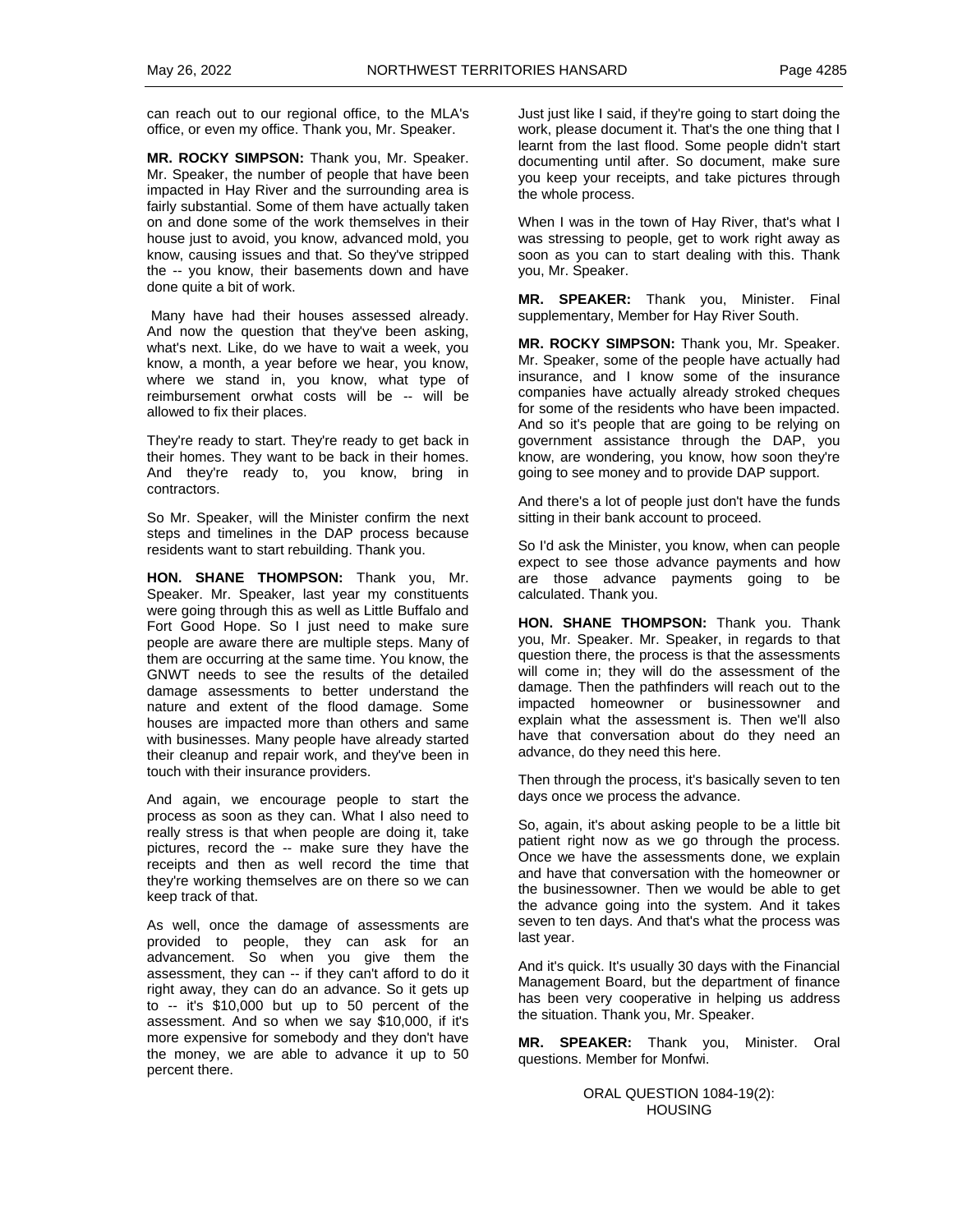**MS. WEYALLON-ARMSTRONG:** Thank you. On May 18th, 2022, Government of the Northwest Territories and Tlicho government signed a memorandum of understanding on housing that commits both government to a formal framework for intergovernmental cooperation of housing. Can the Minister responsible for housing Northwest Territories share the key elements of the framework. Thank you.

**MR. SPEAKER:** Thank you, member for Monfwi. Minister responsible for Housing.

**HON. PAULIE CHINNA:** Thank you, Mr. Speaker. Yes, we did sign an agreement with the Tlicho Government. I can have that document available for the member. Thank you, Mr. Speaker.

**MS. WEYALLON-ARMSTRONG:** Can the Minister for Housing NWT share the vision and goals of the framework, how this MOU will change their current housing situation faced by the people in Tlicho region. Thank you.

**HON. PAULIE CHINNA:** Thank you, Mr. Speaker. The intent of the agreement is for both governments to be working in collaboration together in addressing the housing issues in the Tlicho area. The agreement is a -- is a fair agreement, a considerable agreement between both governments.

We are working towards establishing the working group as well too for housing in that region. The Northwest Territories as well, the Indigenous governments have received distinction-based funding.

So through this agreement, we're trying to understand what is our responsibility when we are addressing housing in the smaller communities. It is a significant amount. We do have the expertise within Housing NWT, and this is -- this is a respectful agreement to making sure that we both meet the priorities of this -- of the regions. Thank you, Mr. Speaker.

**MS. WEYALLON-ARMSTRONG:** Can the Minister responsible for NWT Housing provide information from the framework on the sale of Housing NWT assets, like houses and units. Thank you.

**HON. PAULIE CHINNA:** Thank you, Mr. Speaker. Right now Housing NWT is going through our mortgage files. And, you know, I wanted to make sure that we are able to close those files by the end of this government. But unfortunately, we are experiencing a lot of arrears within those mortgage files. We have approximately 247, and 207 of those files are experiencing arrears. And then 115 out of the 247, the clients are either paying on a regular basis or periodically.

We did announce that each of the public housing units are for sale. Through that, we are going through our programming to making sure that we are not setting up the clients for failure but really looking at their eligibility and really wanting to see success amongst our public housing clients should we be able to sell the public housing units to our tenants. Thank you, Mr. Speaker.

**MR. SPEAKER:** Thank you, Minister. Final supplementary, member for Monfwi.

**MS. WEYALLON-ARMSTRONG:** Well, if the Minister wants to do something about it, they can transfer the unit about the -- if they want -- if she wants to do something about the arrears, they can transfer the unit to -- to the tenants living in there, give the homeowner, and bring other programs, like home assistance program back.

But anyways, Mr. Speaker, can the Minister responsible -- can the Minister responsible for Housing NWT provide information from the framework on the transfer of housing unit ownership from Housing NWT to long-term tenants. Thank you.

**HON. PAULIE CHINNA:** Thank you, Mr. Speaker. And I hear the member's passion as well too. I would like to see a lot of the housing units transferred over to the clients. But we are experiencing difficulties within the transfer. We're looking at the environmental, the condition of the units, the health and safety of the units as well too, and the liability. But it doesn't stop us from continuing to work with those tenants as well.

And as of today, I think we've received approximately 150 applications that are wanting public housing to be sold to the tenants. And I will keep the member informed. Thank you, Mr. Speaker.

**MR. SPEAKER:** Thank you, Minister. Oral questions. Member for Inuvik Twin Lakes.

#### ORAL QUESTION 1085-19(2): DEMPSTER HIGHWAY

**MS. SEMMLER:** Thank you, Mr. Speaker. Mr. Speaker, my questions, like I said in my Member's statement, are for the Minister of Infrastructure.

The 468-kilometre section of the Dempster Highway is currently the area I'm talking about in the Yukon. Can the Minister provide an update if there's been any discussions with the Yukon government about improving the Dempster Highway in particular to that section of the highway. Thank you, Mr. Speaker.

**MR. SPEAKER:** Thank you, Member for Inuvik Twin Lakes. Minister responsible for Infrastructure.

**HON. DIANE ARCHIE:** Thank you, Mr. Speaker. Mr. Speaker, I have discussed the need for investment on the Dempster Highway across the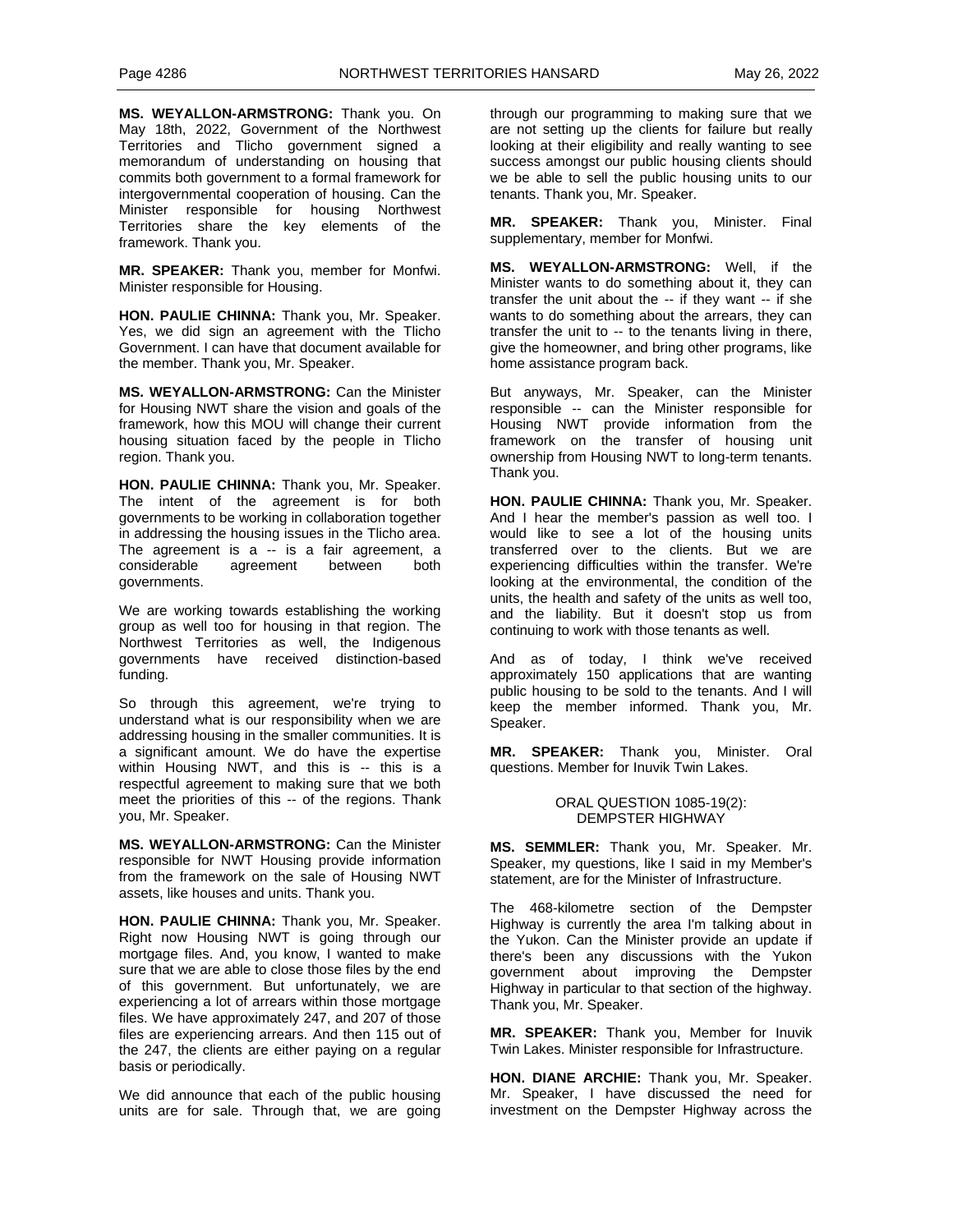border. You know, I've been hearing concerns from the people that are having to drive that part of the Dempster, that, you know, it needs some work. So we have discussion. We have ongoing discussions with the -- the Yukon's Minister of Transportation. Thank you, Mr. Speaker.

**MS. SEMMLER:** Thank you, Mr. Speaker. Mr. Speaker, if possible, will the Minister within these talks with the Yukon possibly do a joint submission to Canada for dollars to improve the Yukon section of the Dempster Highway.

As I mentioned, it's an awful highway when you have to use it for transportation out of our region. We've got the MacKenzie Delta, the Nunakput, both Inuvik constituencies. They continuously travel out that road. That's the only road out of the Beaufort Delta. It brings in all of our food, our fuel, our supplies. That is a lifeline for us.

I drive -- I drove into Yellowknife. All the highways into Hay River, Enterprise, here are chip sealed. They're beautiful. People around here may not think they're beautiful. Drive the Yukon portion of the Dempster Highway. You will think they are beautiful.

So will this Minister commit to putting in a joint application or work with her counterpart to do that. Thank you, Mr. Speaker.

**HON. DIANE ARCHIE:** Thank you, Mr. Speaker. Mr. Speaker, I'm happy to know that the rest of the highways are in excellent condition, and therefore, we need to -- I agree with the Member. You know, I drive that highway too. Same with yourself, Mr. Speaker. So, you know, yes, we will continue to make efforts to be able to have a joint submission with the Yukon. So we were having that discussion. Thank you, Mr. Speaker.

**MS. SEMMLER:** Thank you, Mr. Speaker. I'll correct myself. Maybe they're not that wonderful. But like I said, if you drive the Dempster Highway, even that section from Behchoko to Yellowknife is a lot nicer than the section from the corner to the border.

Will the Minister also mention that when in these discussions to include improvements being made to these bridges.

As I mentioned in my member's statement, the bridge that you first cross when you hit the Dempster Highway is a single lane wooden bridge. And this limits what can go up and down that highway. And if we were able to get the federal dollars to change that bridge out, maybe that could be try and solve some of our housing issues because then we could pull up modulars through there.

So will the Minister commit to adding those into this joint submission or having that discussion. Thank you.

**HON. DIANE ARCHIE:** Thank you, Mr. Speaker. Mr. Speaker, I'm just trying to look at what the member is saying.

I understand the Member's concern about the -- I know exactly which bridge she's referring to, and it does have weight restrictions which really doesn't allow much fuel, equipment coming up on Dempster Highway.

So yes, we will have that discussion on the bridge. I think that's an important piece of infrastructure that we need to get to work with the Yukon government. Thank you, Mr. Speaker.

**MR. SPEAKER:** Thank you, Minister. Final supplementary, member for Inuvik Twin Lakes.

**MS. SEMMLER:** Thank you, Mr. Speaker. The only last commitment that I'd ask is if the Minister could just follow up with me when she's going to be meeting with the Minister responsible for infrastructure and what their plan is because this is something -- I mean, this highway has been there since 1979, and I don't know if that other side of the highway has been touched much. So I think it's end of life, and it really needs to be looked at. Thank you, Mr. Speaker.

**HON. DIANE ARCHIE:** Thank you, Mr. Speaker. Absolutely, I'll keep the Member informed on some of the discussions that we will be having.

I just want to note that Minister Alghabra, who is the federal Minister of Transportation, is planning a visit to the Northwest Territories this summer. So I plan to see if I could get him up to the Beaufort Delta to see some of the problems that we are having with infrastructure, including some of the effects on climate change and the need for investment on the Yukon side of the Dempster. Thank you, Mr. Speaker.

**MR. SPEAKER:** Thank you, Minister. Oral questions. Member for Great Slave.

#### ORAL QUESTION 1086-19(2): HOUSING

**MS. NOKLEBY:** Thank you, Mr. Speaker. I'm so excited about the road conversation. I kind of want to throw my questions out the window and keep at the Minister of Infrastructure. But I'm going to move on to the Minister of Housing.

My first question is around the recently purchased Nordic Arms. Could the Minister tell me if any public or housing clients have been moved into that unit as of today. Thank you.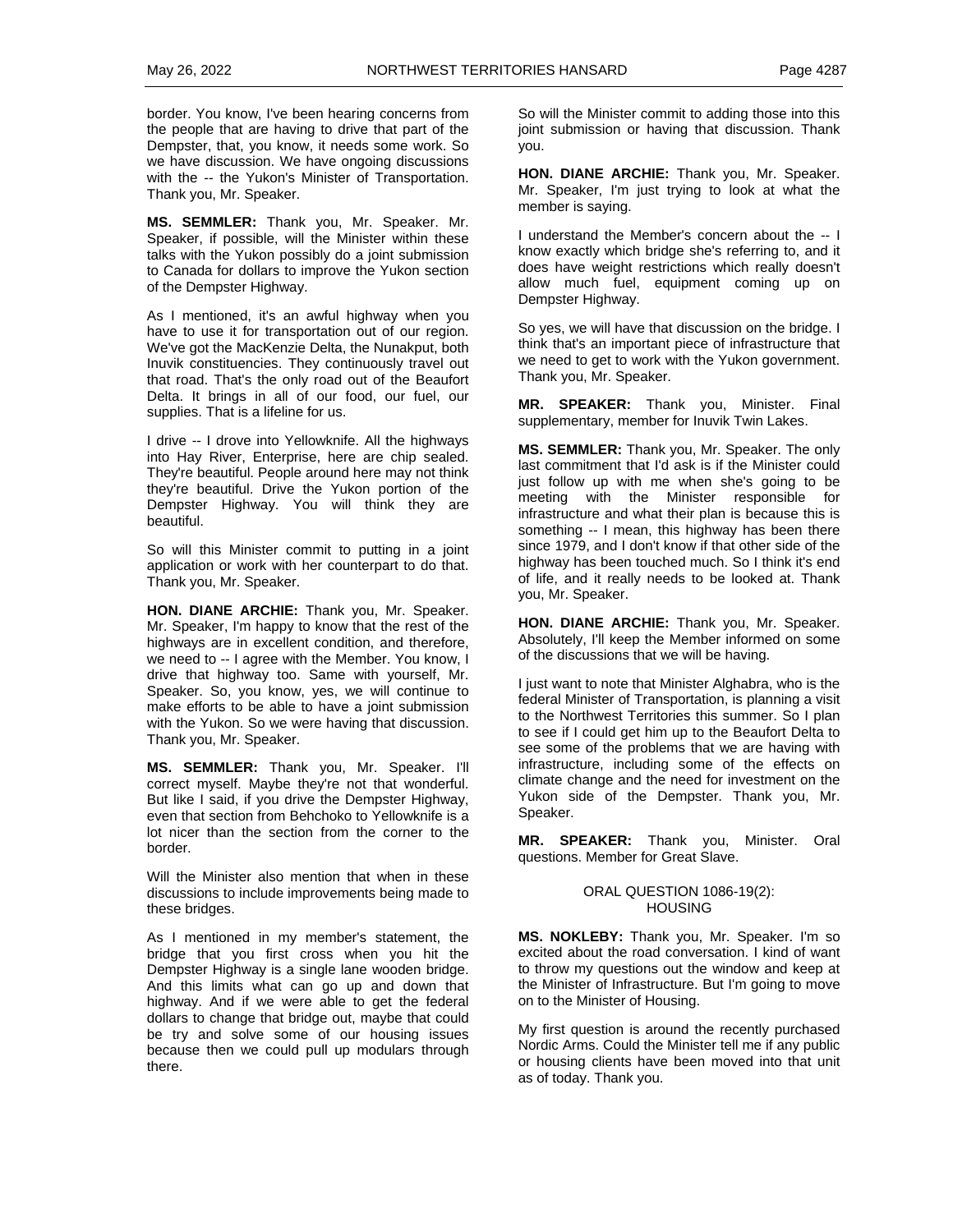**MR. SPEAKER:** Thank you, member for Great Slave. Minister responsible for Housing.

**HON. PAULIE CHINNA:** Thank you, Mr. Speaker. We haven't moved any tenants into the Nordic Arms. We did do a technical assessment of the building and found there needs to be some repairs to the building. And we're scheduling this work to be done as soon as possible, but there is coordination being done right now with the current tenants of that building. Thank you, Mr. Speaker.

**MS. NOKLEBY:** Thank you, Mr. Speaker. Mr. Speaker, I would really love if the Minister could share that technical assessment with the standing committee so that we could have a look at it as well.

Next, my question is recently the federal government has announced that there is more funding for NWT Housing in our communities. Can the Minister speak to what these announcements are going to mean for the people in our communities and our territory. How many actual new houses are we going to see with the announcement that the feds made. Thank you.

**HON. PAULIE CHINNA:** Thank you, Mr. Speaker. Thank you to the Member for that question. As of right now, we haven't finalized the agreement with Canada. So I can't commit to be sharing any of those details yet until we actually see what is going to be asked for this funding and if there's going to be any expectations, I guess, of how we are to spend it.

But I want to take this opportunity to also just highlight the work that I've been doing with the National Co-Investment Fund. The Housing Corporation did invest into a navigator -- I'm sorry, I'm not too sure of the title. I can't think of it right now for the individual. She has been doing amazing work with CMHC.

As of today, the family support centre has submitted an application of project value of \$3.7 million for 14 units. Habitat Humanity has also submitted as well too. We're going to be seeing 10 new homeownership units. Avens Society as well too, 102 units expansion.

And Borealis Co-Op, 50 units for their -- for affordable housing for families. And Spruce Bough, we have supported that application going forward as well too, \$640,000. The Nahanni Butte Dene Band has also submitted to create 10 new units, bachelor and one-bedroom market rentals.

YWCA has also been successful with their application for 21 units for 33 beds supporting housing and women and children.

NWT Community Services, Northern United Place, they submitted for a project value of \$6 million. And also NWT Disabilities has also submitted an application for co-investment and looking at a De Beers legacy project as well too. And just recently announced in the media we do have a successful application with Deline for 10 more units in the community.

So Housing has really emphasized on the opportunity with the federal announcements and with the federal funding that is there. We're working very strongly with the federal government to getting more houses in the Northwest Territories. Thank you, Mr. Speaker.

**MS. NOKLEBY:** Thank you, Mr. Speaker. Mr. Speaker, I'm really glad to hear all of that. I'm glad to actual numbers of units, including the YWCA. I think the Minister knows I've always been a strong proponent of the work that they do.

I'm just going to throw the Minister a bit of a curve ball here and ask how is she ensuring that while this work is being done that we are ensuring that northern manufacturers are having the ability to participate in this work.

I know that there's been an ongoing conversation around foundation designs and basically RFPs scoping out northern businesses by being very specific in what they're dictating.

So can the Minister speak to how she's going to ensure that northern manufacturers get a portion of some of this new money that's been announced by the federal government. Thank you.

**HON. PAULIE CHINNA:** Thank you, Mr. Speaker. With the unit delivery, I'm emphasizing on northern businesses to benefit from the 90-unit delivery and also for the co-investment applications and really trying to bridge those relationships.

We do have our units going out for public tender. We did have Indigenous governments approach us as well and wanting to know -- you know, they wanted to be acknowledged, what is being built in our community and looking at further opportunities.

So we have been engaging with the northern manufacturers as well too. We're looking at stick build. We're looking at every idea throughout the territories to maximize on this benefit and getting houses into these communities a lot faster.

I'm really hoping to see that 2023 will be a strong construction season and creating employment in small communities and apprenticeship opportunities as well too. Thank you, Mr. Speaker.

**MR. SPEAKER:** Thank you, Minister. Final supplementary, Member for Great Slave.

**MS. NOKLEBY:** Thank you, Mr. Speaker. And I thank the Minister for her responses. And she knows we'll all be holding her to task about those comments.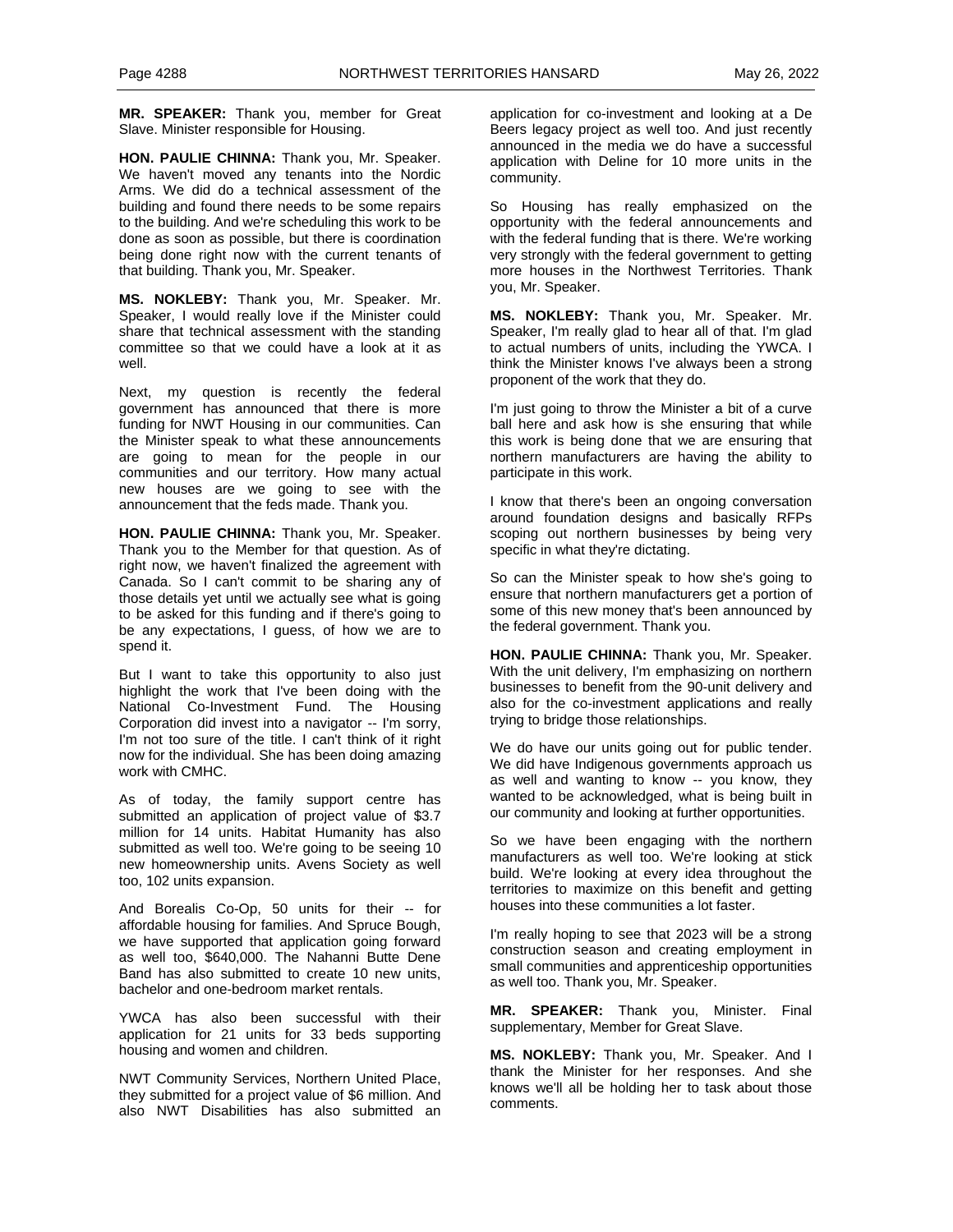My last question is just a little bit of a side tangent as well. But recently I was in Fort Simpson, and I noted that there were a couple units there that were under construction that had been impacted recently by fire. And when I spoke with people in town, they told me that they were RCMP housing that was being constructed by the Housing Corp.

So my understanding is that due to this vandalism, that the work has stopped. And I'm just wondering if the Minister can provide us with an update on what's happening there and what happens from a fiscal standpoint when the GNWT doesn't fulfill the contract to the RCMP for the delivery of those units on time. Thank you.

**HON. PAULIE CHINNA:** Thank you, Mr. Speaker. And thank you to the Member for this question. But there is further details that is with the Department of Justice right now that we are working very closely with them. And there are further details that I would rather just follow up with the Member. Thank you, Mr. Speaker.

**MR. SPEAKER:** Thank you, Minister. Oral questions. Member for Yellowknife North.

### ORAL QUESTION 1087-19(2): CLIMATE CHANGE

**MR. JOHNSON:** Thank you, Mr. Speaker. Right now about half of our climate change reduction targets in the 2030 Energy Strategy and our climate strategic framework are dependent on us building the Taltson Hydro Expansion. And I am looking forward to the department releasing the business case on that sometime in the near future.

But my understanding is, you know, in order for that to happen, we need about \$750 million from the feds; we need about \$250 million of our own money; we need an increase in our debt ceiling; we need three new mines to exist around the lake; we need the support of Indigenous governments.

And, you know, if all of those things line up, we might just build Taltson in time for 2030. That's a pretty tight regulatory turnaround and construction timeline to meet our energy targets. I actually hope all of those things come together in the next eight years here, Mr. Speaker.

But my question is considering this is about half of our current targets for reductions, what is the plan if we don't build Taltson? Thank you, Mr. Speaker.

**MR. SPEAKER:** Thank you, Member for Yellowknife North. Minister responsible for Infrastructure.

**HON. DIANE ARCHIE:** Thank you, Mr. Speaker. Advancing the Taltson Hydro Expansion Project remains a priority of this government, and we will continue to work to advance this transformative

project -- transformative -- sorry, project with our Indigenous partners. This project has significant potential to help stabilize the cost of energy, grow our economy, and reduce the -- reduce industrial and transportation sector emissions.

There is no single project other than this Taltson that can have the same level of impact in this regard. It is a key component of our vision to reduce our dependence on diesel and transition to lower carbon economy.

The role that a project such as the Taltson play in our future ability to meet territorial emissions targets is dependent on when the project comes online.

As we move forward with renewed action plans under the 2030 Energy Strategy, our actions will be adjusted as needed to reflect the timing of when larger projects such as the Taltson comes online. Thank you, Mr. Speaker.

**MR. JOHNSON:** Yes, thank you, Mr. Speaker. You know, I was hoping we could at least somewhat acknowledge that there is a world where this billion-dollar project doesn't happen and we have put some thought in how to meet our climate targets.

Additionally, when you look at the 2030 Energy Strategy, all of the reductions in there are actually with us building a transmission lineto the diamond mine so they are in hydro. But I'm pretty sure when we get this business case, phase 1, which is the expansion of the dam, phase 2, which is connecting the north and south grids, are well past 2030 already. And the possibility of actually going into the diamond mines is a much bigger question mark.

So my question is when we finally get the business case to be public, will be the Minister go back to the number in the energy strategy and maybe attribute what is actually realistic for Taltson to accomplish because I don't think it's realistic to just say that by 2030, we're going to have all our diamond mines on hydro from Taltson. I think that's just simply misleading the public in that current energy strategy. Thank you, Mr. Speaker.

**HON. DIANE ARCHIE:** Thank you, Mr. Speaker. Mr. Speaker, work is underway to assess some of the different emission reduction targets above and beyond our existing 2030 commitments, including update federal climate targets. Thank you, Mr. Speaker.

**MR. JOHNSON:** Yes, thank you, Mr. Speaker. And this brings me to my next question, which is that, you know, the targets that I think we've set out are unrealistic, yet the fact is we are using 30 percent below 2005 levels for 2030. The federal government has recently changed to 40 to 45 percent below 2005 levels by 2030.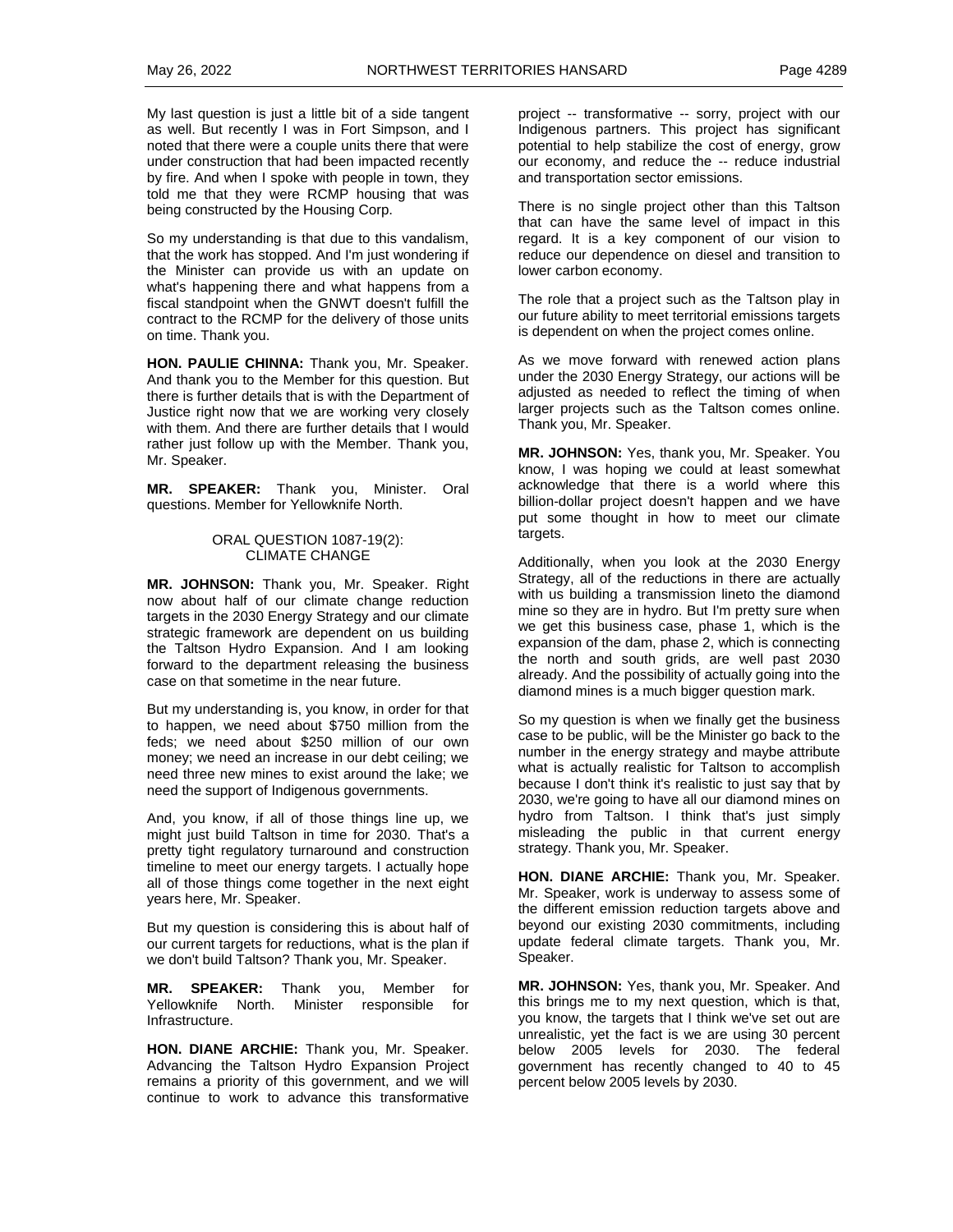It was previous GNWT policy to always follow and mirror the federal target. Now all of our documents are at a much lower rate, and we don't even seem on path to meet them.

So my question is are we going to amend the climate change strategic framework and the Energy strategy to once again follow what the federal target for greenhouse gas emissions is. Thank you, Mr. Speaker.

**HON. DIANE ARCHIE:** Thank you, Mr. Speaker. To be blunt, no. We need to understand the technical feasibility and the economic implications of the various emissions reduction pathways. One thing is clear, Mr. Speaker. Without new initiatives and significant additional federal funding support, we will be challenged to be able to meet our existing targets, and reaching higher targets will not be possible.

We expect this modeling work to be completed this fiscal year and inform the five-year renew of the 2030 Energy Strategy, which is scheduled to commence in 2023. Thank you, Mr. Speaker.

**MR. JOHNSON:** Thank you, Mr. Speaker. Right now in our 2030 Energy Strategy under the long-term section, there's one small reference to small nuclear reactors. And there's yet to be one licensed in Canada as is noted in our life's strategy. But the federal government has recently announced an action plan for developing small nuclear reactors. I've heard many in industry talk about this as a potential solution.

I'm just wondering if the Minister could update the House whether the GNWT is doing any work in this area or whether further plans will develop on the small potential of small nuclear reactors. Thank you, Mr. Speaker.

**HON. DIANE ARCHIE:** Thank you, Mr. Speaker. As part of the 2030 Energy Strategy, the GNWT is committed to monitor emerging technologies such as a small nuclear reactor. In fact, when developing the strategy, we heard from the public that in order to be a good solution in the Northwest Territories, small modular reactors need to be technically viable, reliable, cost effective, and most importantly, there must be public and community acceptance.

As the small modular reactors are yet to be commercially available, the GNWT continues to monitor the development of this technology also to participate in federal, provincial, territorial working groups on this matter.

We will continue to do this moving forward as well as continue to collaborate with other northern jurisdiction to study and access the feasibility of deploying small modular reactors here in the north. Thank you, Mr. Speaker.

**MR. SPEAKER:** Thank you, Minister. Final supplementary, member for Yellowknife North. Thank you. Oral questions. Member for Kam Lake.

#### ORAL QUESTION 1088-19(2): CHILD AND YOUTH COUNSELLORS

**MS. CLEVELAND:** Thank you, Mr. Speaker. Mr. Speaker, my questions today are in regards to the child and youth care counsellor program. I note that we're about just over two years in to the new way that schools are being able to bring child and youth care counsellors into their schools. And so I'm wondering if cabinet can speak to what kind of feedback or review process Health is undertaking with schools to evaluate this program and how are the CYCCs collaborating with teaching staff to provide that feedback. Thank you.

**MR. SPEAKER:** Thank you, Member for Kam Lake. Minister responsible for Health and Social Services.

**HON. JULIE GREEN:** I didn't hear it.

**MR. SPEAKER:** Member for Kam Lake, can you please repeat your question. Thank you.

**MS. CLEVELAND:** Absolutely, Mr. Speaker. Thank you. Mr. Speaker, I was just noting that we're two years in to the child and youth care counsellor program, and I was wondering what kind of feedback or review process Health has undertaken with schools to evaluate this program. Thank you.

**MR. SPEAKER:** Thank you, Member for Kam Lake. Minister responsible for Health and Social Services.

**HON. JULIE GREEN:** Thank you, Mr. Speaker. Mr. Speaker, we're now in phase 4 of the CYCC program. So we are, in fact, planning to evaluate it in this fiscal year.

So it's a two-part process. The first part is underway now and before the end of the school year, and it is really addressed to educators and people who may not be in the job in the fall. The second part is with service users and with others who have interacted with the system.

So I'm confident that it will be a robust evaluation, and it will include who's using the service, what's the balance between children and community use of the service, whether the service received is acceptable to the people using it. Those are the kinds of things that we're going to dig into so that we can make any improvements that people tell us about to make the program stronger. Thank you.

**MS. CLEVELAND:** Thank you very much, Mr. Speaker. Mr. Speaker, I'd also like to request that teachers be made part of that process. Some of the feedback that I'm hearing is that there's definitely a feeling of an iron wall in some instances between the teaching staff and the Health and Social Services staff. And so there is a desire to have a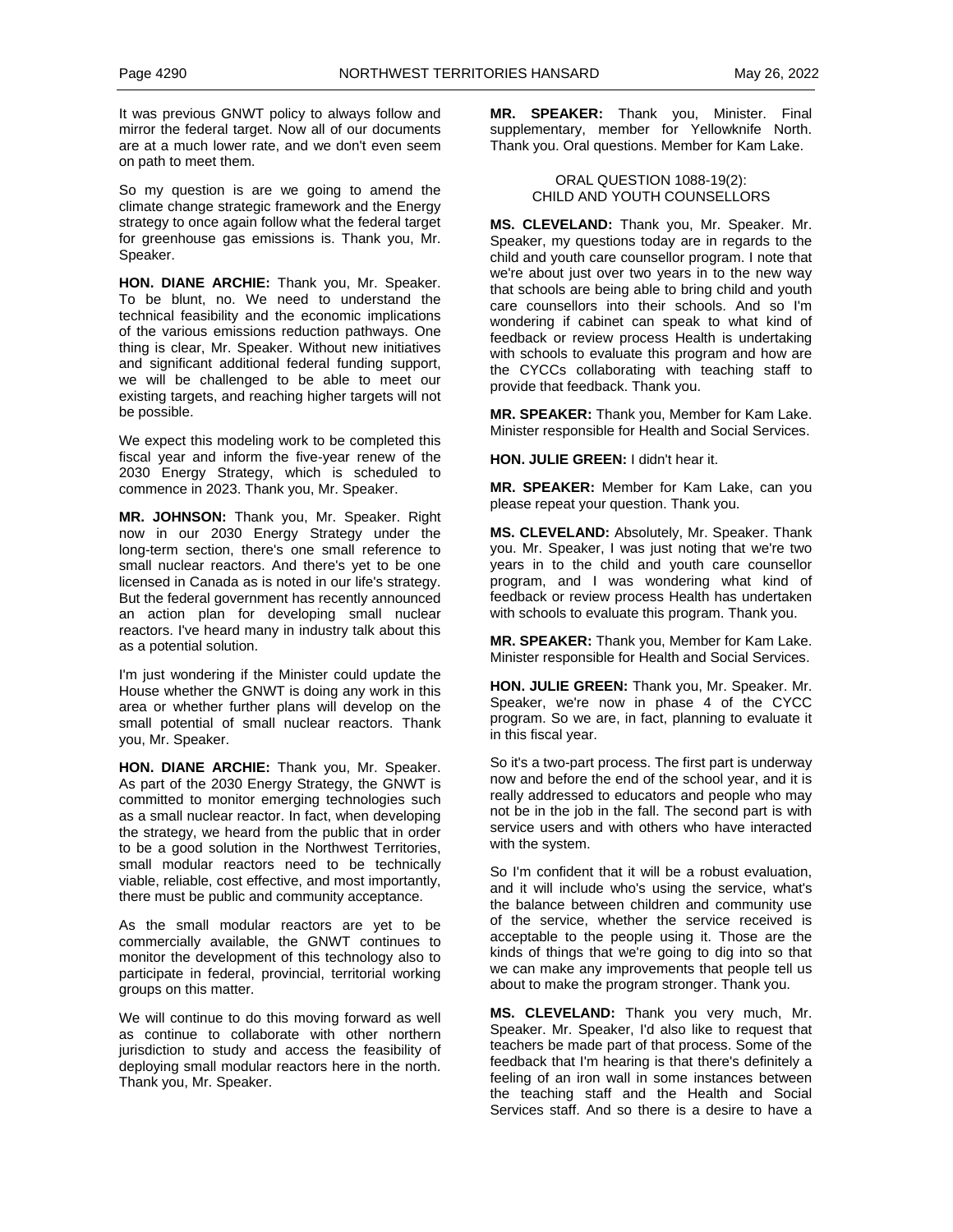collaborative process of how to support students in the classroom if there is ways for teachers to better support their students.

So I'd just like to leave that there.

But I'm wondering if the Minister can speak to the number of CYCC vacancies that currently exist across the territory. Thank you.

**HON. JULIE GREEN:** Thank you, Mr. Speaker. Mr. Speaker, in the Deh Cho region, there are no vacancies. In the Tlicho region, there is one vacancy in Whati with a competition in progress.

In the Sahtu, there are no vacancies -- oh, no. I beg your pardon. There's one in Fort Good Hope with a competition in progress.

In the Beaufort Delta, there is a vacancy in Ulukhaktok, and there is a vacancy that looks like a verbal offer has been accepted in Tuk. So that position has been filled.

Yellowknife region looks like everything's filled. South Slave, one vacancy in Fort Smith. Hay River, positions are filled. Fort Resolution, position is filled. And Lutselk'e, there is a vacant position and a competition is in progress. Thank you.

**MS. CLEVELAND:** Thank you very much, Mr. Speaker. And thank you for that response. So that response is great news. Currently on the career's website, there are still advertisements out for some of the regions where all the vacancies have been filled, just of note to the Minister.

This past week, we celebrated here at the Legislative Assembly 15 new Indigenous counsellors that just finished their two-year diploma program. And so I'm wondering if these brand new Indigenous counsellors will be offered CYCC positions within our schools or with the department of Health and Social Services. Thank you.

**HON. JULIE GREEN:** Yes, thank you. I'd like to say again how proud I am of that program and the people who finished it. We have supported this program from its inception, and we created the addictions aftercare fund so that community governments, Indigenous governments could hire the Indigenous wellness workers to work for them directly.

I don't have information how many of those positions have been taken up by the Indigenous and community governments at this point.

The wellness workers are welcomed to apply for any job that is advertised by the GNWT, but we are not making offers outside of the regular staffing process. Thank you.

**MR. SPEAKER:** Thank you, Minister. Final supplementary, Member for Kam Lake.

**MS. CLEVELAND:** Thank you very much, Mr. Speaker. Mr. Speaker, one of the things that we hear in committee quite often is this desire for some more transparency around equivalencies. And this program, I praise Health and Social Services for their support of the program and their support also through the aftercare fund as well in providing people with access to that funding in order to provide employment beyond the program. But I'm wondering if Health and Social Services will increase the transparency of the equivalencies within their job descriptions so that people know what equivalencies will be accepted by the department of Health and Social Services so that they can use experience that they can gain in this program to then apply for positions that traditionally call for master's degrees within the GNWT. Thank you.

**HON. JULIE GREEN:** Thank you, Mr. Speaker. Thanks to the Member for that suggestion. I'll take that up.

**MR. SPEAKER:** Thank you, Minister. Colleagues, our time for oral questions has expired. Written questions. Member for Great Slave.

#### **Written Questions**

#### WRITTEN QUESTION 42-19(2): NEGOTIATED CONTRACTS

**MS. NOKLEBY:** Thank you, Mr. Speaker. Mr. Speaker, my questions are around negotiated contracts and are for the Premier.

The Negotiated Contracts Policy allows the Government to negotiate contracts outside the competitive contract process. The policy also requires the government to disclose some information on its negotiated contracts, but not enough for this House to assess whether each negotiated contract is serving its purpose: To deliver benefits that competitive contracting wouldn't, or to build capacity of Northern businesses.

Please provide a list of all negotiated contracts awarded by or completed for the Government of the Northwest Territories in the 19th Assembly, and:

- 1) For each negotiated contract that was completed in the 19th Assembly or multi-year over the course of the 19th Assembly, please indicate:
	- a)The department or agency that awarded the contract;
	- b) The contractor's name(s);
	- c) The scope of contract;
	- d) The total contract value;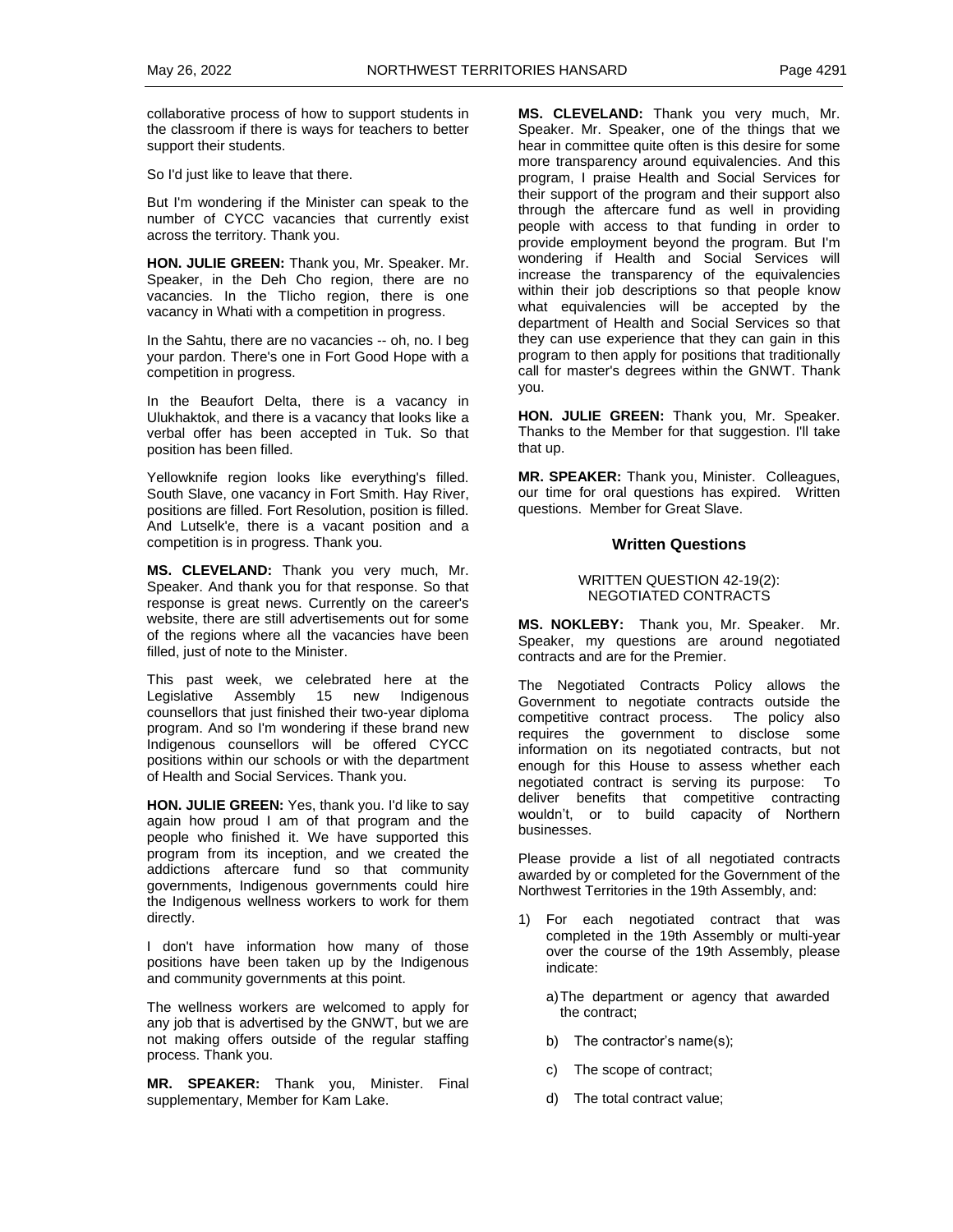- e) The fiscal year of the contract (if multi-year);
- f) The duration of contract;
- g) The specific benefits analysis;
- h) The statement on the specific benefits achieved, including quantitative and qualitative data in support of that statement (if completed);
- i) Whether the Minister responsible provided written consent to further assign or subcontract the contract, in whole or in part, or to provide substitute personnel for the purposes of performing the services, beyond the original awarded contract;
- j) The total estimated premium (if available);
- k) The significant extent, if known, to which the contract involved a subcontractor or partner not eligible under the Negotiated Contracts Policy;
- l) The public notice of the awarding of the negotiated contract and the reasons for negotiating the contract rather than awarding the contract through a competitive contracting process.
- 2) In addition, for each negotiated contract that was awarded in the 19th Assembly but is not yet complete, please provide:
	- a) The department or agency that awarded the contract;
	- b) The contractor's name(s);
	- c) The scope of contract;
	- d) The total contract value;
	- e) The fiscal year of the contract (if multi-year);
	- f) The duration of contract;

Whether the Minister responsible provided written consent to further assign or subcontract the contract, in whole or in part, or to provide substitute personnel for the purposes of performing the services, beyond the original awarded contract;

The significant extent, if known, to which the contract involved a subcontractor or partner not eligible under the Negotiated Contracts Policy;

The public notice of the awarding of the negotiated contract and the reasons for negotiating the contract rather than awarding the contract through a competitive contracting process.

3) Finally, please also provide the guidelines and other directions that the Executive Council has established to implement the Negotiated Contracts Policy.

Thank you, Mr. Speaker.

**MR. SPEAKER:** Thank you, Member for Great Slave. Written questions. Returns to written questions. Mr. Clerk.

#### **Returns to Written Questions**

#### RETURN TO WRITTEN QUESTION 40-19(2): HOUSING EXPENDITURES IN TU NEDHE-**WIILIDEH**

**CLERK OF THE HOUSE (Mr. Tim Mercer):** Mr. Speaker, I have a Return to Written Question 40-19(2) asked by the Member for Tu Nedhe-Wiilideh to the Honourable Minister responsible for the Northwest Territories Housing Corporation on March 31st, 2022, regarding housing expenditures in the Tu Nedhe-Wiilideh communities.

The Member asked for the operational and capital expenditures for Tu Nedhe-Wiilideh for the past five years. Later today, at the appropriate time, I will table this information.

The Member also enquired about the total capital and repairs budgets required to address the need for more homes and housing repairs in the Tu Nedhe-Wiilideh communities.

With regards to these core housing need related enquires, I am pleased to advise that Housing.

NWT has developed a report entitled "The Cost of Addressing Core Housing Need in the Northwest Territories." This report has been provided to the Standing Committee on Social Development and an Executive Summary has been made available publicly.

Thank you, Mr. Speaker.

#### RETURN TO WRITTEN QUESTION 41-19(2): INUVIK AIRPORT EXPANSION PROJECT

**CLERK OF THE HOUSE (Mr. Tim Mercer):** And Mr. Speaker, I have a Return to Written Question 41-19(2) asked by the Member for Inuvik Twin Lakes to Minister of Infrastructure on March 31st, 2022, regarding the Inuvik Airport Runway Expansion Project.

A request was made to update the House on the discussions the Department of Infrastructure has had with regard to the runway extension project and if the time-sensitive part of the project will occur this year.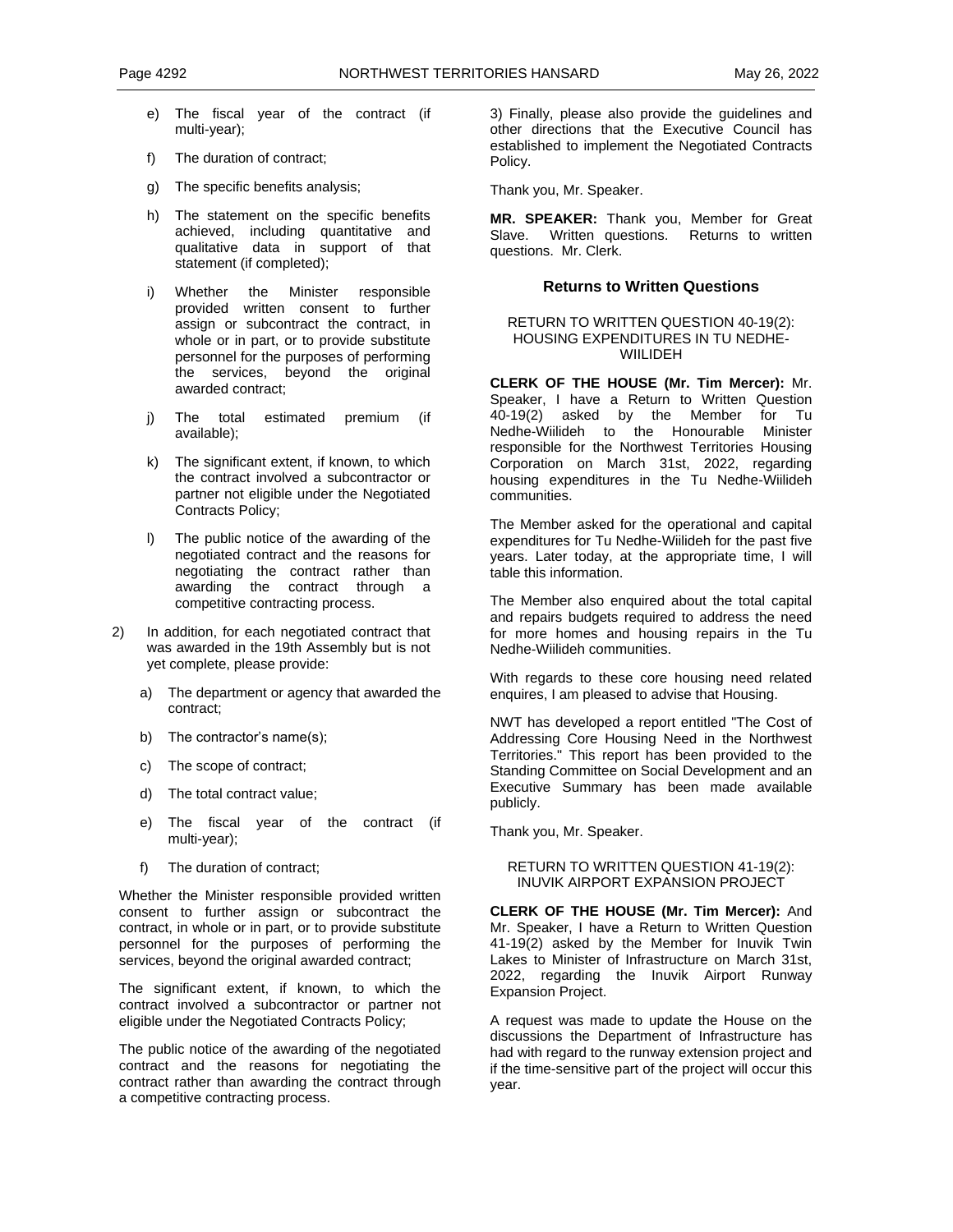Mr. Speaker, the design team has confirmed that the best time to undertake the initial earthworks is in the fall when the frost is in the ground and there is minimal snow cover. It would not be responsible to proceed with work when there are budget concerns. That said, the technical teams of both the joint venture and the department met and resumed negotiations on April 22, 2022, for Work Package 3, Embankment Construction.

Negotiations have not yet concluded; however, if they are successful, the project schedule can be re-adjusted to coordinate construction within a favourable season. I am comfortable with the efforts of my team on this project.

The negotiation process is progressing between the technical teams, and it is ultimately between them to find a solution within the available budget, whether that is through engineering solutions, design/technical revisions, methodology improvements or an understanding of where the available budget is incorrect to provide the basis for further discussion with the funding partners. The federal government has signaled a commitment to provide some additional funding for the project to address inflation and supply-chain costs, subject to due diligence, although the exact dollar value and timelines are not yet known. The Department recognizes the impact this project will have on local employment, and has identified some preparatory work that can be undertaken while the discussions continue over the summer.

I have been asked if I can commit to ensuring this project does not suffer unnecessary delays moving forward. Mr. Speaker, it would not be responsible to proceed with work when we have concerns that we cannot complete the work within the available budget. As I mentioned earlier, I am comfortable with the efforts of my team on this project and I will commit to ensuring the department continues to exercise due diligence to mitigate any risks to the government of the Northwest Territories and the project funder and to follow the Negotiated Contracts Policy.

Mr. Speaker, regarding the question about ongoing communication between the two teams, I can confidently say that the joint venture has been kept informed of the next steps required to address the funding gap, in addition to work plans and surety required.

Future meetings between the joint venture and the Government of the Northwest Territories are planned in May and will continue into the summer, as we continue to work to find solutions to the funding gap with hope of realizing way forward to construction.

Thank you, Mr. Speaker.

**MR. SPEAKER:** Thank you, Mr. Clerk. Returns to written questions. Replies to the Commissioner's address. Petitions.

Colleagues, we will call a short recess.

---SHORT RECESS

**MR. SPEAKER:** Thank you, colleagues. Reports of committees on the review of bills. Member for Kam Lake.

## **Reports of Committees on the Review of Bills**

#### BILL 40: AN ACT TO AMEND THE MEDICAL PROFESSION ACT

**MS. CLEVELAND:** Thank you, Mr. Speaker. Mr. Speaker, your committee would like to report on its consideration of Bill 40, An Act to Amend the Medical Profession Act.

Bill 40 received second reading in the Legislative Assembly on November 26th, 2021, and was referred to the Standing Committee on Social Development for review.

Near the end of the committee's 120-day review period, the Government of the Northwest Territories Department of Health and Social Services identified issues with the bill that could require substantial amendments.

On March 28th, 2022, the committee sought and received an extension of our review period and indicated that we were willing to work collaboratively with the Minister of Health and Social Services to make improvements to the bill.

On May 19th, 2022, the standing committee held a public hearing with the Minister of Health and Social Services and completed its clause-by-clause review of the bill. Ten motions were carried by the committee and concurred with by the Minister.

The committee thanks the Minister and department for their hard work in collaboration to approve this bill.

Mr. Speaker, the committee reports that Bill 40: An Act to Amend the Medical Profession Act, is ready for consideration in Committee of the Whole as amended and reprinted. Thank you, Mr. Speaker.

**MR. SPEAKER:** Thank you, Member for Kam Lake. Reports of committees on the review of bills. Member for Deh Cho.

BILL 46: AN ACT TO AMEND THE MOTOR VEHICLES ACT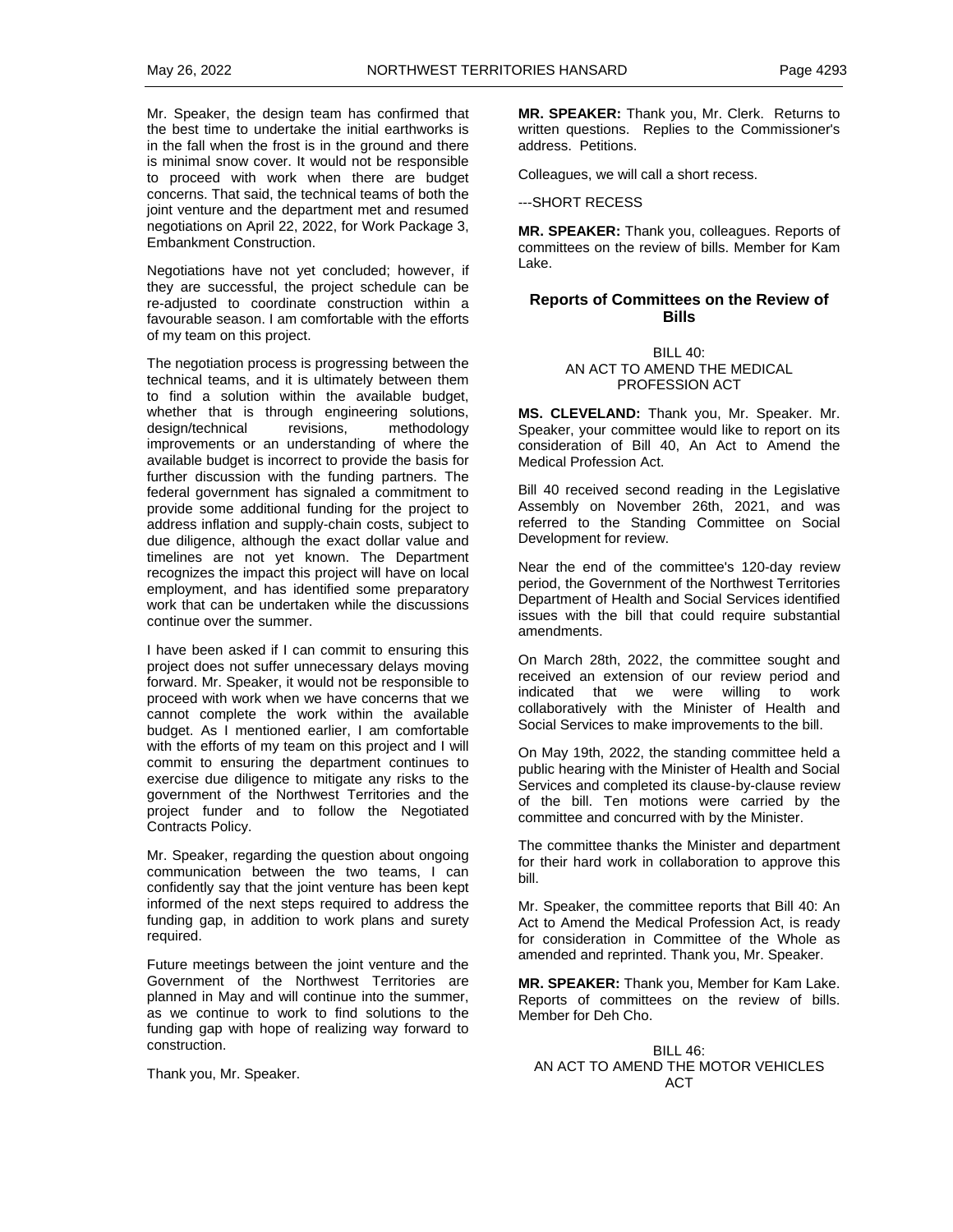**MR. BONNETROUGE:** Mahsi, Mr. Speaker. Your committee would like to report on its consideration of Bill 46, An Act to Amend the Motor Vehicles Act.

Bill 46 received second reading in the Legislative Assembly on March 9th, 2022, and was referred to the Standing Committee on Economic Development and Environment for review.

The standing committee held a public hearing on<br>Mav 10th, 2022, and completed its 10th, 2022, and completed its clause-by-clause review of the bill with the Minister of Infrastructure on May 25th, 2022.

Mr. Speaker, the committee reports that Bill 46: An Act to Amend the Motor Vehicles Act, is ready for consideration in Committee of the Whole. Mahsi, Mr. Speaker.

**MR. SPEAKER:** Thank you, Member for Deh Cho. Reports of committees on the review of bills. Member for Kam Lake.

#### BILL 47: AN ACT TO AMEND THE EMPLOYMENT STANDARDS ACT, NO. 2

**MS. CLEVELAND:** Thank you, Mr. Speaker. Your committee would like to report on its consideration of Bill 47: An Act to Amend the Employment Standards Act, No. 2.

Bill 47 received second reading in the Legislative Assembly on March 28th, 2022, and was referred to the Standing Committee on Social Development for review.

On May 10th, 2022, the standing committee held a public hearing with the Minister of Education, Culture and Employment and completed its clause-by-clause review of the bill.

Mr. Speaker, the committee reports that Bill 47: An Act to Amend the Employment Standards Act, No. 2, is ready for consideration in Committee of the Whole. Thank you, Mr. Speaker.

**MR. SPEAKER:** Thank you, Member for Kam Lake. Reports of committees on the review of bills. Reports of standing and special committees. Member for Yellowknife North.

## **Reports of Standing and Special Committees**

STANDING COMMITTEE ON GOVERNMENT OPERATIONS 29-19(2): REPORT ON THE REVIEW OF THE LANGUAGES COMMISSIONER FOR THE NORTHWEST TERRITORIES ANNUAL REPORT 2020-2021, CARRIED

**MR. JOHNSON:** Mr. Speaker, your Standing Committee on Government Operations is pleased to provide its report on the review of the Languages Commissioner for the Northwest Territories Annual Report 2020-2021 and commends it to the House.

I believe I've got about six pages here to go, Mr. Speaker. So bear with me.

#### **Introduction**

The Standing Committee on Government Operations has reviewed the 2020-2021 Annual Report of the Languages Commissioner. The Official Languages Act requires the Commissioner to prepare an annual report. The report includes information on the number of complaints filed. It can also include recommendations. The Speaker tables the report in the Legislative Assembly. Once tabled, the committee reviews the report.

As part of the review, the Languages Commissioner, Ms. Brenda Gauthier, appeared before the committee on February 17th, 2022. She delivered an excellent presentation on her 2020-2021 Annual Report. The committee commends her work and the relocation of the Office of the Official Languages Commissioner to Fort Smith, as well as her work building relationships to understand and promote language rights. The committee appreciated her timely and insightful comments on the ongoing statutory review of the Official Languages Act.

This report presents three recommendations to strengthen the role of the Languages strengthen the role of the Commissioner. The committee is pleased to submit these recommendations to the Government of the Northwest Territories and looks forward to their implementation.

### **Statutory Review of the Official Languages Act**

Over the past year, committee has been working on a separate statutory review of the Official Languages Act. The statutory review allows the committee to examine how the act is working and for the public to provide input on what could be done better.

Unfortunately, the COVID-19 pandemic has slowed committee's work. The committee held public meetings in Inuvik in June 2021 and a virtual meeting in January 2022. At these meetings, stakeholders provided excellent input on how the official languages could be better preserved, protected, and empowered to thrive. The committee is grateful for these thoughtful contributions which will inform the committee's final report. The committee intends more travel beyond Yellowknife to collect feedback from speakers of other languages. This includes public hearings currently scheduled in Fort Smith, K'atl'odeeche First Nation, Hay River, and Fort Providence over June 22nd to 24th.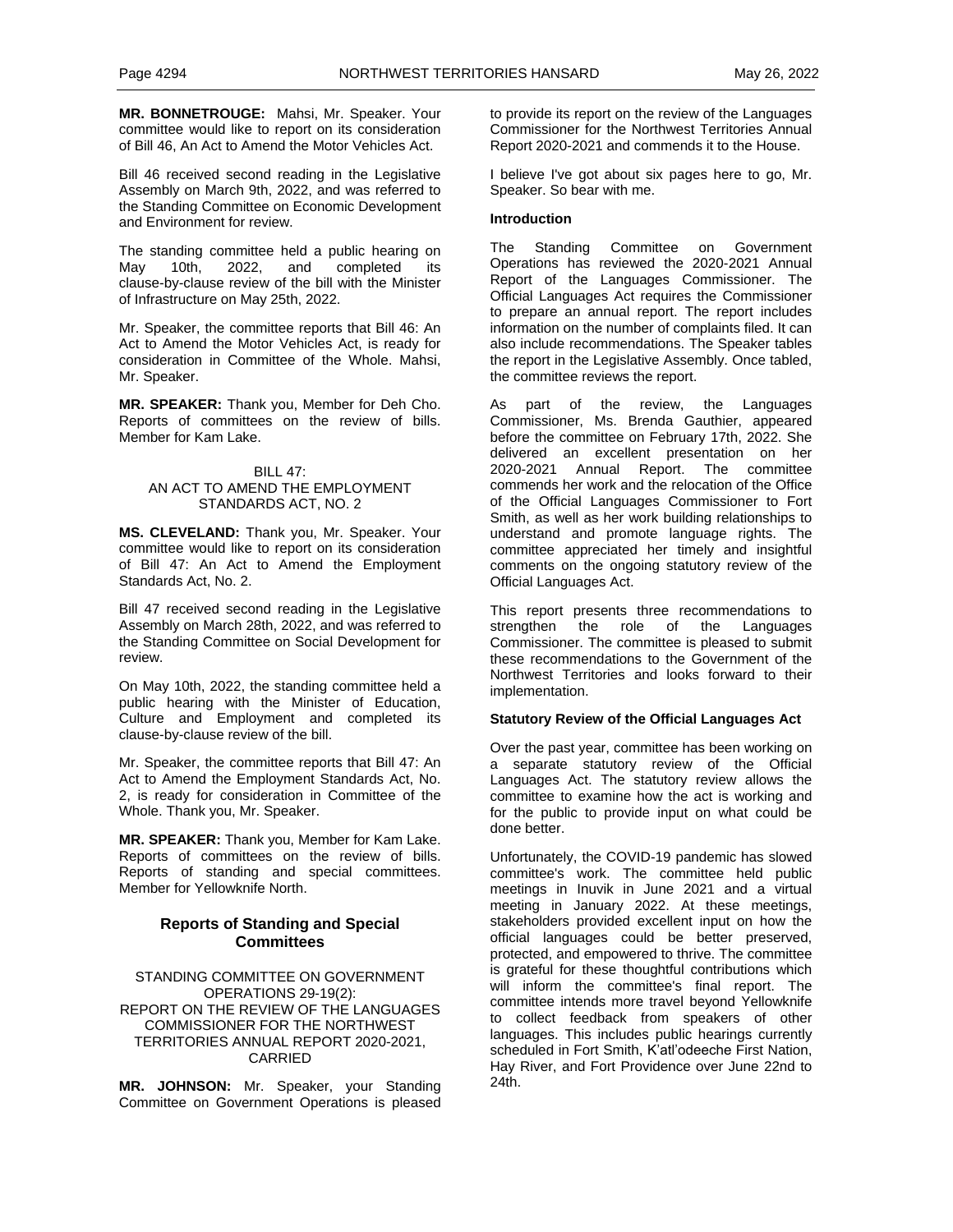The committee is grateful for all stakeholders' contributions. The public's feedback will help the committee make recommendations to strengthen all language communities in the NWT. The committee continues to advocate for the GNWT to pass legislation to improve the Official Languages Act in the life of this 19th Legislative Assembly.

#### **Commissioner's ability to get responses**

The Languages Commissioner has made one recommendation in her 2020-2021 Annual Report regarding her ability to get responses. She recommended that the Legislative Assembly develop a formal process for responding back to the Office of the Language Commissioner on recommendations presented by the office. The process should include that response be in writing and that there be a specific timeline for response.

This is a long-standing recommendation. It has appeared in the same or similar language in each of the Language Commissioner's past six annual reports going back to 2015.

The Official Languages Act guides two ways the Languages Commissioner can make recommendations:

#### **Recommendations to the Legislative Assembly**

The Commissioner could make recommendations in an annual report on the proposed changes to the Act. The annual report is then tabled in the Legislative Assembly and referred to a committee. The committee is required to review the annual report and report back within 180 days of the referral.

#### **Recommendations to a Public Body**

The Commissioner can make recommendations to the head of a public body to take action after an investigation. The Commissioner may request a status update from the public body within a specified timeframe. The public body is not required to respond.

In her appearance before committee, the Languages Commissioner clarified that she is primarily concerned with the response of public bodies. She explained that the challenges with receiving responses from the government to her recommendations. The committee shares the Commissioner's concerns.

The Languages Commissioner specified three priority areas where the GNWT should be more responsive to her office. These priority areas form the basis of Committee's recommendations to the GNWT in this report.

#### **Recommendations**

The Languages Commissioner stated that she finds her role to communicate with the Minister responsible for Official Languages is blurred. She added she is unclear on the roles and responsibilities between herself and the minister. The Official Languages Act is silent on the relationship between the Languages Commissioner and the Minister responsible for Official Languages. Whereas the act includes provisions that specify how the Languages Commissioner may make recommendations to Ministers and deputy ministers and the Legislative Assembly, no such powers exist for recommendations to the Minister responsible for Official Languages.

Further, the act requires that the Minister responsible for the Official Languages to consider recommendations made by the Official Languages Board and the Aboriginal Languages Revitalization Board. But the act says nothing about the Minister considering recommendations from the Languages Commissioner. Therefore, the Standing Committee on Government Operations recommends:

#### **Recommendation 1**

That the Department of Education, Culture and Employment clarify the role of the Languages Commissioner, specifically regarding how the Languages Commissioner may bring forward concerns and recommendations to the Minister responsible for Official Languages.

The Languages Commissioner pointed out that she lacks powers to compel the disclosure of information from public bodies in investigations. While she indicated that all departments have been cooperative with her to date, she is concerned by the lack of tools to deal with non-cooperation. Other statutory officers have confirmed that public bodies do not always cooperate with investigations.

The Information and Privacy Commissioner highlighted the issue in his 2020-2021 Annual Report. When the IPC conducts a review under the Health Information Act, section 153(2) requires the GNWT to provide the requested information within 14 days. The Information and Privacy Commissioner has reported that this response time is frequently not met. The IPC's difficulty accessing requested records undermines the public's interest in timely, comprehensive reviews of government decisions, actions, or failures to act on access and correction requests. Unlike the Languages Commissioner, other NWT statutory officers that conduct reviews and investigations have significant powers to compel the disclosure of the requested records.

The Information and Privacy Commissioner can require the production of relevant records within a time limit. The Ombud can require a person to produce a document related to an investigation, subject to certain restrictions. The Ombud can also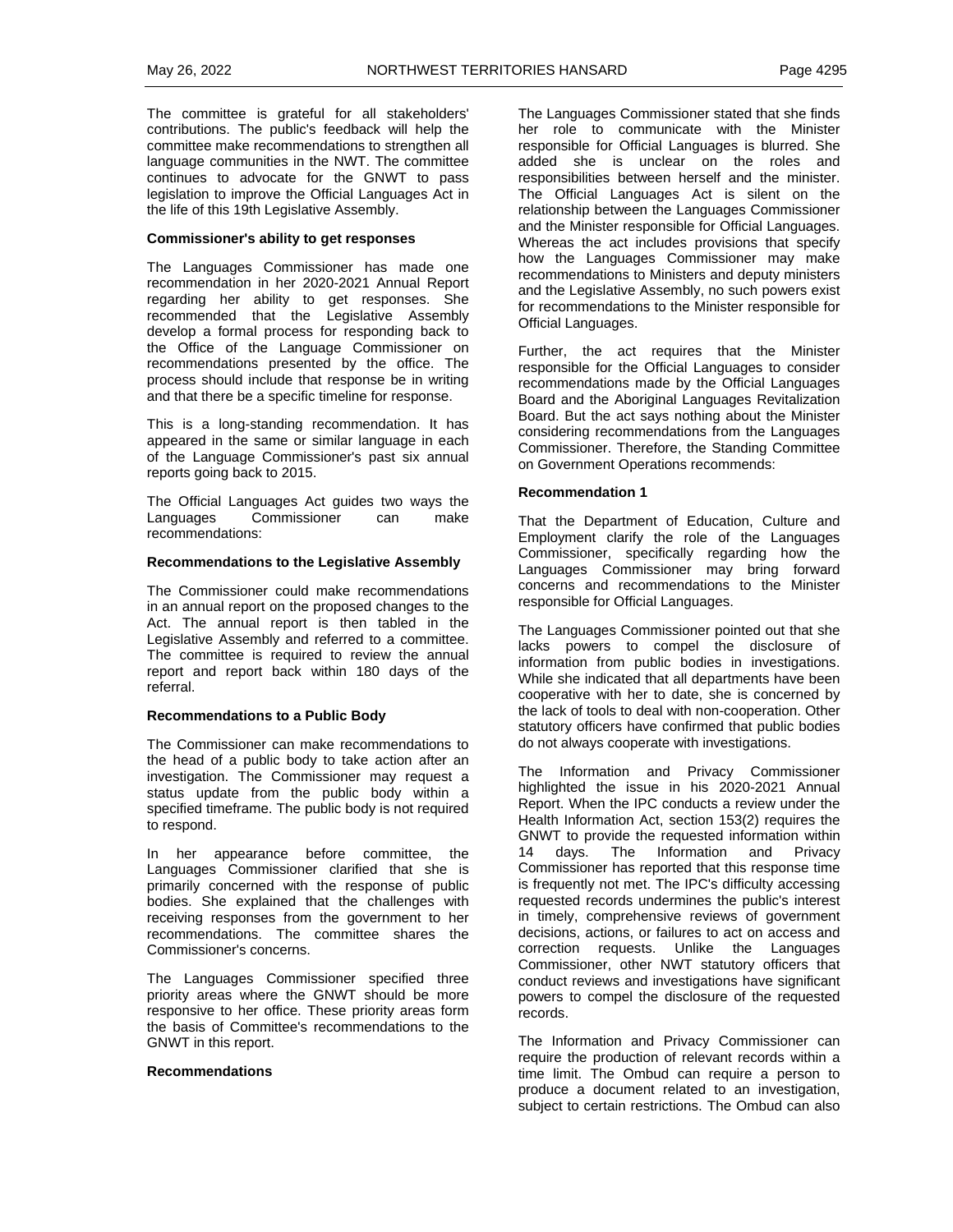summon and examine under oath any person whom she believes is able to give information relevant to an investigation, subject to certain restrictions. The Human Rights Commission can demand the production of documents and records that are relevant to a human rights complaint, subject to certain restrictions. If the demand is not met, the Human Rights Commission can apply to the Supreme Court for an order to enforce compliance.

The committee believes the Language Commissioner should have similar powers to require production of relevant records when she carries out an investigation. Therefore, the Standing Committee on Government Operations recommends:

#### **Recommendation 2**

The Department of Education, Culture and Employment strengthen the Languages Commissioner's ability to get requested information from public bodies, including time-bound requirements to respond to requests.

The Languages Commissioner highlighted that when she puts recommendations to public bodies, they are not, in fact, required to respond. The Official Languages Act merely allows the Languages Commissioner to request a notification of action, if any, that the public body proposes to take to give effect to her recommendations.

The committee believes these provisions are weak. As the Languages Commissioner stated in her annual report, the only power the Languages Commissioner has is to make recommendations. If the recommendations are ignored, it calls into question whether the office has any real purpose.

The committee agrees with the Languages Commissioner's concerns. Her limited authority to monitor and assess the implementation of recommendations undermines her ability to carry out her mandate; namely, To take all actions and measures within her authority with a view to ensuring recognition of the rights, status, and privileges of each of the official languages in compliance with the spirit and intent of the Official Languages Act in the administration of the affairs of government institutions.

Public bodies should face more stringent duties to respond to recommendations from the Languages Commissioner.

The Standing Committee on Government Operations, therefore, recommends:

#### **Recommendation 3**

The Department of Education, Culture and Employment impose time-bound requirements on public bodies to respond to recommendations from the Languages Commissioner.

#### **Conclusion**

This concludes the Standing Committee on Government Operations' Report on the Review of the Languages Commissioner for the Northwest Territories Annual Report 2020-2021. The committee looks forward to the government's response to these recommendations.

#### **Recommendation 4**

The Standing Committee on Government Operations recommends that the Government of the Northwest Territories provide a response to this report within 120 days.

Thank you, Mr. Speaker.

**MR. SPEAKER:** Thank you, Member for Yellowknife North. Member for Yellowknife North.

**MR. JOHNSON:** Mr. Speaker, I move, seconded by the Honourable Member for Thebacha, that Committee Report 29-19(2), Standing Committee on Government Operations Report on the Review of the Languages Commissioner for the Northwest Territories Annual Report 2020-2021 be received by the Assembly and referred to Committee of the Whole. Thank you, Mr. Speaker.

**MR. SPEAKER:** Thank you, Member for Yellowknife North. Motion is in order. To the motion?

#### **SOME HON. MEMBERS:** Question.

**MR. SPEAKER:** Question has been called. All those in favour? All those opposed? Any abstentions. The motion is carried.

---Carried.

Committee Report 29 is referred to Committee of the Whole.

Reports of standing and special committees. Tabling of documents. Minister responsible for Health and Social Services.

## **Tabling of Documents**

TABLED DOCUMENT 637-19(2): FOLLOW-UP LETTER FOR ORAL QUESTION 905-19(2): COVID-19 COMMUNITY MENTAL HEALTH RESOURCES

**HON. JULIE GREEN:** Thank you, Mr. Speaker. Mr. Speaker, I wish to table the following document: Follow-up Letter for Oral Question 905-19(2): COVID-19 Community Mental Health Resources.

Thank you, Mr. Speaker.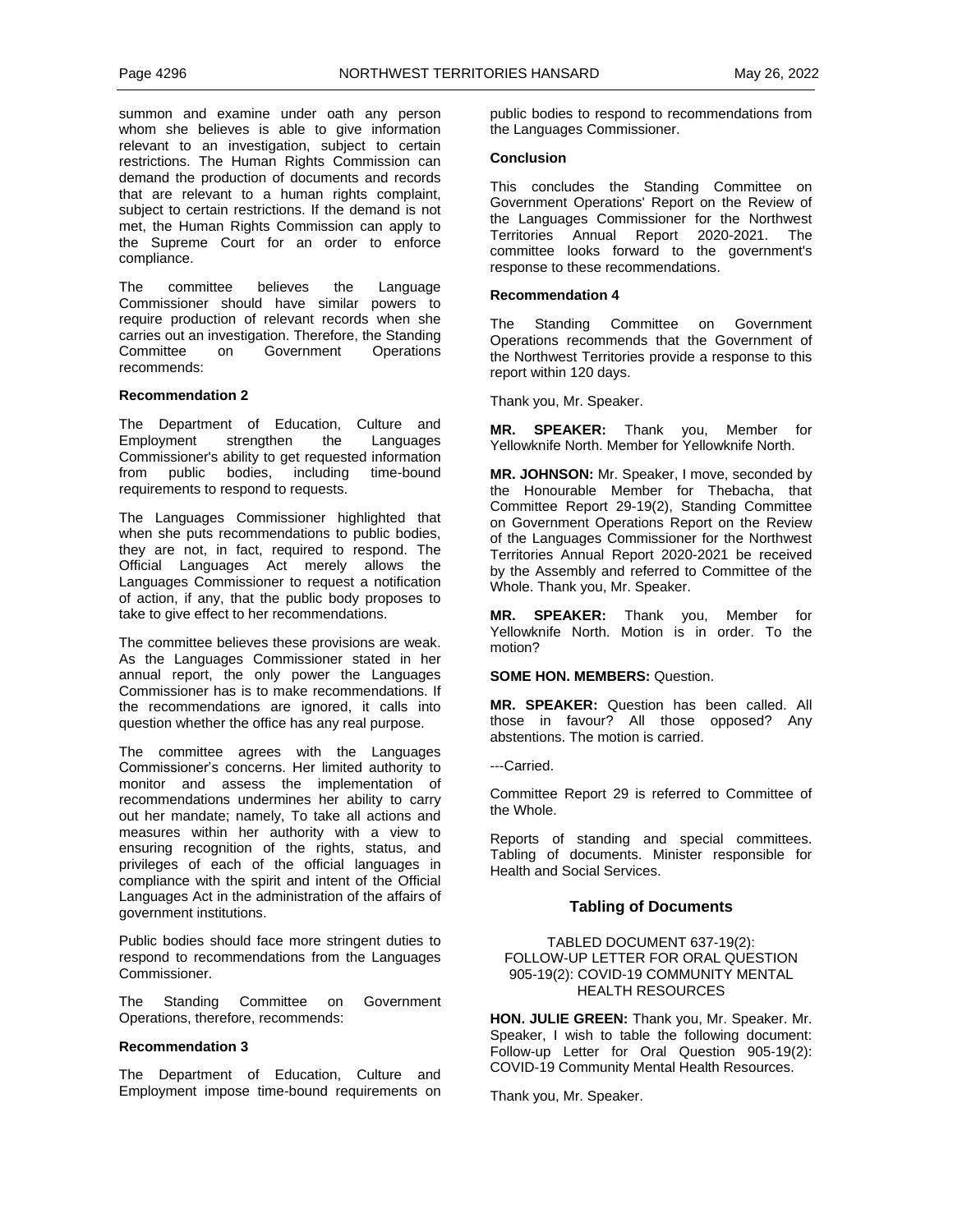**MR. SPEAKER:** Thank you, Minister. Tabling of documents. Minister responsible for Infrastructure.

TABLED DOCUMENT 638-19(2): FOLLOW-UP LETTER FOR ORAL QUESTION 898-19(2): INTERNET ACCESS TO STUDENTS

TABLED DOCUMENT 639-19(2): FOLLOW-UP LETTER FOR ORAL QUESTION 904-19(2): EMERGING STRONGER AND ECONOMIC RECOVERY

TABLED DOCUMENT 640-19(2): FOLLOW-UP LETTER FOR ORAL QUESTION 962-19(2): EMERGING STRONGER – GNWT ECONOMIC RECOVERY PLAN

TABLED DOCUMENT 641-19(2): FOLLOW-UP LETTER FOR ORAL QUESTION 1005-19(2): FUEL COSTS

TABLED DOCUMENT 642-19(2): FOLLOW-UP LETTER FOR ORAL QUESTION 1024-19(2): REGULATION MAKING IN THE NWT

#### TABLED DOCUMENT 643-19(2): FOLLOW-UP LETTER FOR ORAL QUESTION1027-19(2): UKRAINE SUPPORT

**HON. DIANE ARCHIE:** Mr. Speaker, I wish to table the following document: Follow-up Letter for Oral Questions 898-19(2): Internet Access to Students. Mr. Speaker, on behalf of the Premier, I wish to table the following five documents: Follow-up letter for Oral Question 904-19(2): Emerging Stronger and Economic Recovery; Follow-up Letter for Oral Questions 962-19(2): Emerging Stronger - GNWT Economic Recovery Plan; Follow-up Letter for Oral Questions 1005-19(2): Fuel Costs; Follow-up Letter for Oral Questions 1024-19(2) Fuel Costs --

Do I say the number, or do  $I - okay$ .

Follow-up Letter for Oral Question 1024-19(2): Regulation Making in the Northwest Territories; and; Follow-up Letter for Oral Question 1027-19(2): Ukraine Support.

Thank you, Mr. Speaker.

**MR. SPEAKER:** Thank you, Minister. Tabling of documents. Minister responsible for Housing NWT.

TABLED DOCUMENT 644-19(2): FOLLOW-UP LETTER FOR ORAL QUESTION 932-19(2): HOUSING

TABLED DOCUMENT 645-19(2): FOLLOW-UP LETTER FOR ORAL QUESTION 933-19(2): HOUSING PARTNERSHIPS

TABLED DOCUMENT 646-19(2): HOUSING EXPENDITURES IN THE TU NEDHE-WIILIDEH COMMUNITIES

**HON. PAULIE CHINNA:** Mr. Speaker, I wish to table the following two documents: Follow-up Letter for Oral Question 932-19(2), Housing; and Follow-up Letter for Oral Question 933-19(2): Housing Partnerships.

Mr. Speaker, further to my Return to Written Question 40-19(2), I wish to table the following document: Housing Expenditures in the Tu Nedhe-Wiilideh Communities.

Mahsi, Mr. Speaker.

**MR. SPEAKER:** Thank you, Minister. Tabling of documents. Minister responsible for Finance.

TABLED DOCUMENT 647-19(2): GOVERNMENT OF THE NWT RESPONSE TO COMMITTEE REPORT 22-19(2): REPORT ON TELECOMMUNICATIONS

TABLED DOCUMENT 648-19(2): GOVERNMENT OF THE NWT RESPONSE TO COMMITTEE REPORT 23-19(2): REPORT ON THE REVIEW OF THE 2018-19 AND 2019-20 PUBLIC ACCOUNTS

TABLED DOCUMENT 649-19(2): GOVERNMENT OF THE NWT RESPONSE TO COMMITTEE REPORT 21-19(2): REPORT ON THE GOVERNMENT OF THE NORTHWEST TERRITORIES APPROACH TO THE MINING REGIME FISCAL REVIEW

TABLED DOCUMENT 650-19(2): NORTHWEST TERRITORIES BUSINESS DEVELOPMENT AND INVESTMENT CORPORATION 2022-23 CORPORATE PLAN

TABLED DOCUMENT 651-19(2): ANNUAL REPORT 2021-2022 NWT OFFICE OF THE REGULATOR OF OIL AND GAS **OPERATIONS** 

**HON. CAROLINE WAWZONEK:** Mr. Speaker, I wish to table the following five documents: Government of the Northwest Territories Response to Committee Report 22-19(2): Report on Telecommunications; Government of the Northwest Territories Response to Committee Report 23-19(2): Report on the Review of a 2018-19 and 2019-20 Public Accounts; Government of the Northwest Territories Response to Committee Report 21-19(2): Report on the Government of the Northwest Territories Approach to the Mining Regime Fiscal Review; Northwest Territories Business Development and Investment Corporation 2022-23 Corporate Plan and; Annual Report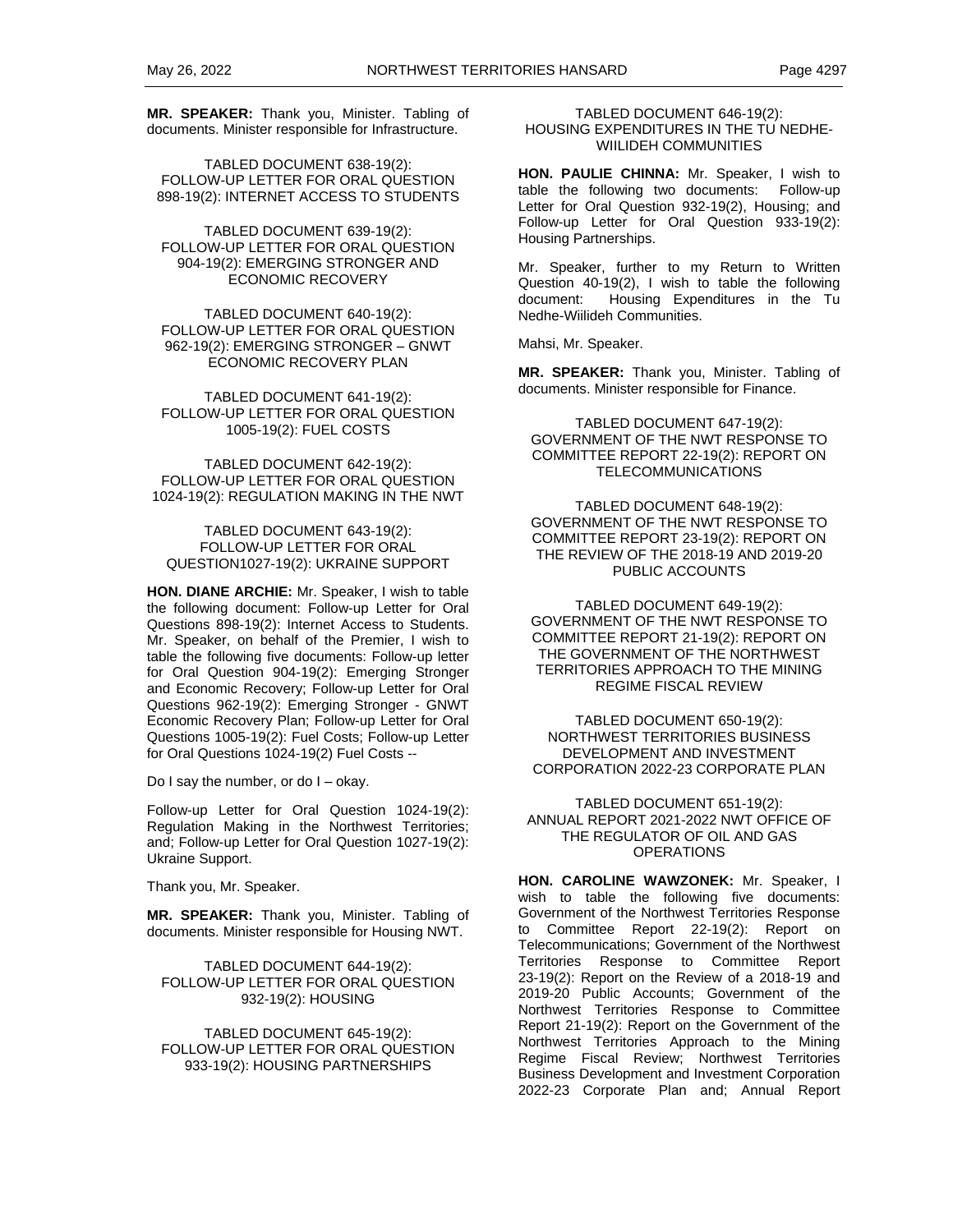2021-2022 Northwest Territories Office of the Regulator of Oil and Gas Operations.

Thank you, Mr. Speaker.

**MR. SPEAKER:** Thank you, Minister. Tabling of documents.

#### TABLED DOCUMENT 652-19(2): NORTHWEST TERRITORIES LEGISLATIVE ASSEMBLY PENSION ADMINISTRATION REPORT – RETIRING ALLOWANCES ACT AND SUPPLEMENTARY RETIRING ALLOWANCES ACT

Colleagues, in accordance with section 21(1) of the Retiring Allowances Act and section 11.1 of the Supplementary Retiring Allowances Act, I hereby table the Northwest Territories Legislative Assembly Pension Administration Report - Retiring Allowances Act and Supplementary Retiring Allowances Act at March 31st, 2021.

Tabling of documents. Notices of motion. Member for Frame Lake.

## **Notices of Motion**

#### NOTICE OF MOTION 53-19(2): APPOINTMENTS TO THE STANDING COMMITTEES ON SOCIAL DEVELOPMENT AND GOVERNMENT OPERATIONS

**MR. O'REILLY:** Merci, Monsieur le President. I give notice that on Monday, May 30, 2022, I will move the following motion: Now therefore I move, second by the Honourable Member for Thebacha, that the following Member be removed as an alternate to the Standing Committee on Social Development:

Mr. Jackie Jacobson, the Member for Nunakput;

And further, that the following Member be appointed as alternate to the Standing Committee on Social Development:

Mr. Rocky Simpson, the Member for Hay River South;

And furthermore, that the following Member be appointed to the Standing Committee on Social Development and Government Operations:

Mr. Richard Edjericon, the Member for Tu Nedhe-Wiilideh.

Mahsi, Mr. Speaker.

**MR. SPEAKER:** Thank you, Member for Frame Lake. Notices of motion. Motions. Notices of motion for the first reading of bills. Minister responsible for Infrastructure.

### **Notices of Motion for the First Reading of Bills**

BILL 52: ELEVATORS AND LIFTS ACT

**HON. DIANE ARCHIE:** Thank you, Mr. Speaker. I give notice that on Monday, May 30th, 2022, I will present Bill 52, Elevators and Lifts Act, to be read for the first time. Thank you, Mr. Speaker.

**MR. SPEAKER:** Thank you, Minister. Notices of motion for the first reading of bills. Minister responsible for Finance.

#### BILL 53: AN ACT TO AMEND THE LIQUOR ACT

**HON. CAROLINE WAWZONEK:** Mr. Speaker, I give notice that on Monday, May 30th, 2022, I will present Bill 53, An Act to Amend the Liquor Act, to be read for the first time. Thank you, Mr. Speaker.

**MR. SPEAKER:** Thank you, Minister. Notices of motion for the first reading of bills. First reading of bills. Second reading of bills. Consideration in Committee of the Whole of bills and other matters: Bill 23, Bill 29, Committee Report 27-19(2) with Member for Inuvik Twin Lakes in the chair.

## **Consideration in Committee of the Whole of bills and other matters**

**CHAIRPERSON (Ms. Semmler):** I now call Committee of the Whole to order. What is the wish of committee? Member for Frame Lake.

**MR. O'REILLY:** Merci, Madame la Presidente. I move that the chair rise and report progress.

**CHAIRPERSON (Ms. Semmler):** Does committee agree?

**SOME HON. MEMBERS:** Agreed.

**CHAIRPERSON (Ms. Semmler):** I will now rise and report progress.

## **Report of Committee of the Whole**

**MR. SPEAKER:** May I please have the report of Committee of the Whole, Member for Inuvik Twin Lakes.

**MS. SEMMLER:** Mr. Speaker, your committee has been reviewing Bill 23, Bill 29, Committee Report 27-19(2), and would like to report progress. And Mr. Speaker, I move that the report of Committee of the Whole be concurred with. Thank you.

**MR. SPEAKER:** Thank you, Member for Inuvik Twin Lakes. Do we have a seconder? Member for